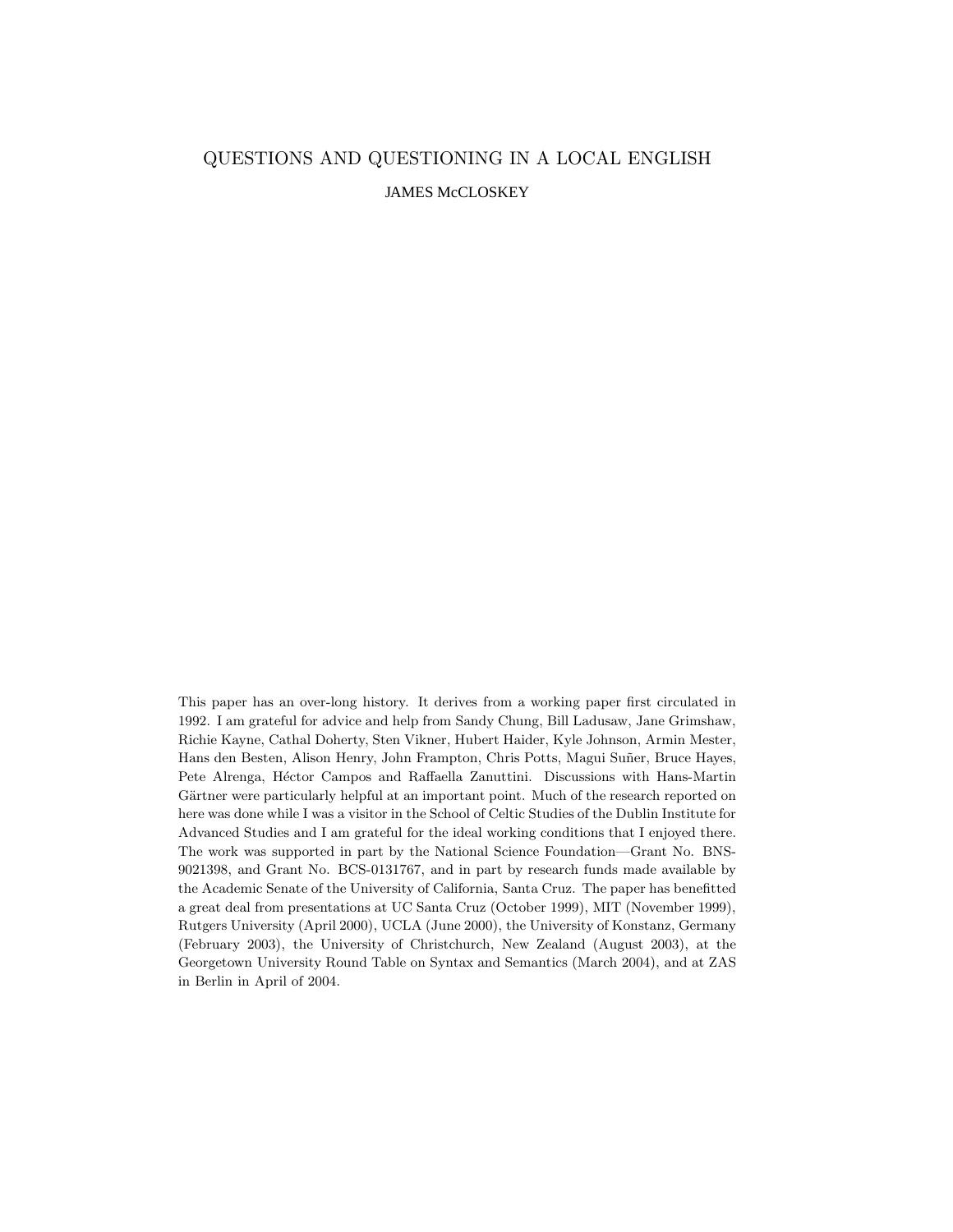## 1. INTRODUCTION

This paper investigates a small question—why the examples in (1) and (2) are possible:

| $(1)$ a     | I wondered would I be offered the same plate for the whole holiday.<br>Roddy Doyle: The Woman who Walked into Doors, 154                                                                                                           |  |
|-------------|------------------------------------------------------------------------------------------------------------------------------------------------------------------------------------------------------------------------------------|--|
| b           | I wondered would the place always look like an abandoned building site.<br><i>ibid</i> , 192                                                                                                                                       |  |
| $\mathbf c$ | I wondered was he illiterate.<br>$ibid$ 96                                                                                                                                                                                         |  |
| d           | I asked Jack was she in his class.<br>$ibid$ , 96                                                                                                                                                                                  |  |
| e           | I'm sure she wasn't far from the truth when she asked was he thinking of throw-<br>ing her in.<br>John McGahern: That They May Face the Rising Sun, 40                                                                             |  |
| f           | He paused briefly and we wondered was he going to list more names and would<br>the then Minister for Defence Jim Gibbons be among them.<br>The Irish Emigrant April 29th 2001                                                      |  |
| g           | When asked directly by counsel for the families, Michael Lavery QC, did he<br>believe those shot dead on Bloody Sunday had been armed he replied, "Oh yes,<br>I believe that, yes and still do".<br>Irish Emigrant March 17th 2002 |  |
| h           | She asked the stewards was any member of the committee in the hall.<br>James Joyce: Dubliners, 170, The Lilliput Press, Dublin.                                                                                                    |  |
| (2)<br>a    | I asked him from what source could the reprisals come,<br>Irish Times, April 24th, 2001                                                                                                                                            |  |
| b           | The baritone was asked what did he think of Mrs Kearney's conduct.<br>James Joyce: Dubliners, 176, The Lilliput Press, Dublin.                                                                                                     |  |
| $\mathbf c$ | Joe was nearly getting cross over it and asked how did they expect Maria to<br>crack nuts without a nutcracker.<br>James Joyce: Dubliners, 126, The Lilliput Press, Dublin.                                                        |  |
| d           | I wonder what is he like at all.<br>Filppula (1999: 168)                                                                                                                                                                           |  |
|             |                                                                                                                                                                                                                                    |  |

e. You'd be better off asking why did he marry me. Frank McGuinness: Dolly West's Kitchen, 55, Faber and Faber.

The crucial property of (1) and (2) is the application of 'Subject Aux Inversion' (understood here as raising of the content of the functional head T to C) in a complement clause—in polar questions in (1) and in WH-questions in (2).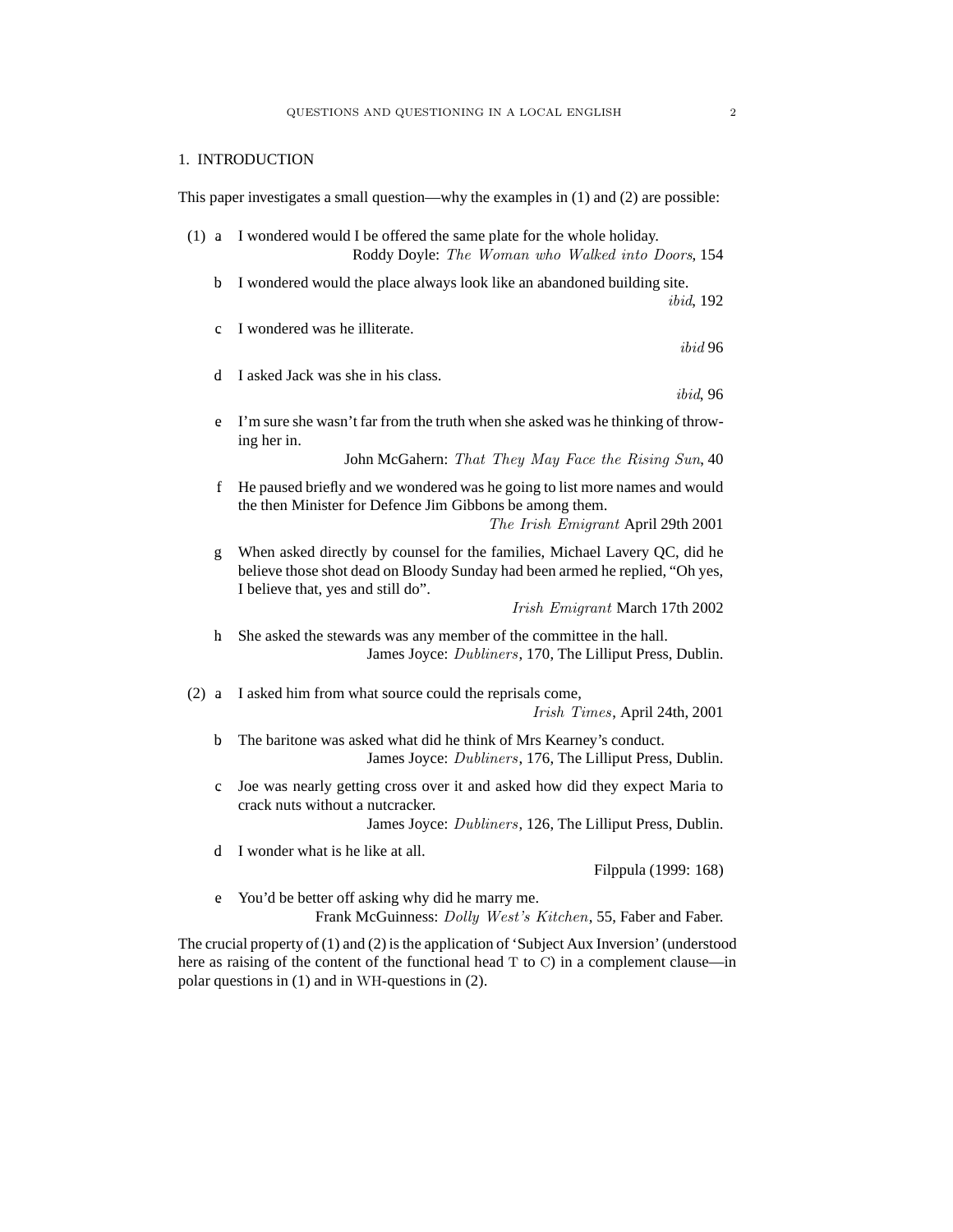The question of what makes such structures possible is a small one but is worth asking. First, it is important to set the empirical record straight. It is routinely claimed that examples like (1) and (2) are impossible in "English". There do seem to be kinds of English of which this claim is true, but structures such as  $(1)$  and  $(2)$  are extremely common in formal and informal Englishes in many different places around the world. The discussion of this paper is based on detailed investigation of (mostly middle class) Irish varieties of English, but the crucial patterns seem to be very widespread.<sup>1</sup> In Irish English, at least, the sentence types in  $(1)/(2)$  are widely attested both in speech and in published sources. <sup>2</sup>

Secondly, while the question of why  $(1)$ – $(2)$  are possible is a small one, the effort of answering it thoroughly leads quickly into difficult and interesting theoretical territory. This is true initially because there are theoretical principles which would lead one to expect the general impossibility of  $(1)$ – $(2)$ . These principles were not proposed lightly and they do useful work. What becomes of those principles in the face of the many varieties of English in which  $(1)$ – $(2)$  are in fact possible? This question is related to a second, in that understanding why  $(1)$ – $(2)$  are possible entails understanding why examples such as  $(3)$ are impossible:

- (3) a  $*$ I found out how did they get into the building.
	- b. \*The police discovered who had they beaten up.
	- c. \*How many people should you invite depends on how big is your place.
	- d. \*I usually know who might they hire.
	- e. \*I remember clearly how many people did they arrest.

This pattern of lexical restrictedness is partly familiar (from work on the formal semantics of questions), and, as we shall see, more complicated than it at first seems to be.

Trying to explain this contrast will therefore be a core concern of the paper. The question of what makes 'standard' English different and special will also be addressed. It is as well to admit now, though, that the proposal will not be thrilling—the difference between the two sets of varieties will not follow from anything interesting or deep. Boring as it may seem, this is correct, I think, since the relevant difference seems in fact to be fairly superficial.

<sup>&</sup>lt;sup>1</sup> See, for instance, Miller (1993: 126), Filppula (1999: 170–173), Edwards and Weltens (1985), Beal (1993: 204). Examples from current usage in the US will be cited from time to time below. In addition, all of the patterns and generalizations considered in the present paper seem to hold of New Zealand English. Thanks to Jen Hay, Kate Kearns, and Kon Kuiper for discussion.

<sup>&</sup>lt;sup>2</sup> The term 'standard English' for the varieties which have  $(1)-(2)$  ungrammatical is not a good one, since it implies that the varieties in which they are grammatical are 'non-standard' in some way. But there is no clear sense in which  $(1)-(2)$  are non-standard in, for instance, the Irish context, since there seems to be little or no normative pressure directed against them. I have no good alternative to offer, though, and so I will continue to use the term to make the needed distinctions.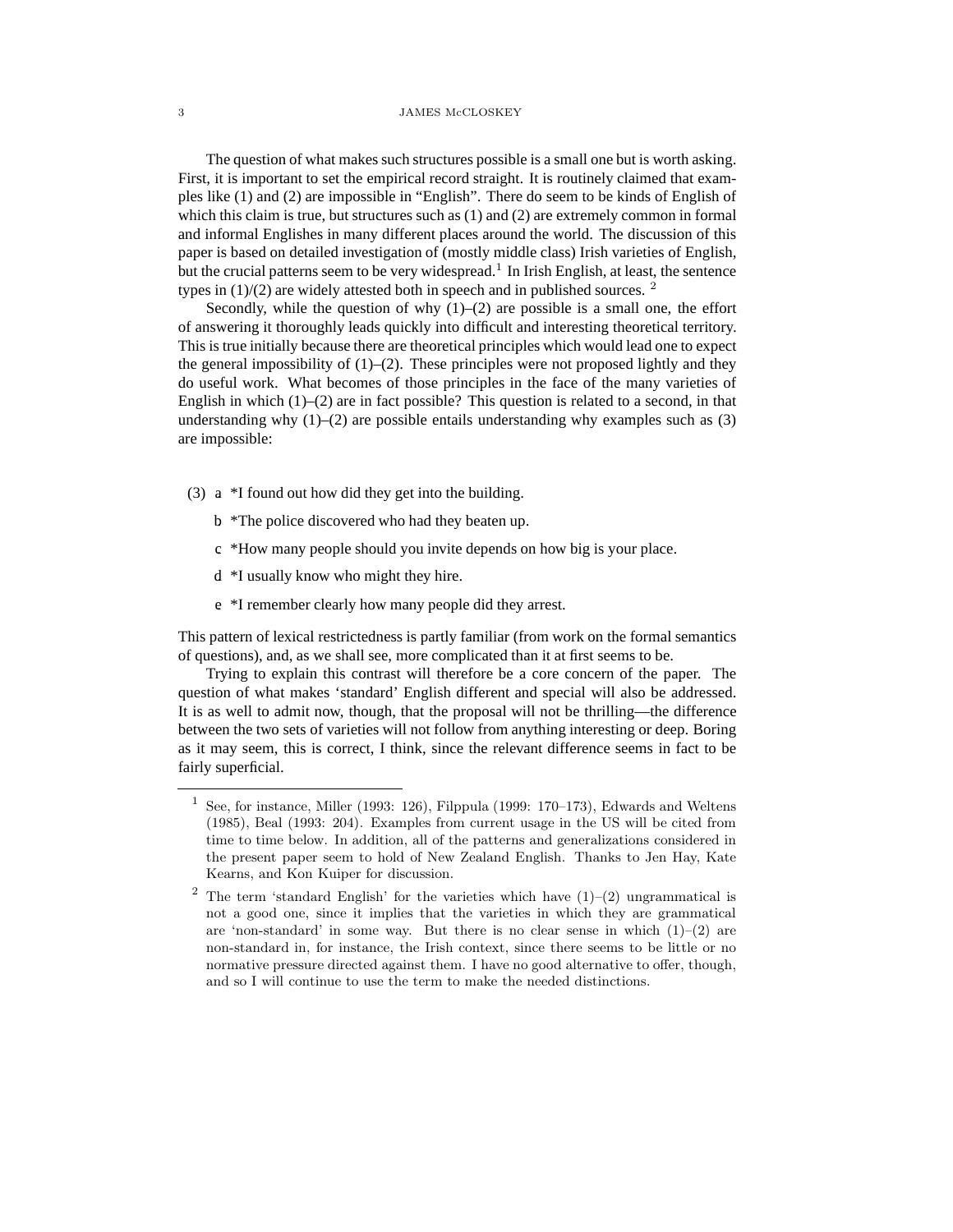The contrast between  $(1)$ – $(2)$  on the one hand and  $(3)$  on the other seems, however, to be very general and to reflect something more interesting about the syntax, semantics and pragmatics of interrogative complements. Even speakers for whom  $(1)$ – $(2)$  are in some sense impossible detect a strong difference in acceptability between those examples on the one hand, and (3) on the other. Explicating that contrast, therefore, will be a core concern of the paper.

These questions have been worked on before. To the best of my knowledge, the basic facts were first observed in the literature of generative grammar by Lee Baker (Baker (1968: 66)), who cites examples from literary texts from the turn of the last century. The matter is further discussed in McCloskey (1992) (the ancestor of the present paper) and subsequently in Henry (1995), Grimshaw (1997), Harris (1993: 168), Corrigan (1997), and especially in Filppula (1999: pp 167–183), all of whom correct, extend, and add to the discussion found in McCloskey (1992). The present discussion will in turn draw on all of these contributions.

## 2. PARENTHESIS OR PARATAXIS?

A suggestion often made when people first encounter examples such as (1) or (2) is that they do not in fact represent cases of genuine complementation at all, but involve rather parenthesis or a species of parataxis. On this view, the clause in which T-to-C applies is actually a root clause (as expected), to which a parenthetical tag has been added. What makes the general idea plausible is that a case like (4a), a parenthetical structure by many criteria, can be regarded as in some sense a minor stylistic variant of (4b):

- (4) a. What should we do, I wonder?
	- b. I wonder what should we do.

As we will see at a later point, there is something fundamentally right about the intuition behind this analysis. But it cannot be literally correct.

Examples of deeper embedding (such as (5)) are hard to reconcile with parenthesis:

- (5) a. I don't think I was ever asked did I see any Provos, Stickies or anyone. (Irish Times, May 1st 2001)
	- b. They would have been rebuffed if they had inquired was there anything they could do.

John McGahern: That They May Face the Rising Sun, 174

It stretches plausibility to take examples such as (5) as root questions decorated with a parenthetical tag. Rather they mean exactly what we would expect them to mean if they involved routine patterns of complementation. That is, they are exactly paraphrasable in standard English as in (6):

- (6) a. I don't think I was ever asked if I saw any Provos, Stickies or anyone.
	- b. They would have been rebuffed if they had inquired if there was anything they could do.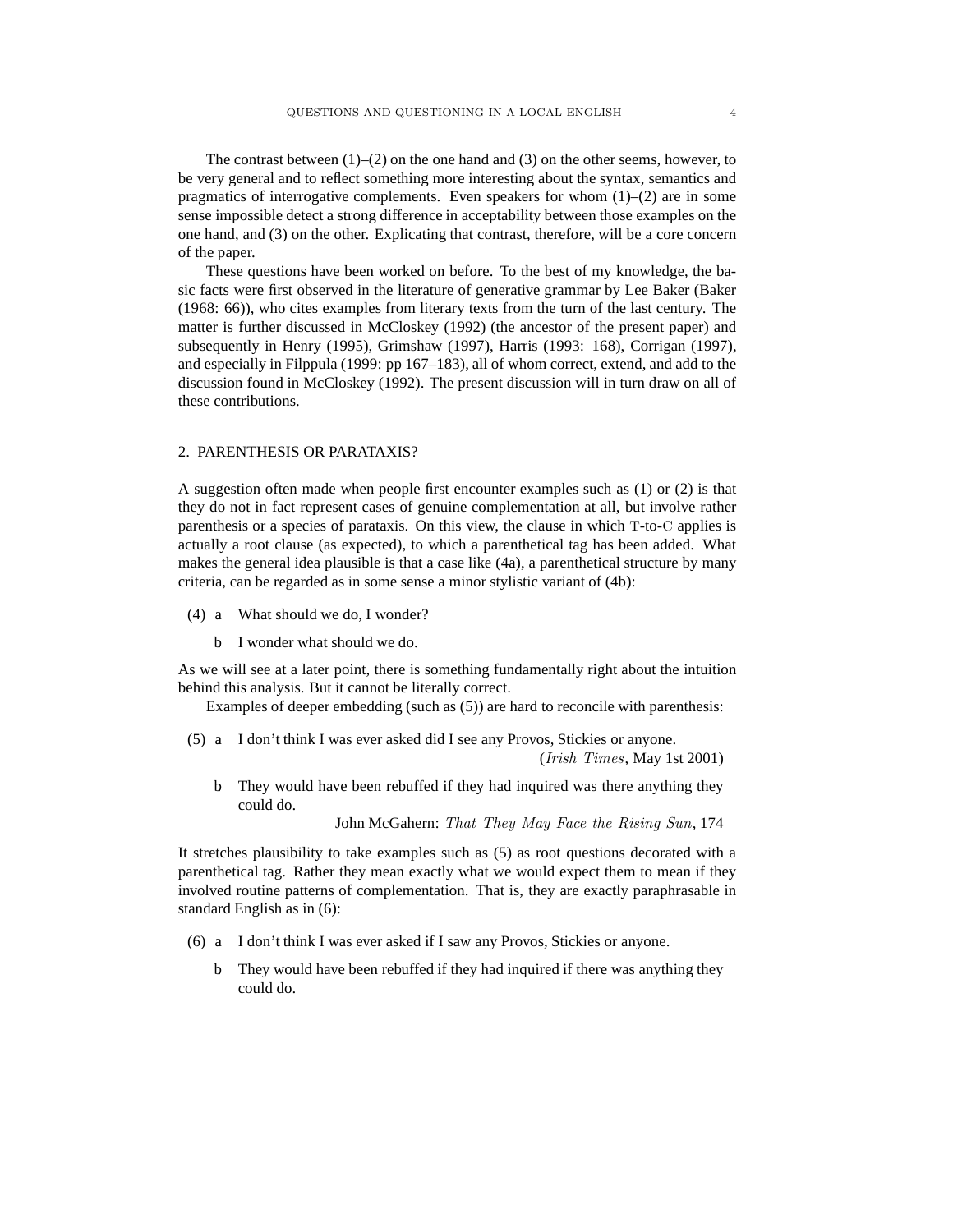In fact it turns out that all of the standard properties of complementation hold of the embedded inversion cases—sequence of tense phenomena, for instance, (as in (7)) and pronominal binding (as in (8)):

- (7) a. Miss Beirne expected them at any minute and asked could she do anything. James Joyce: Dubliners, 171, The Lilliput Press, Dublin.
	- b. \*Miss Beirne expected them at any minute and asked can she do anything.
- (8) Every male physicist wonders will he be awarded a Nobel Prize.

Probably the clearest way, though, to see the inadequacy of this family of (potential) proposals is to consider cases like (9):

- (9) a. ?She's the kind of person that you wonder will your parents like  $t$ .
	- b. ?That's the job that I asked her would she apply for  $t$ .

In (9), the clause in which T-to-C has applied is a subpart of a relative clause. Such examples are very mildly deviant in a way that is typical of examples involving extraction of a complement (or of a 'referential argument') from a WH-island. Corresponding examples involving subject extraction (10) and adjunct extraction (11) are, by contrast, severely degraded (see McCloskey (1991)):

- (10) a. \*She's the kind of person that you wonder will t like your parents.
	- $b$  \*That's the job that I asked her would t be right for her.
- (11) a \*How well were you wondering would your parents like them  $t$ ?
	- $b$  \*How did you ask them would they tackle this problem  $t$ ?

The pattern in  $(9)$ – $(11)$  is the very familiar pattern of extraction out of a WH-island (Huang (1982) and much subsequent work). It is the expected pattern if the clauses in which T-to-C has applied are true interrogative complements—WH-islands. The data have no coherent interpretation, as far as I can tell, if all apparent instances of complement T-to-C are understood in terms of parenthesis.

It will be useful to make a final observation in this context. Declaratives with a rising intonation pattern are absolutely impossible in this context. That is, although (12a) and (12b) might seem to be at least roughly equivalent in their semantic import, (13) is utterly impossible (I use a final ? to indicate rising intonation):

- (12) a. Is it raining?
	- b. It's raining?
- (13) \*I wonder it's raining?

Such 'rising declaratives', however, are at least marginally compatible with true quotative parentheticals:

(14) It's raining?, she mused.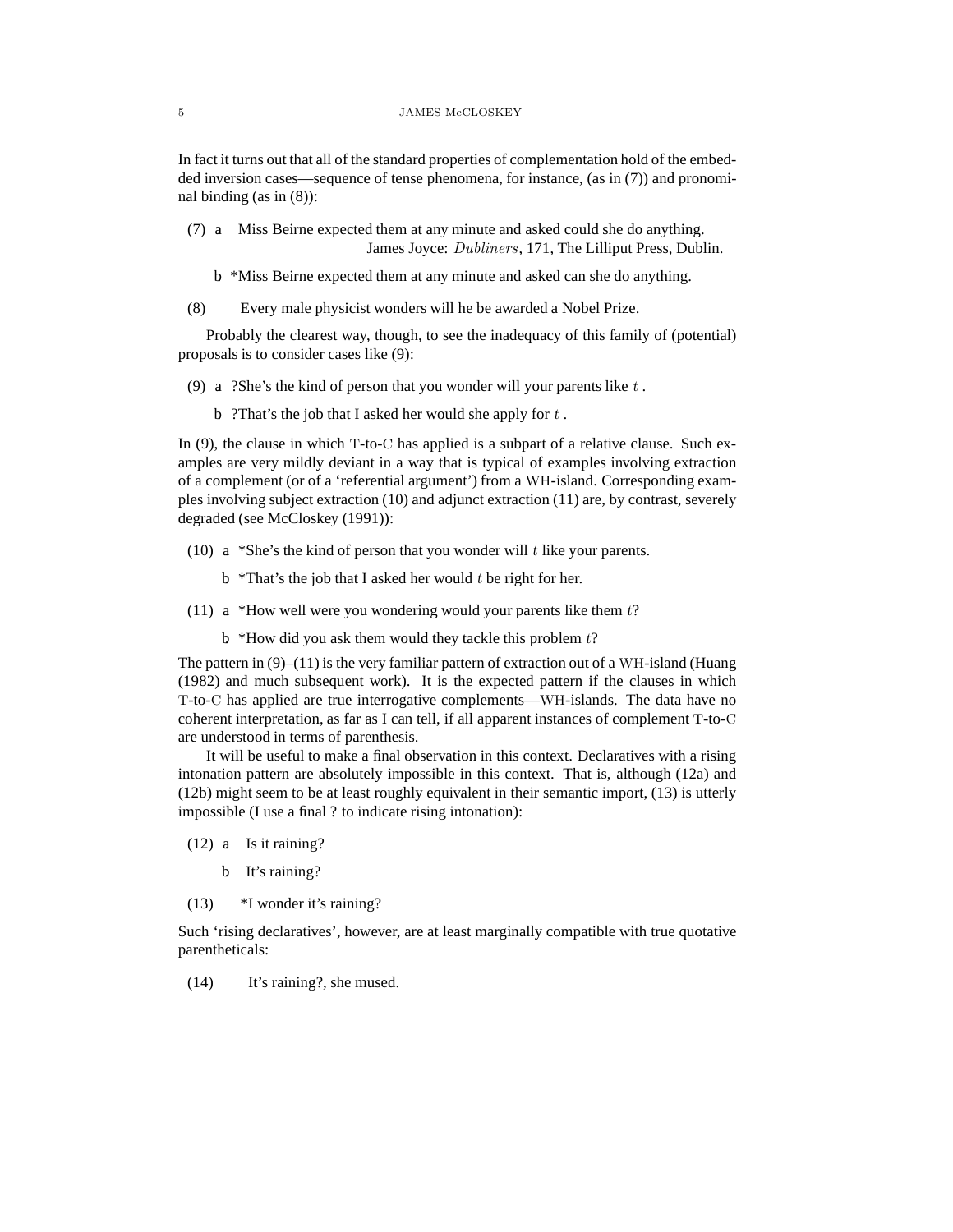The impossibility of (13) constitutes a puzzle given the conjunction of two positions first, that the distinctive intonation pattern of (12b) is an alternative (suprasegmental) realization of the question marker, and second, that examples such as (1) involve root, or at any rate unsubordinated, questions. Given this pairing of assumptions, we would expect (13) to be possible, counter to fact. We will return to this issue.

We will see at a later point in the discussion that there is something fundamentally right about the intuition that complement T-to-C always marks a direct question. For now, though, I take forward from this discussion the conclusion that the syntax of parenthesis or parataxis (whatever that turns out to be) will not provide a complete understanding of the well-formedness of  $(1)$ – $(2)$ .

How then should we understand it? To help resolve the puzzle, we can deepen it a little. To do that, I want to begin an excursus on adjunction possibilities whose relevance to the current problem will probably not be immediately evident.

## 3. THE ADJUNCTION PROHIBITION

Jackendoff (1972) established the basic outlines of the distributional typology of adverbs in English. One of the adverb-types whose existence and properties was established in that work is a class of adverbs which have as one of their canonical positions a left-peripheral position in TP. This class in English includes (among others) a group of temporal modifiers at the sentential level such as in general, most of the time, half the time, next Christmas, usually, every day, tomorrow, yesterday, in a few days and so on:

 $(15)$ Usually  $\left\{\right\}$  I understand what he's talking about.

Some, but not all, of these adverbs may also appear at the left edge of VP—that is, to the right of T.

- (16) a. I would usually go to Bundoran for my holidays.
	- b. \*I will next Christmas go to Bundoran for my holidays.

The adverbs that make up this class were for long conventionally taken to be left-adjoined to TP, and I will adopt that proposal here. This decision flies in the face of some recent and justly influential work, by Guglielmo Cinque especially (see in particular Cinque (1999)). It will become clearer as the discussion proceeds why it will be useful to understand (15) in terms of adjunction, but let us first see why the traditional analysis seems plausible (see also Ernst (1999), Ernst (2001), Potsdam (1998)).<sup>3</sup>

The adjunction proposal accounts immediately for the fact that in embedded clauses, adverbs of this type may appear between a lexical complementizer and a subject, and be

<sup>&</sup>lt;sup>3</sup> It is perfectly possible, of course, that the relevant class of adverbs might originate in the specifier of a designated functional head, as in Cinque's theory, and subsequently raise to the adjoined position that the discussion here assumes.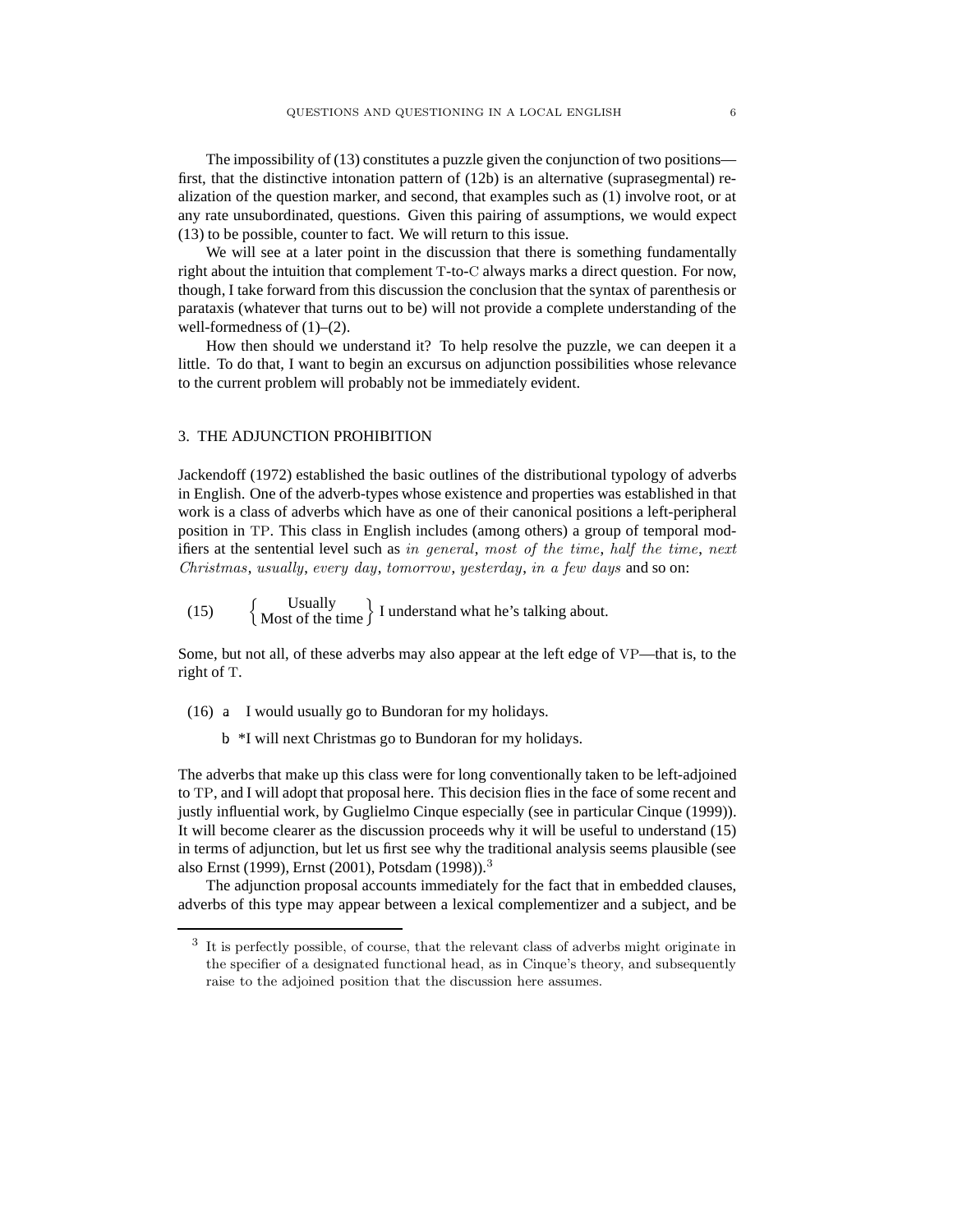construed as modifying material in the embedded clause:

- (17) a It's probable that  $\begin{cases} \text{in general} \\ \text{most of the time} \end{cases}$  he understands what is going on.
	- b. That in general he understands what is going on seems fairly clear.

The assumption that the adverbs in question are adjoined also correctly allows for multiple attachment (in any order) of adverbs of the same distributional class:

- (18) a  $[\text{TP} \text{ In general } [\text{TP} \text{ around Christmas-time } [\text{TP} \text{ I go to my parents'} \text{ house.}]]]$ 
	- b.  $[\text{TP} \text{ Around Christmas-time } [\text{TP} \text{ in general } [\text{TP} \text{ I go to my parents'} \text{ house.}]]]$

A particularly salient subgroup is the class of adverbial clauses:

- (19) a. When he got home, he cooked dinner for the children.
	- b. After she finished her thesis, she moved to Paris.
	- c. While washing the dishes, he cut his thumb.

Such complex clausal adverbs mix freely with the adverbs we have already considered, once again suggesting adjunction to TP:

- (20) a. In general after people finish their theses, they don't know what to do with themselves.
	- b. After people finish their theses in general they don't know what to do with themselves.
	- c. Usually, around Christmas-time, before it gets too cold, we spend a week by the sea.

Adverbial clauses too, as is well known, may appear between complementizer and subject in embedded clauses, again suggesting adjunction to TP:

- (21) a. He promised that when he got home he would cook dinner for the children.
	- b. She swore that after she finished her thesis she would move to Paris.
	- c. It seems that while washing the dishes he cut his thumb.
	- d. He asked us if after we arrived home we would cook dinner for the kids.

Adverbs of this class, however, may not appear to the left of a complementizer when construed with material in the clause headed by that complementizer. Thus (22) and (23) are ungrammatical if the adverbials are construed with the lower clause:

- $(22)$  a. \*It's probable in general (most of the time) that he understands what is going on.
	- b. \*In general that he understands what is going on is fairly clear.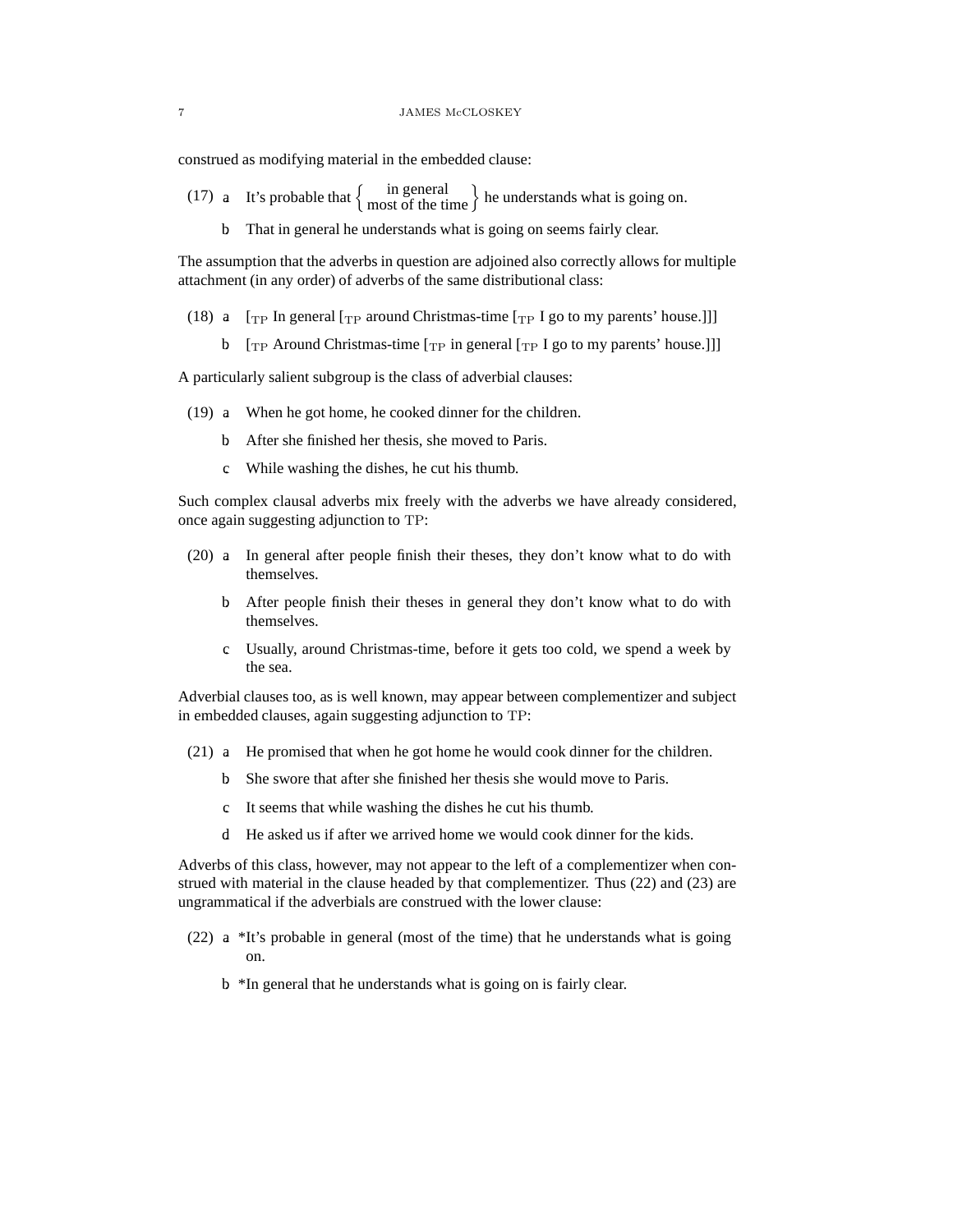- (23) a. \*He promised when he got home that he would cook dinner for the children.
	- b. \*She swore after she finished her thesis that she would move to Paris.
	- c. \*It seems while washing the dishes that he cut his thumb.
	- d. \*The police worked out after they got back from Reno what their movements had been.

It should be recognized at once that the uncompromising \* in the examples of (22) and (23) overstates the matter for many speakers. Such examples are not completely ruled out. There will be something to say on this point later, after more of the analytical groundwork has been laid. For now, I persist in the assumption that such examples are categorically ungrammatical. This is an expositional fiction, to be repaired later.

The patterns observed so far are those schematized in (24)–(26):



That is, adjunction to the VP-complement of  $T$ , and to the  $TP$ -complement of  $C$  are possible, but adjunction to the CP-complement of a lexical head is impossible.

Similar observations can be made in the case of non-finite clauses. Here things are complicated a little by the fact that left-adjunction of an adverbial phrase to non-finite TP is impossible:

- (27) a. \*I want very much for by the time I get home her to have left.
	- b. \*For by the time I get home her to have left would be great.

The standard assumption (going back to Stowell (1981)) is that in such cases the adjoined adverbial interferes with the Case-licensing of the complement subject, a process in which the complementizer for must be implicated, probably in concert with non-finite Tense (Stowell (1981), Watanabe (1996), Rizzi (1997)). But attachment of the adverb to nonfinite CP (for which Case considerations are presumably irrelevant) is also impossible:

- (28) a. \*I want very much by the time I get home for her to have left.
	- b. \*By the time I get home for her to have left would be great.

The only remaining possibility is right-adjunction to VP or TP:

- (29) a. I want very much for her to have left by the time I get home.
	- b. For her to have left by the time I get home would be great.

The general pattern that emerges so far, then, is that adjunction of an adverbial phrase to VP or to TP is freely available, but that adjunction to CP is impossible.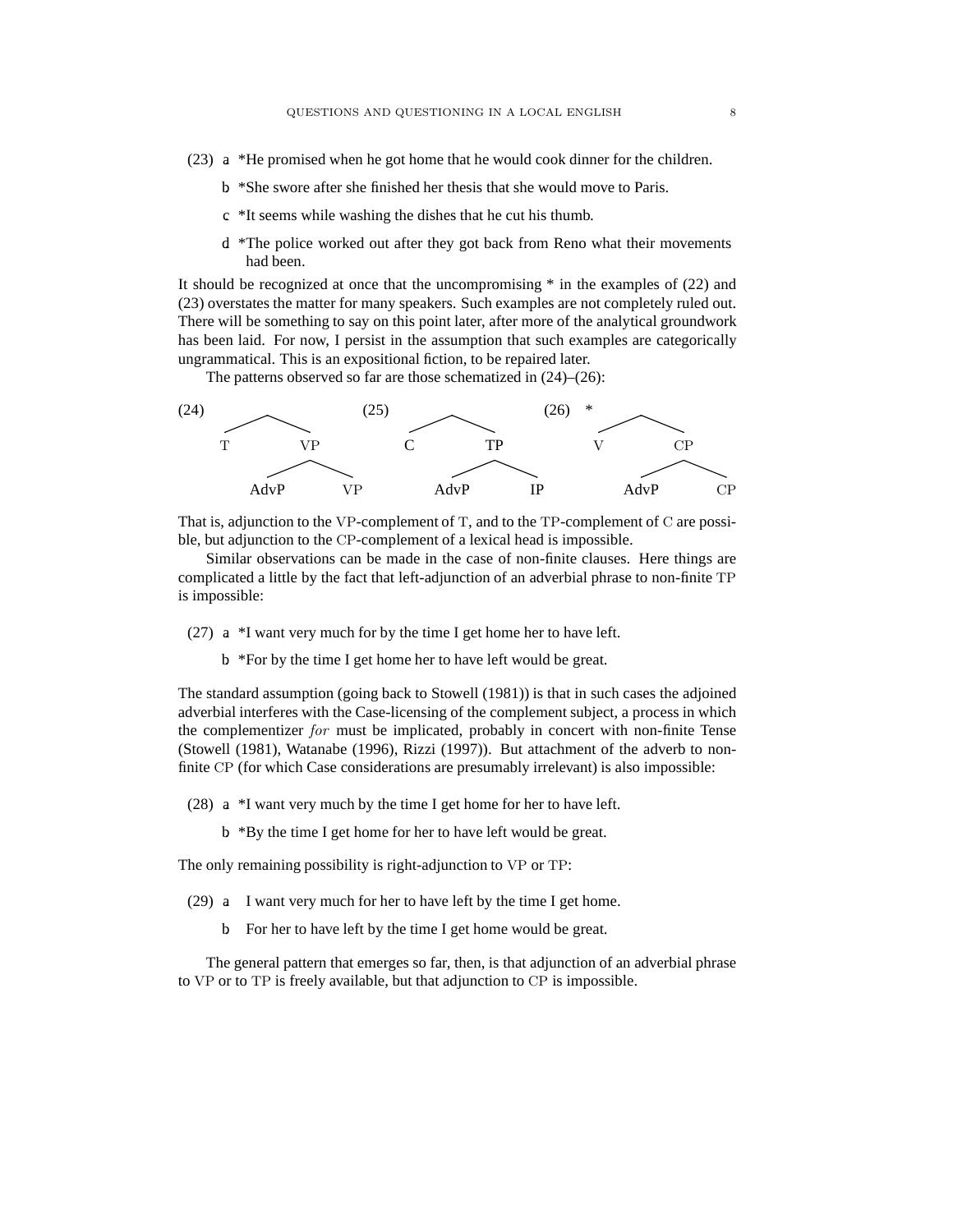What will account for this?

I take it, to begin with, that whatever theory is constructed over this domain must be based on appeal to general principle rather than on appeal to parochial or languageparticular statements. The kinds of patterns which we have just documented for English can be replicated for many other languages<sup>4</sup>

There already exists, in fact, a proposed constraint which will have the required effect. Chomsky (1986: 6) proposes that there is a general prohibition against adjunction to argument-categories (a proposal which we will refine slightly in a moment). Adjunction to VP and TP is possible, since these are not argument-categories in the relevant sense; adjunction to CP in the cases that we have seen so far is impossible since in each case, CP occupies an argument-position (complement or subject). I will call this condition the Adjunction Prohibition, and interpret it as in (30):

(30) Adjunction to a phrase which is s-selected by a lexical (open class) head is ungrammatical.

As in the Aspects theory (Chomsky (1965)), we take the domain of s-selection (the domain in which selectional restrictions are imposed, as opposed to the domain in which subcategorization requirements are checked) to include both complement positions and subject positions.

The Adjunction Prohibition as formulated by Chomsky is intended only (as far as I know) as a condition on movement-derived adjunctions. To provide a full account of the kind of data we have been considering here, the prohibition must be interpreted as a condition on all adjunctions. This extension is very natural, if not forced, in the context

(i) Mi ha promesso, domani, che verrà me has promised tomorrow that will come 'He promised me that he will come tomorrow.'

In (i) the adverb domani is construed with the embedded clause although it appears to the left of the complementizer che. These examples however, do not in fact seem to involve adjunction to CP. In the examples cited  $((106)a-c)$ , Cinque is careful to demarcate the adverb with commas, and in fact the adverb in this kind of example is set off prosodically from the rest of the clause. The prosodic features involved suggest parenthesis and the pre-COMP positioning of the adverb is probably the result of the kind of freedom of positioning often granted to parenthetical elements. As Cinque notes, all such examples have a less marked variant in which the adverb appears in the post-COMP position we would expect given our general set of assumptions, as seen in (ii):

(ii) Mi ha promesso che domani verrà

Of course a question remains as to why parenthetical placement of the adverb in the pre-COMP position is available in Italian but unavailable in general in English (although the considerations of Section 8 below may well be relevant here). Thanks to Guglielmo Cinque and to Giulia Centineo for discussion of this issue.

<sup>4</sup> See Vikner and Schwarz (1991: 3–4) on various Germanic languages, for instance. Cinque (1990: 94–95) discusses some Italian facts that seem initially problematical for the idea that adjunction of TP-level adverbs to argument CP is in general impossible. His examples include (i):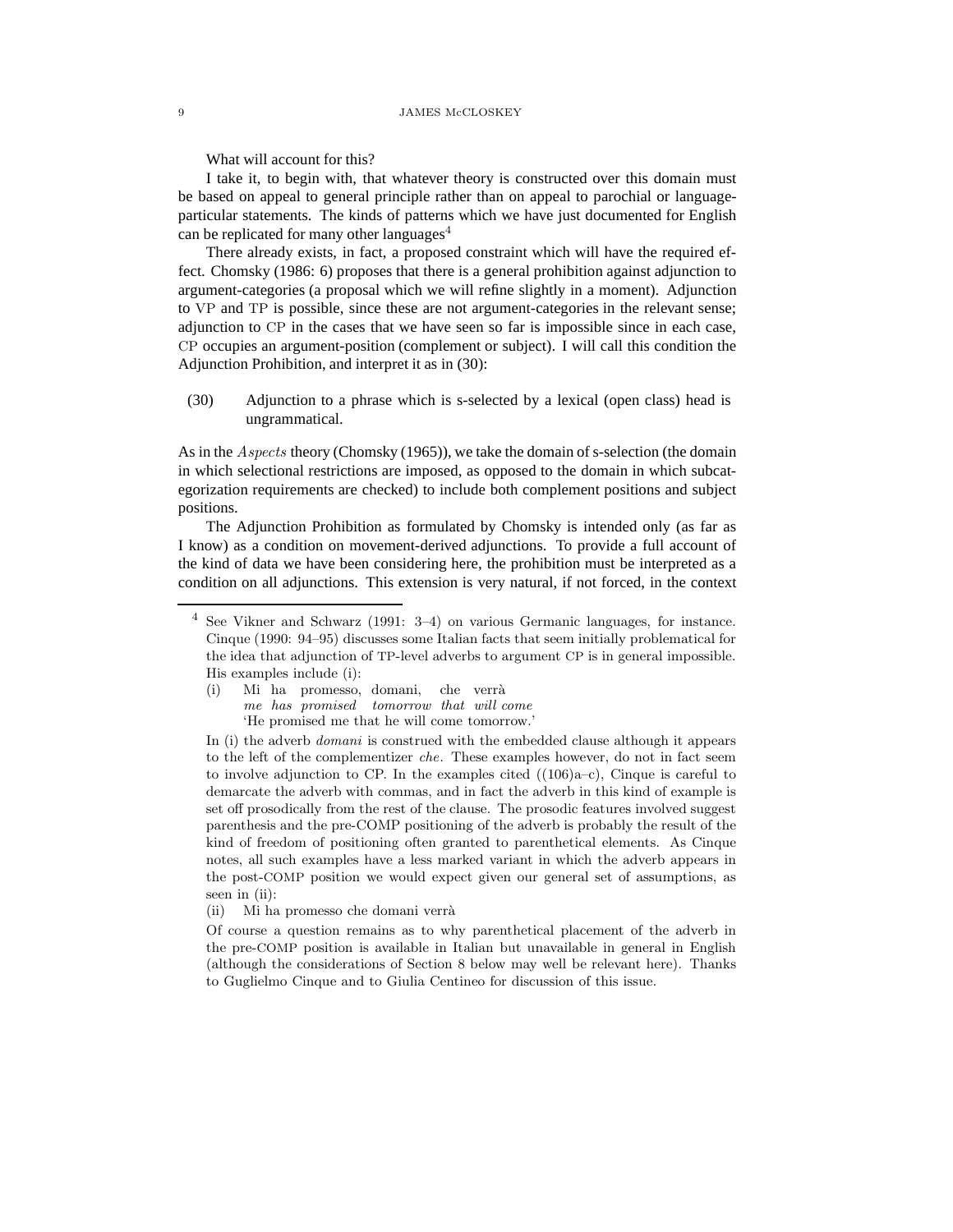of the 'minimalist program' (Chomsky (1995)) since, within that conception, adjunction by movement will subsume the adjunction sub-case of the operation MERGE as a suboperation. We will return to the theoretical status of the Adjunction Prohibition at a later point in the discussion. For now let us investigate the empirical ramifications of the formulation in (30).

First, it is clear that adjunction of an adverbial phrase to CP will be permitted just in case the CP in question is not an argument. One case against which we can test this prediction is the case of root CP's, which are non-arguments virtually by definition. The class of adverbs we have been dealing with do in fact attach to root CP. <sup>5</sup> The examples in (31)–(33) illustrate this possibility, on the assumption that interrogative and affective operators appear in the specifier of CP, and that Subject Aux Inversion involves movement of finite  $T$  to  $C:6$ 

- (31) a. When you get home, what do you want to do?
	- b. When you get home, will you cook dinner for the kids?
- (32) a. Next Christmas whose parents should we go to?
	- b. Most of the time do you understand what's going on?

- $6$  Examples analogous to those in  $(31)$ – $(33)$  but involving declarative V2 clauses seem to be ungrammatical in some of the V2 Germanic languages but grammatical in others. For German, the relevant structures seem to be uniformly bad in declarative V2 clauses. Example (i) is cited in Vikner and Schwarz (1991: 4):
	- (i) \*Gestern Peter hat tatsächlich dieses Buch gelesen. yesterday has actually this book read 'Yesterday Peter actually read this book.'

The situation, however, is complicated by the fact that corresponding structures for interrogative V2 clauses are grammatical for many (but not for all) speakers:

(i) Wenn wir nach Hause kommen, was sollen wir kochen? when we to house come what should we cook 'When we get home, what should we cook?'

This difference between declaratives and interrogatives seems to be systematic; it holds in many of the Scandinavian languages. The Swedish examples below are from Vikner and Schwarz (1991: 4) and from Wechsler (1991: 187) respectively:

- (ii) \*Trots allt Johan vill inte läsa de här bökerna despite all will not read these here books 'In spite of everything, John will not read these books.'
- (iii) I en stad som Fremont vem skulle inte vara uttråkad in a town like who would not be bored 'In a town like Fremont, who wouldn't be bored?'

I have no suggestion to make about what explains these differences.

<sup>5</sup> Reinhart (1983: Chap. 3) takes such cases as (31) to involve attachment of the adverbial phrase to the E(xpression) node of Banfield (1973), but, as she points out, it is not crucial for her discussion whether the adjunction is to E or to some higher clausal projection (CP in our terms). The consequences for Condition C effects follow equally well on the assumption that the adverbials in question adjoin to CP. Anticipating later discussion, it would be natural to identify E with the higher C-projection of a double CP-structure.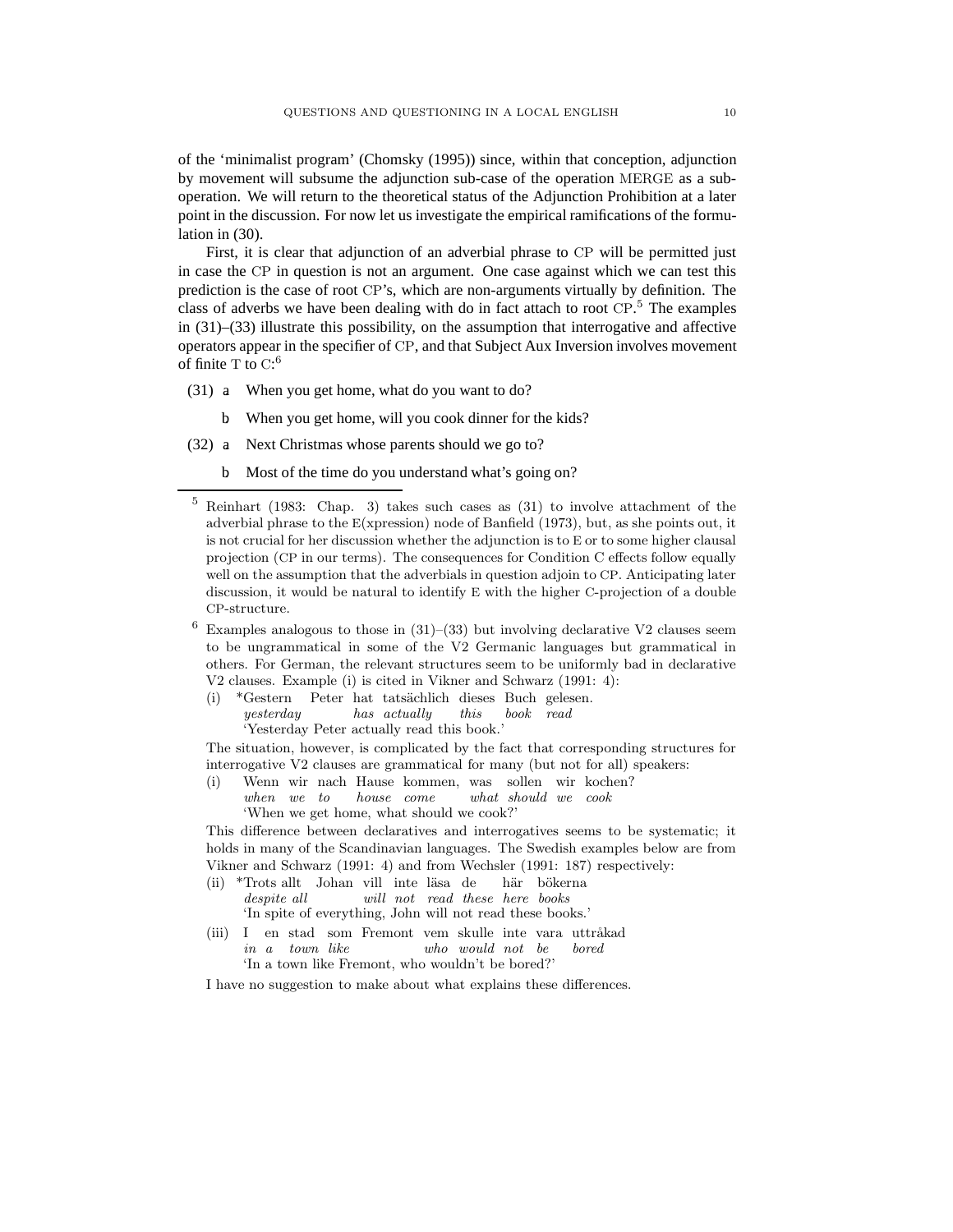- (33) a. Next Christmas, under no circumstances will I be willing to cook dinner.
	- b. Most of the time, when she is working on a paper, only rarely does she leave her office.

We will consider a number of other instances of adjunction to CP in Section 4 below.

The approach developed here also accounts for an observation made by Pullum (1991) having to do with the distribution of adverbial phrases within gerunds. Pullum observes that left-adjunction of an adverbial phrase to a gerund is impossible:

- (34) a. \*They resent last Christmas your having been here.
	- b. \*They resent while you were at home your having visited us.
	- c. \*During the winter your having been here astonished many.

This is true despite the fact that adverbials appear freely at the right edge of a gerund phrase.

- (35) a. They resent your having been here last Christmas.
	- b. They resent your having visited us while you were at home.
	- c. Your having been here during the winter astonished many.

Moreover, those adverbs which can in general appear left-adjoined to VP may also appear left-adjoined to VP within gerunds:

- (36) a. They resent our having so often rejected their applications.
	- b. Our always saying no makes us look bad.

The picture that emerges, then, is that the pattern of adverb-distribution within gerunds is exactly the same as in clauses, except that the possibility of left-adjunction to the entire phrase is missing.

Gerund phrases, whether analyzed as NP (Pullum (1991)), as DP (Abney (1987)), or as clausal (Reuland (1983)) are always arguments to lexical categories, being either subjects, objects or objects of prepositions. That being so, the ungrammaticality of (34) fits without adjustment into the framework of assumptions developed so far. The acceptable examples in (35) and (36) are instances of adjunction to the VP predicate of the gerund, not an argument of an open-class category, and therefore a legitimate adjunction-site according to (30).

We can see what are arguably the same principles at work in the case of small clauses. Adjunction to a complement small clause itself is, of course, impossible:

- (37) a. He needed her by his side always.
	- b. He needed her always by his side.
	- c. \*He needed always her by his side.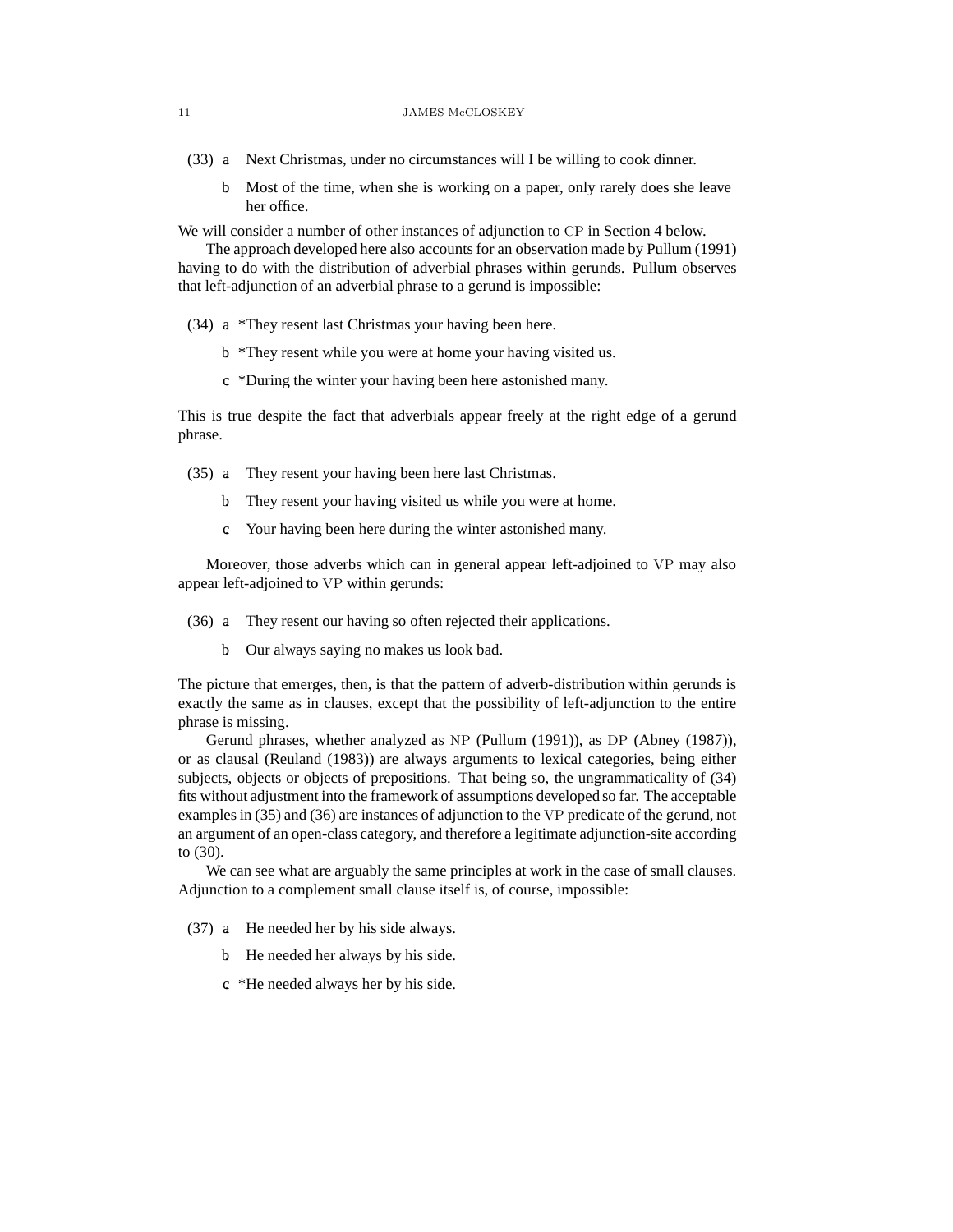The ungrammaticality of (37c) is consistent with the Adjunction Prohibition, but might be explained in terms of the case requirements of the subject of the small clause. We can factor out the contribution of this effect, though, by considering subject small clauses, whose subjects, for reasons that are poorly understood, are licensed independently of any external Case-assigner (Safir (1983)):

- (38) a. Adam on the roof last summer was a wonderful sight.
	- b. Adam last summer on the roof was a wonderful sight.
	- c. \*Last summer Adam on the roof was a wonderful sight.

The thorough ungrammaticality of (38c) (on the relevant interpretation) is expected on our terms, since it must involve adjunction to the small clause, which, being a subject, is an s-selected argument. For small clauses then also, the facts can be schematized as in  $(39)–(41)$ :



Once again, these patterns are understandable in terms of the Adjunction Prohibition. Finally, consider nominal phrases. Cases such as (42):

(42) The lecture last night (that Erica gave) is mentioned in this morning's paper.

we take to involve adjunction of the modifying phrase (adverbial or adjectival) to the complement of D. Not being an argument of a lexical head, this is a legal adjunction-site. Kyle Johnson (1991, 1992) points to the contrast in (43):

(43) a. The review in the Times of Chomsky's book was very favorable.

b. \*Of Chomsky's book the review in the Times was very favorable.

Here too, we can take  $(43a)$  to involve adjunction to the complement of D (legal in terms of the Adjunction Prohibition). (43b), by contrast, would involve illegal adjunction to the subject DP. The ungrammaticality of  $(44)$  can be understood in exactly similar terms:<sup>7</sup>

 $(44)$  a \*Last night the lecture (that Erica gave) is mentioned in this morning's paper.

b. \*I really didn't like last night the lecture (that Erica gave).

 $^7\,$  Tom Ernst raises the difficulty of examples like (i) and (ii):

<sup>(</sup>i) Probably our strongest argument is summarized on page two.

<sup>(</sup>ii) Arguably the best solution to this problem is illustrated in Figure 3.

If these adverbs—*probably* in (i) or *arguably* in (ii)—are adjoined to the subject, we have a difficulty for the Adjunction Prohibition as formulated in (30).

It is very unclear to me what the syntax of such examples is, but it seems far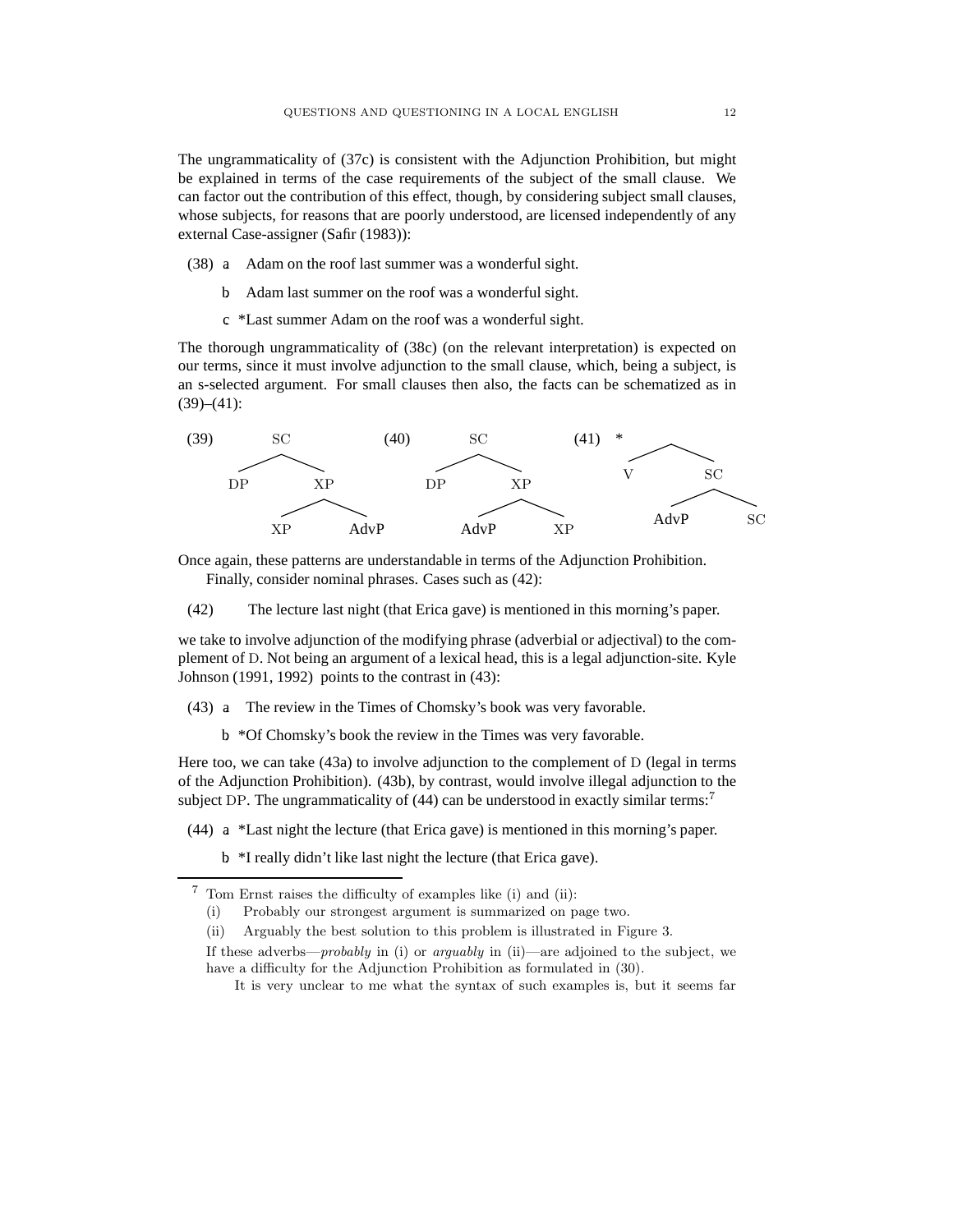Finally, the hypothesis that we are exploring suggests that there is no absolute right of adjunction to TP. If there are cases in which TP is the argument of a lexical (openclass) head, then adjunction to TP in that circumstance should be impossible. Finding clear instances of this configuration is not the easiest.<sup>8</sup> However, one plausible case is that of adverbial clauses built around prepositions such as before, after or since:

(45) After we got home, we cleaned up after the cats.

- (iii) \*Probably a sound argument against this proposal is presented in Chapter 3.
- (iv)??Probably a stronger argument against this proposal is presented in Chapter 3.

What we have instead is the more expected (v):

(v) A(n) arguably/probably/possibly sound argument against this proposal

Cases such as (v) are entirely consistent with the Adjunction Prohibition, of course, since here the adverb has adjoined to an AP modifier of NP.

Possibly the adverbs in cases such as these occupy the position also occupied by all or both in phrases such as all God's children or both Susan's parents. In any event, in the absence of an understanding of the phenomenon, it seems premature to conclude that the preferred analysis will involve a violation of the Adjunction Prohibition.

Similar questions arise about *only* and *even*, which seem to attach to essentially any maximal projection, regardless of its status as argument, predicate or modifier. For an early proposal about how to integrate such elements into X Bar Theory, see Hornstein (1977: 158). For more recent discussion, see Iatridou and Kroch (1992: 21–23), Bayer (1995).

8 In addition to those discussed in the text, there are two obvious cases to consider— ECM complements and complements to Raising predicates. In both cases, however, there are complicating factors which make it hard to assess the issue.

Examples such as (i) are certainly ungrammatical, as predicted by the Adjunction Prohibition, if consider selects a TP-complement:

(i)  $*$ I consider  $[\text{TP}$  in general  $[\text{TP}$  this kind of issue difficult to resolve].

The ill-formedness of such examples is often attributed to a disruption of the Caselicensing relationship between the governing verb and the infinitival subject, as, for instance, in the adjacency requirement explored initially in Stowell (1981). The status of the adjacency condition is unclear in current contexts, though, and the Adjunction Prohibition might provide an alternative account of some of the observations that originally motivated it, such as (i). The account would extend to (27) if the kinship of the complementizer for with preposition for were sufficient to cause the Adjunction Prohibition to be invoked.

Similarly, (ii) is not perfect:

(ii) ?\*Tom tends at Christmas to visit his parents.

But there are a number of confounding factors—the absence of an audible subject and the possibility of extraposition makes it difficult to be sure what the attachment point for the adverbial is.

from obvious that they involve simple adjunction of probably or arguably to the subject. Semantically, the adverb seems to modify the superlative adjective. Note, in fact, that such cases are grammatical only if there is a superlative (or marginally a comparative) adjective in the NP: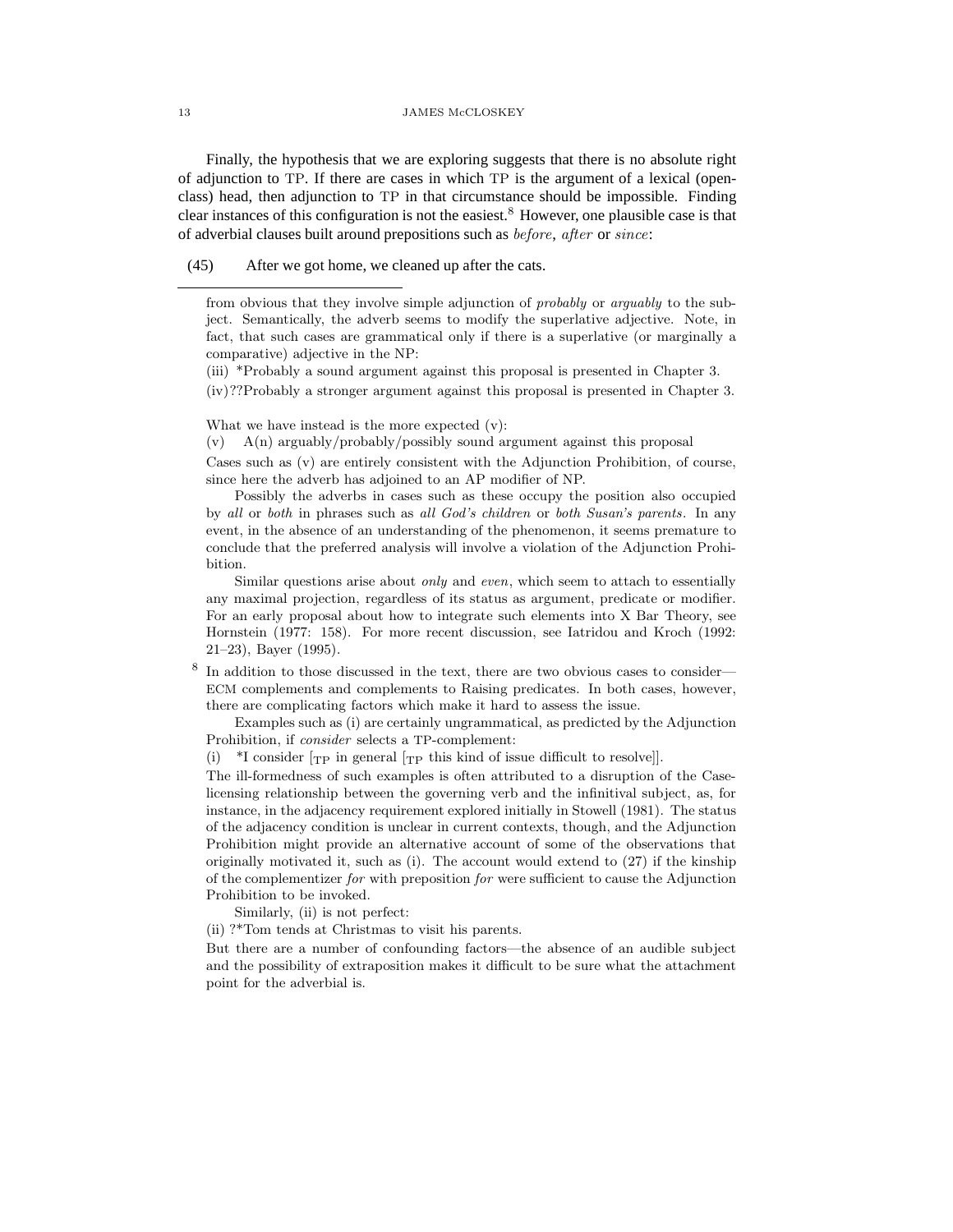There would seem to be two plausible analyses of such structures available. One is that they are (adverbial) PP's in which a preposition directly selects a TP-complement:

(46)  $[p_P [P \text{ after }] [TP \text{ we got home}]]$ 

This proposal is perhaps supported by the observation that the elements which standardly appear in the specifier position of PP also occur with these adverbial clauses:

(47) 
$$
\begin{Bmatrix} \text{Right} \\ \text{Just} \\ \text{Immediately} \end{Bmatrix} \text{ after we left home ...}
$$

A second possibility is that *after*, *before* and *since* are actually prepositional complementizers (finite counterparts to  $for$ ), so that the structure of the adverbial clause in (45) would be (48):

(48)  $\left[$  [CP  $\left[$  c after]  $\left[$  [TP we got home]]

(48) is the analysis argued for by Huang (1982) and by Lasnik and Saito (1992: 91, 113– 115). If the analysis schematized in (46) is right, then it is clear that the TP is lexically selected. But, even if (48) is right, there is evidence, as shown by Lasnik and Saito (1992: 91), that the prepositional complementizer L-marks (in the sense of Chomsky (1986)) its TP-complement in these cases. That is, these are lexically selected TP's under both available analyses. The crucial observation now is that adjunction of an adverbial phrase to TP is impossible in just this circumstance. Compare the  $(a)$  and  $(b)$  examples of  $(49)$ – $(51)$ . As throughout, I take it that adverbials which appear at the right edge of TP may be analyzed as instances of right-adjunction to VP, and are therefore compatible with the Adjunction Prohibition.<sup>9</sup>

- (49) a \*After while washing the dishes he cut his thumb  $\dots$ 
	- b. After he cut his thumb while washing the dishes . . .
- (50) a. \*Before last year she retired  $\dots$ 
	- b. Before she retired last year ...
- (51) a. \*Since a year ago she went away ...
	- b. Since she went away a year ago ...

<sup>9</sup> The grammaticality of (i):

<sup>(</sup>i) He said when he got home he would do the dishes.

suggests that the classical complementizer-deletion analysis of such examples is correct. If (i) involved selection of TP, then the contrast between it on the one hand and (49a)–(51a) on the other, would be unexplained. For further discussion, see Stowell (1981), Doherty (1993), Grimshaw (1997).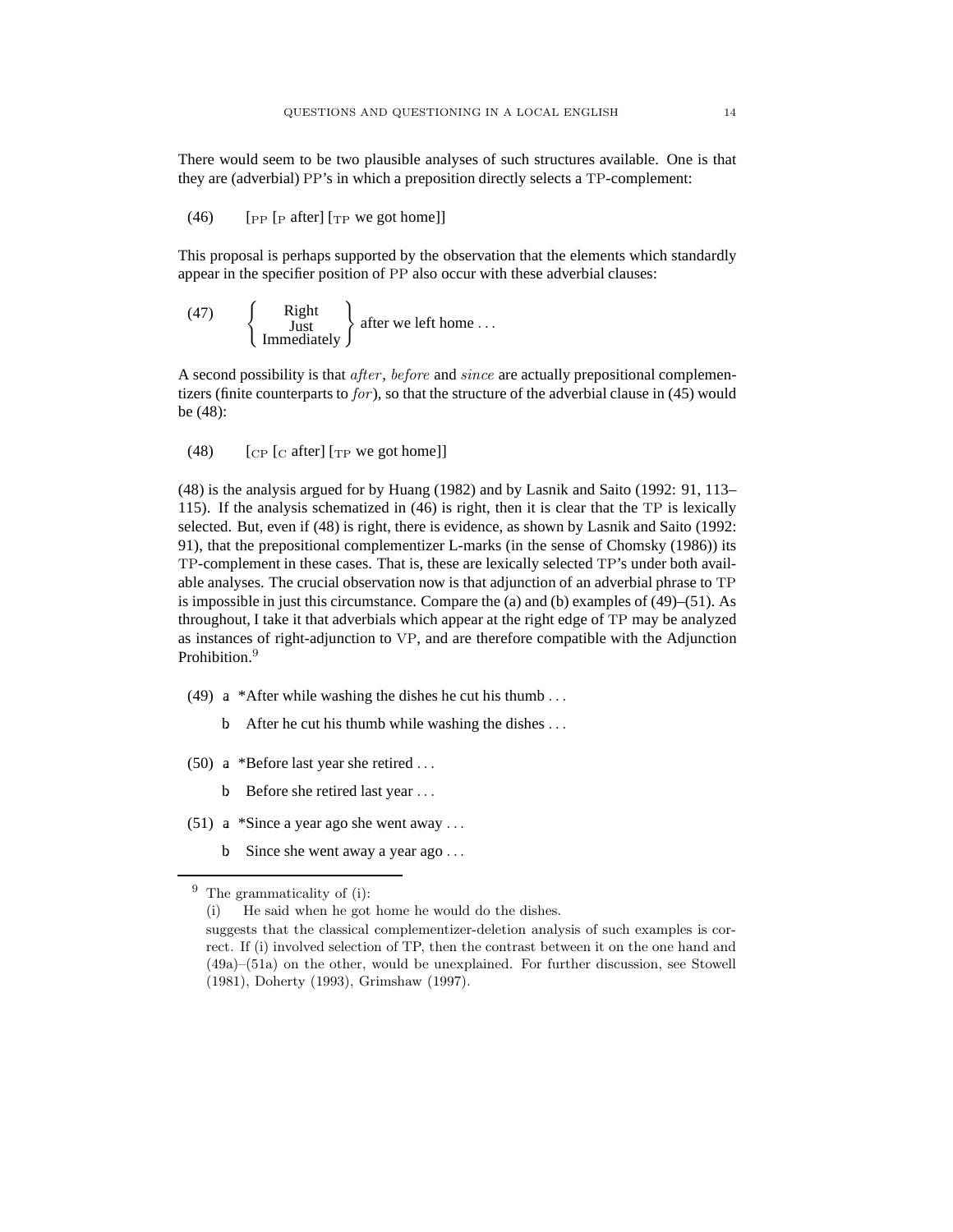These observations suggest strongly that TP too is unavailable as an adjunction-site when selected by a lexical head. That is, the patterns we have seen so far can be organized as in (52), suggesting again that the Adjunction Prohibition is in play:



Certain complications arise at this point, however, since because, while, although, and when work differently:

- (53) a. Because most of the time I understand what's going on
	- b. Although at the time I thought he was sincere
	- c. When a year ago I decided I was going to resign

Similarly causal (but not temporal) since:

(54) Since most of the time/usually I understand what's going on, I think I should pass this course.

The 'subordinating conjunctions' which exhibit the pattern in (53) seem to be those which forbid the structure: [P DP]

| before                  | $\Gamma$ <sub>TP</sub> AdvP $\Gamma$ <sub>TP</sub> | before Christmas         |
|-------------------------|----------------------------------------------------|--------------------------|
| after                   | $\Gamma$ <sub>TP</sub> AdvP $\Gamma$ <sub>TP</sub> | after Christmas          |
| <i>since</i> (temporal) | $\Gamma$ <sub>TP</sub> AdvP $\Gamma$ <sub>TP</sub> | since Christmas          |
| because                 | $[\text{TP} \text{AdvP} [\text{TP}]$               | *because this            |
| although                | $[\text{TP} \text{ AdvP} [\text{TP}$               | *although that           |
| since (causal)          | $[\text{TP} \text{ AdvP} [\text{TP}$               | *since your incompetence |

A plausible interpretation is that the elements which allow adjunction to their complement TP are members of the category C (suggested by their inability to take DP complements), and that the elements which forbid adjunction to their TP-complements are members of the category P (suggested by their ability to take DP complements). If this interpretation is roughly correct, then the Adjunction Prohibition will once again be seen to lie behind the ungrammaticality of  $(49)$ – $(51)$ .<sup>10</sup>

(ii) until finally/at last/in 1996 she was forced to resign

 $10$  A difficulty with this interpretation is *until*, which allows a DP complement (suggesting that it is a preposition) but which still allows at least some cases of adverbial adjunction to its apparent complement:

<sup>(</sup>i) until next year/tomorrow/the next time we meet/Easter

Given the proposal in the text, such dual possibilities would have to reflect a lexical ambiguity: until would have to belong to two word classes—C and P.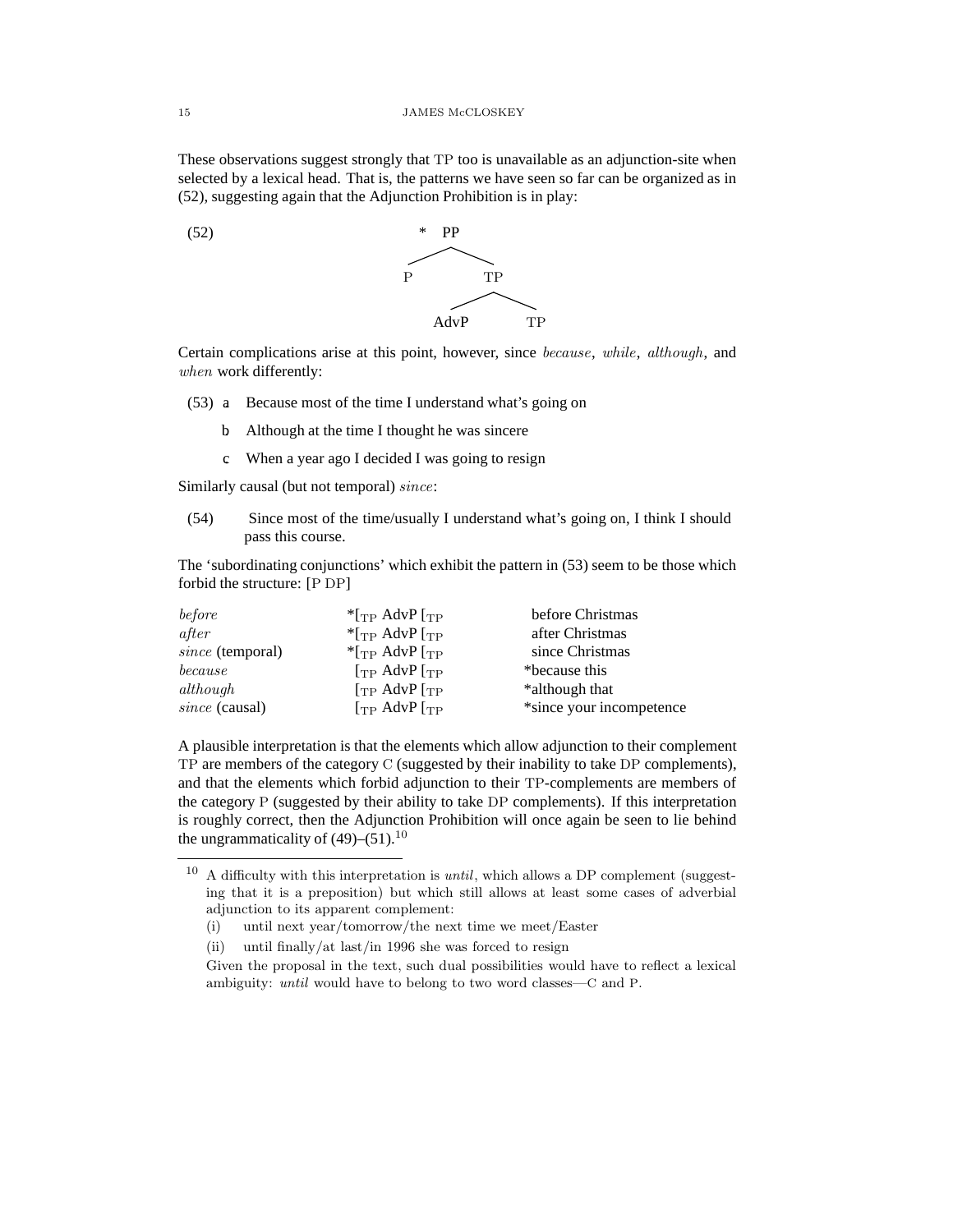The Adjunction Prohibition, as we understand it so far, is clearly not a complete theory of adjunction possibilities. Adjunction of adverbial phrases to relative clauses and to adjunct clauses in general, for instance, must also be ruled out:

(55) \*The people  $\lceil$  c<sub>P</sub> when you get home  $\lceil$  c<sub>P</sub> who want to talk to you right away

(56) \*I graduated [ while at college [ without having really learned anything ]].

Neither of these possibilities is ruled out by the Adjunction Prohibition as formulated in (30) or by any obvious extension of it. Grimshaw (1997), responding in part to an earlier version of the present paper, suggests a way in which these cases (and some cases we have still to consider) can be unified.

We will return to these issues shortly in a slightly different context. For present purposes, I will assume that the Adjunction Prohibition as formulated in (30) will either be among the statements that make up a general theory of adjunction possibilities, or else that its empirical effects will follow as a consequence of some more general system of principles, when the theory of adjunction possibilities is complete. If that is so, then we can use the Adjunction Prohibition as a useful diagnostic probe.

## 4. A CONNECTION MADE—ADJUNCTION AND INVERSION

. . .

At this point, the discussion of adjunction possibilities can be linked back to the announced topic of the paper. The connection is that apparent problemsfor the Adjunction Prohibition arise when we observe the (relative) well-formedness of (57):

- (57) a. ?He asked me when I got home if I would cook dinner.
	- b. ?I wonder when we get home what we should do.

How can (57) be possible if the Adjunction Prohibition reflects a true generalization? To answer this question, we must first note that the pattern in (57) is possible only in the complements of certain predicates. The examples in (58) are all completely impossible (with, as always, the lower construal of the adverbial):

- (58) a. \*It was amazing while they were out who had got in to their house.
	- b. \*The police established while we were out who had broken in to our apartment.
	- c. \*While you're out how many people break in to your apartment depends on where you live.
	- d. \*Who your friends are depends on while you were growing up where you lived.
	- e. \*In the course of a single year how much he had grown really astonished me.

The contrast between (57) and (58) mirrors exactly the contrast already observed between the predicates which allow embedded T-to-C and those which do not. That is, my claim is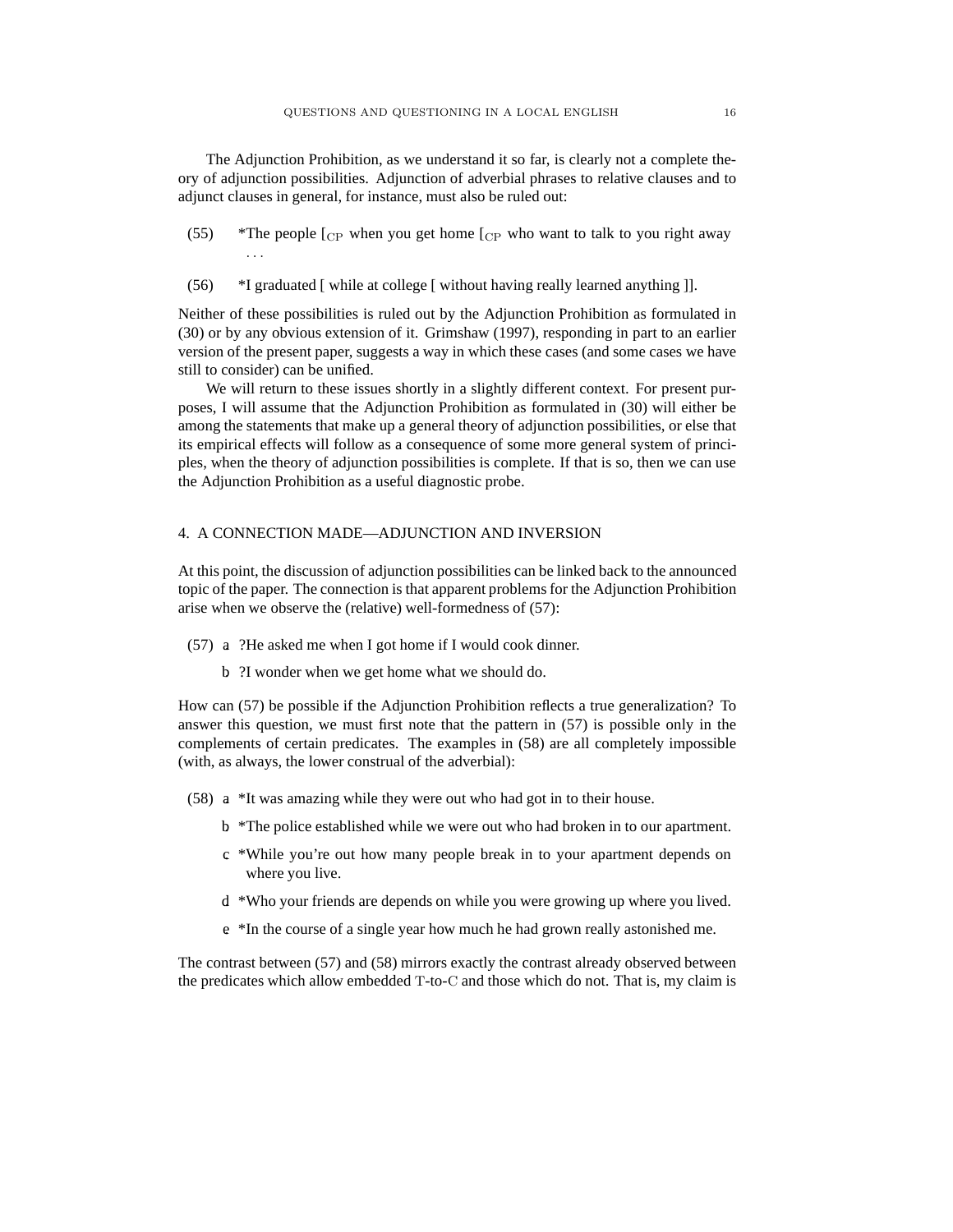that the class of predicates which allow inversion in their complements is exactly the class which allows the initially unexpected adjunction-pattern in (57).

Corresponding to the instances of embedded  $T$ -to-C in  $(1)$ – $(2)$ , we have the following instances of adjunction of adverbials to CP. For this class of matrix predicates, the results are either good or only marginally unacceptable: $11$ 

- (59) a. ?Ask your father when he gets home if he wants his dinner.
	- b. ?I was wondering next Christmas if he would come home.
	- c. ?Ask them when they were in Derry if they lived in Rosemount.
	- d. ?He never asked me when he went to England if I wanted to go with him.
	- e. ?He inquired when we were young how we used to get about.

And for varieties which allow embedded T-to-C, the corresponding examples are perfect:

- (60) a. I wonder this time will he make a move. Frank McGuinness: Dolly West's Kitchen, 12, Faber and Faber.
	- b. Ask your father when he gets home does he want his dinner.
	- c. I was wondering next Christmas would he come home.
	- d. I'll ask them when they get home do they want a cup of tea.
	- e. I wonder if a baby was presented with equal exposure to several different languages would they retain their "universal phonetician" status.

Student Essay (June 2003, California)

But those predicates which completely disallow the option of adjunction of an adverbial phrase to their CP-complement, also completely disallow the option of embedded T-to-C:

- $(61)$  a \*It was amazing who did they invite.
	- b. \*The police established who had they beaten up.
	- c. \*Who are your friends depends on where did you live while you were growing up.
	- d. \*How much had he grown really astonished me.

The contrast between this class of verbs and those in (59) is very robust for those speakers who allow embedded T-to-C. It is also, I believe, clearly detectable for speakers of the 'standard' variety.

The correlation is, in fact, closer even than this would suggest. One important complication in the distributional pattern investigated so far has been passed over. It turns out

<sup>&</sup>lt;sup>11</sup> We will be in a position to say something about the marginality of these examples when more of the analysis has been developed. See Section 8.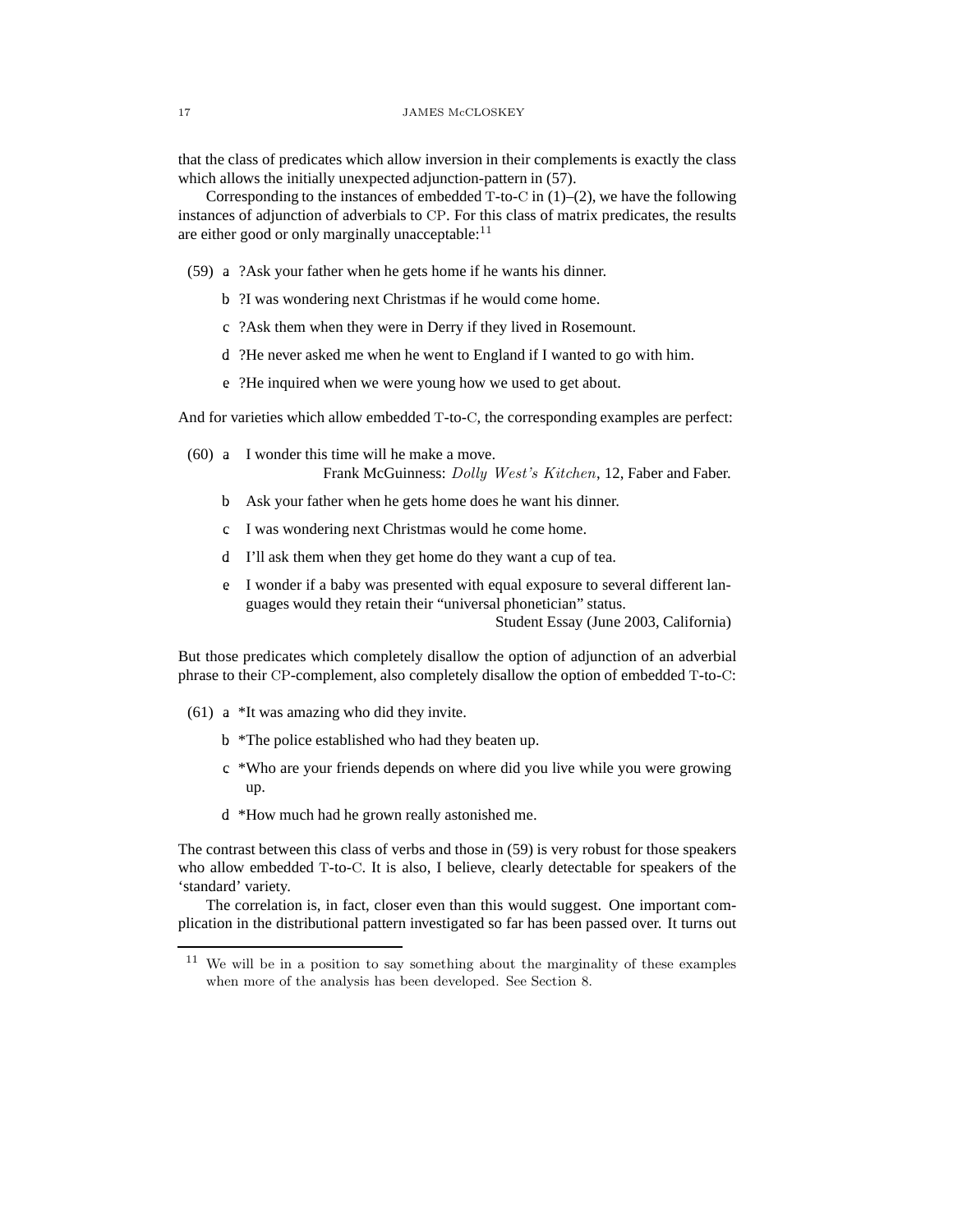that the possibility or impossibility of embedded T-to-C depends not only on the governing verb, but also on certain other properties of the matrix clause. Specifically, the verbs which forbid T-to-C in their complements in (3) will permit it to varying degrees of acceptability if the clauses they head are negative or interrogative. This is seen in the illustrative paradigm of (62) and illustrated with attested examples in (63).

- (62) a  $*$ I remember who did they hire.
	- b. ?Do you remember who did they hire?
	- c. ?I don't remember who did they hire.
- (63) a. 'Ah, he's a nice young fellow.' 'I don't know is he.' William Trevor: The Story of Lucy Gault, 98
	- b. Do you think will he ever be able to get them right? John McGahern: That They May Face the Rising Sun, 331
	- c. Do you think will Herself get married again? John McGahern: That They May Face the Rising Sun, 11

The examples in (64) are cited in Filppula (1999: 168, 171). (64d) is from Hebridean English, and is cited originally in Sabban (1982). The other examples are all from varieties of Irish English.

- (64) a. I don' know was it a priest or who went in there one time with a horse-collar put over his neck.
	- b. I don' know what is it at all?
	- c. Do you think is it done?
	- d. But he was telling me he didn't know how did he manage it.

And in just this circumstance, the unexpected adjunction pattern of (59) and (60) turns up again, with the same elaboration that adjunction is most clearly acceptable when in combination with overt T-to-C (as in (66)):

- (65) a. ?Do you remember when they were in Derry if they lived in Rosemount?
	- b. ?I was never sure when he went to England if I should go with him.
	- c. ?I've never found out if I'd asked him if he really would have come with me.
	- d. ?Did he tell you when he was young how he did it?
- (66) a. Do you remember when they were in Derry did they live in Rosemount?
	- b. I was never sure when he went to England should I go with him.
	- c. I've never found out if I'd asked him would he really have come with me.
	- d. Did he tell you when he was young how did he do it?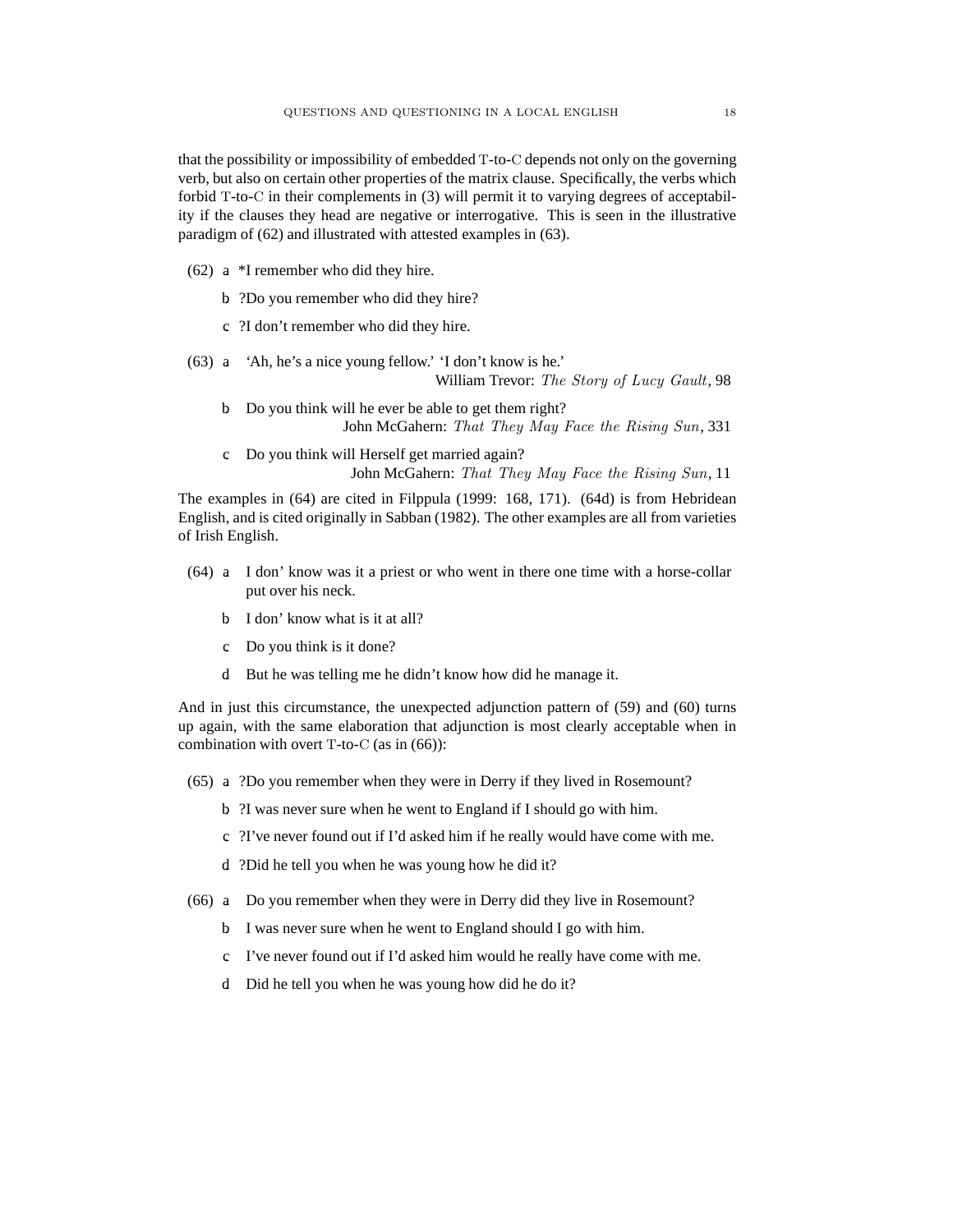We will be in a position at a later point in the discussion to say something about why negation and interrogation should have this licensing effect (both for adjunction and for allowing T-to-C). For now, we use the observations only to further confirm the pattern with which we are most closely concerned at present—namely that there is a very exact correlation indeed between the possibility of adjunction to CP and the possibility of T-to-C in complement CP.

## 5. AN INITIAL PROPOSAL

At this point we have a cluster of inter-related puzzles, and the challenge is to construct an understanding of those puzzles that will do the following:

- $\Box$  It must allow for the possibility of T-to-C in embedded interrogatives while preserving whatever was right about the principles that suggested that that possibility should not exist.
- $\Box$  It must provide an understanding of why that possibility is restricted in the ways just documented (determined by the governing verb, in interaction with the presence of negation and interrogation in the matrix clause).
- $\Box$  It must provide an understanding of why the possibility of T-to-C correlates so precisely with the adjunction possibilities in the way just documented.
- $\Box$  It must provide an understanding of why rising declaratives are impossible in the contexts in which complement T-to-C is possible.

The chief puzzle concerning the possibility of embedded T-to-C in the varieties which allow it, is that it seems to violate certain well-established general conditions on T-to-Cmovement. The consensus view that has emerged in studies of the Verb Second pattern is that T-to-C fronting is possible if and only if the target C-position is not lexically selected (see especially Rizzi and Roberts (1989), developing earlier ideas of Kayne's (1982, 1983), and Besten (1983)). T-to-C substitution will be possible on this conception in a CP which is not selected at all (in a matrix clause, for instance, or in an adjunct clause such as a conditional), or in a CP which is selected by a functional rather than by a lexical head. Call this the KRR-effect (the 'Kayne/Rizzi/Roberts' effect).

Apparent exceptions to the KRR-effect occur in many of the Germanic languages cases in which declarative Verb Second clauses (and hence clauses which exhibit T-to-C-movement) appear in what seem to be lexically selected contexts. A number of close studies of this phenomenon came to the conclusion that the syntax which underlies the possibility of embedded Verb Second is the availability of a C which itself takes a CPcomplement—a line of analysis sometimes referred to informally (and a little misleadingly) as the CP-recursion analysis. Such analyses<sup>12</sup> have been most commonly deployed for declarative complements. However, similar analyses have been developed for

 $12$  For detailed discussion, see Haan and Weerman (1985), Vikner (1991), Vikner (1995), Rizzi and Roberts (1989: 21–22), Cardinaletti and Roberts (1991: 5–6), Iatridou and Kroch (1992).

All the Germanic languages but Dutch permit embedded Verb Second structures in declarative clauses. German is exceptional in this group in forbidding embedded Verb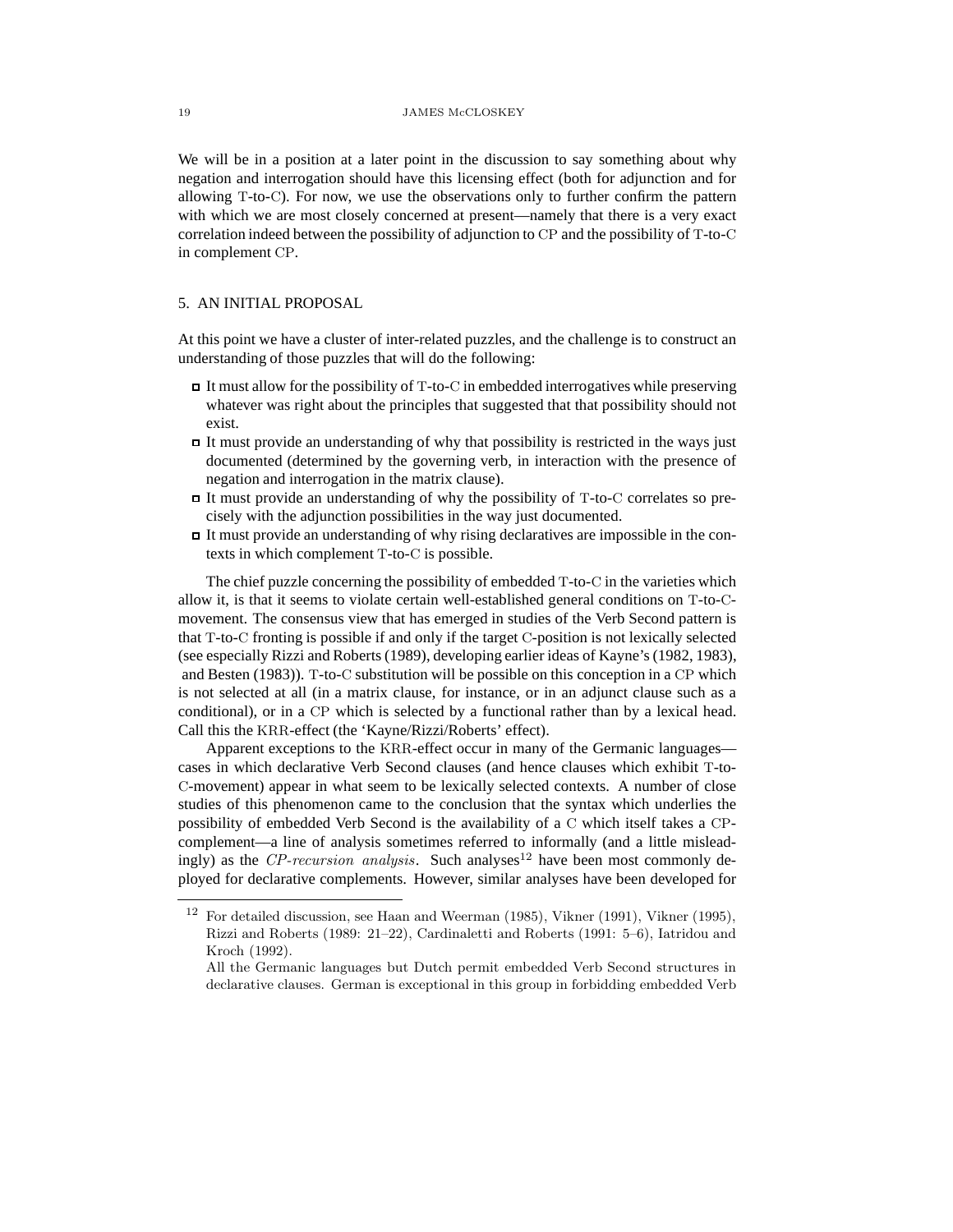interrogative complements in Dutch (see especially Craenenbroeck (2004), building in part on earlier work by Erik Hoekstra, Jan-Wouter Zwart, and Hans Bennis), and in Spanish (Rivero (1978), Rivero (1980), Plann (1982), Su˜ner (1991), Su˜ner (1993), Lahiri (2002: 263–284)). We can easily adapt such proposals for our purposes here, proposing something like  $(68)$  for  $(67)$ :

(67) I wonder what should we do.



If (68) is on the right track, then we have an understanding of the observations made so far. The possibility of T-to-C-movement to the lower C-position of a structure like (68) is expected since that position is not lexically selected. The possibility of adjunction to the lower CP is expected for exactly the same reason. Since that CP is not selected by a lexical head, adjunction to it will not lead to a violation of the Adjunction Prohibition. The structure in (68) allows us, then, to tie together the patterns observed so far, and to relate them in turn to a well established array of syntactic patterns in other languages.

Two remarks are in order about this proposal and about its place in larger theoretical context.

First: one might well interpret the structure of  $(68)$  in terms of recent work deriving from Rizzi (1997)—work which develops the idea that rather than a single Cprojection there is an elaborated series of functional projections devoted to the expression

Second under an overt complementizer.

T-to-C is impossible in complement interrogative clauses in most Germanic Verb Second languages but possible in recent varieties of Afrikaans (Diesing (1990: fn.10), Biberaur (2001)). It occurs, however, only in WH-interrogatives not in polar interrogatives. Biberaur reports that T-to-C occurs in Modern Spoken Afrikaans in 70% of embedded WH-questions in her corpora. The examples she cites are consistent with the lexical restrictions documented in the present paper (embedded under wonder and not know) but no ungrammatical examples are presented.

Embedded T-to-C in complement interrogatives seems also to occur in certain varieties of non-standard French, judging by Rizzi and Roberts (1989: fn.22).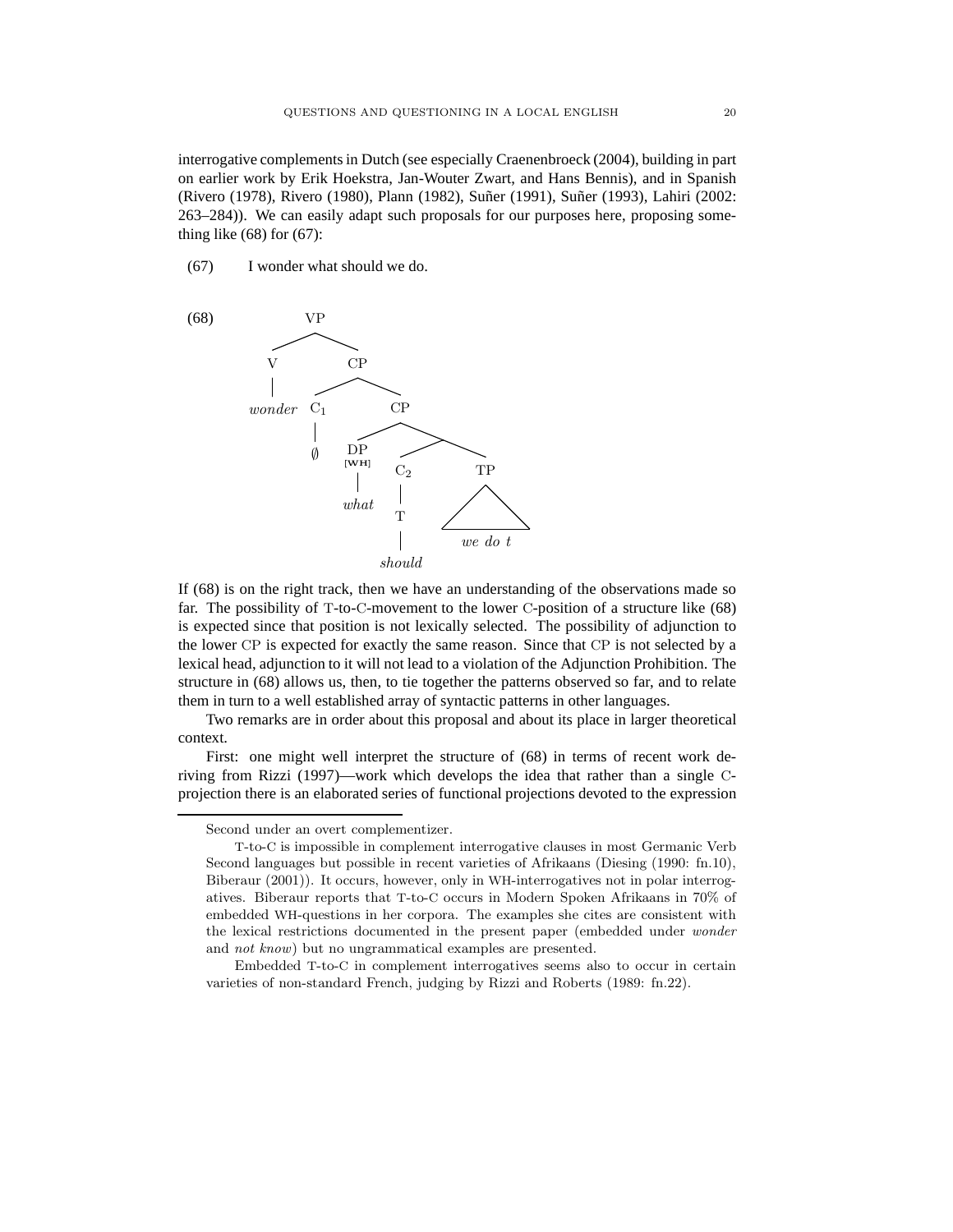of information-structural notions like Focus and Topic, and also to illocutionary and clausetyping information (see especially Rizzi (2004)).  $C_1$  and  $C_2$  of (68) would on this view be distinct but related heads—members of the family of categories which jointly define the C-field. In particular, within the framework presented by Benincà  $(2004)$  one might identify  $C_1$  of (68) with the Force projection (the projection devoted to the expression of illocutionary force and clause-typing) and the lower  $C_2$  with the Focus projection.<sup>13</sup>

The second remark has to do with what we have called the KRR-effect and how it should be understood. As we have seen, what requires explanation here is this: why might it be that a head position which is the target of lexical selection would resist headmovement? Rizzi and Roberts (1989) suggest that the forbidden head movement gives rise to what are, in effect, selectional violations. A verb which subcategorizes for a particular complementizer requires that the head of its complement be that complementizer. But if that head-position hosts an application of head-movement, the complex object so created is distinct from the complementizer and a violation of selectional requirements results.

This account has great intuitive appeal and considerable explanatory force, but it made little sense in the theoretical context in which it was originally proposed—the framework of Principles and Parameters theory. A core commitment of that framework is the idea that the level of D-structure is the level which is relevant for satisfaction of lexical requirements. In this context, it is hard to see why an application of head movement into the selected position should pose any difficulty, since it will apply, by definition, subsequent to the level of D-structure

Within the terms of the Minimalist Program, though, the larger context is very different. In the absence of a level of D-structure, heads are introduced and their selectional requirements satisfied as the derivation proceeds. In this context, a C-head will host a head movement from within its complement before the CP which it projects is in turn merged with its selecting head. Head movement, then, (as long as it is a syntactic operation) will be expected to interfere with, or interact with, selectional requirements which target heads.<sup>14</sup>

To be more specific, we can follow Pesetsky (1982) and Pesetsky (1991: Chap. 1) in maintaining that a central aspect of the selectional system is  $l$ -selection—that is, that a lexical item may require that the head of its complement be a particular lexical item. In terms of the theory of Bare Phrase Structure, we can understand this as follows: what it means for a lexical item to bear an l-selectional feature  $[-H]$  is that its complement must be a syntactic object whose label is the lexical item H. Head movement from a lower to a higher head-position modifies the properties of the element that it targets (by adding information), creating a modified lexical item—an object that is not part of the syntactic lexicon. From this, and from the understanding of l-selection just outlined, it follows that any head which

 $13$  Benincà's idea is that interrogative WH-movement targets first the specifier of the Focus projection and subsequently the specifier of the Force projection. The latter idea, though, is not consistent with some of the observations made here, since in cases in which an adjoined element appears to the left of a WH-phrase, the logic of the analysis to be developed implies that the WH-phrase is in the lower specifier position (specifier of  $C_2$  in (68)).

<sup>14</sup> See Matushansky (2000) for arguments that head movement is not exclusively on the PF side of the derivation.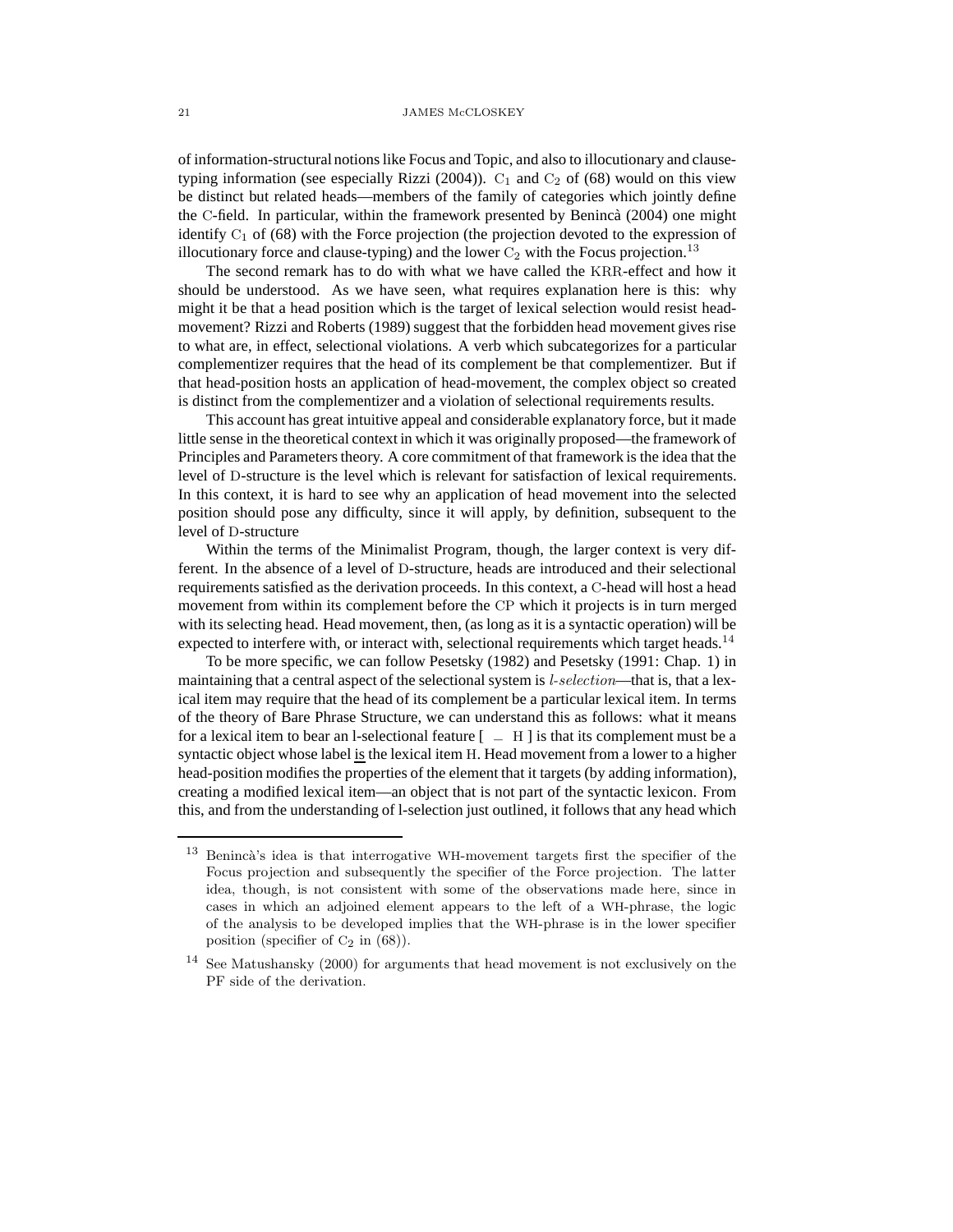hosts a head-movement may not enter into legal l-selectional relations with a subsequently merged lexical item. The KRR-effect can be understood in this way. If particular verbs, adjectives or nouns l-select particular complementizers, then head movement into those C-positions will give rise to violations of l-selectional requirements.

For this to be maintainable, it must be the case that the selectional relations which hold among functional heads are not instances of l-selection (otherwise, head movement would everywhere be impossible). There is, however, a large body of work (see, for instance, Abney (1987), Grimshaw (1992)) which develops exactly this position. If this is right, then we can understand both the KRR-effect and the possibility of T-to-C into the lower C-position of  $(68)$ .<sup>15</sup>

This account will extend to the Adjunction Prohibition, given certain assumptions (admittedly outdated) about how the adjunction relation is encoded in syntactic structures. In earlier versions of the theory of Bare Phrase Structure (Chomsky (1995: Chap. 4)), the difference between adjunction and other structures was encoded on the label of the complex syntactic object formed by adjunction. Specifically, adjunction of  $\alpha$  to  $\beta$ , where  $\beta$  has label K, creates a syntactic object whose label consists of the ordered pair  $\langle K, K \rangle$ :

$$
\{\langle K, K \rangle, \{\alpha, \beta\}\}\
$$

Adjunction of PP to CP headed by  $that$ , for instance, will, on this view, create the syntactic object below:

$$
\{\langle \textit{that}, \textit{that} \rangle, \{\text{ PP}, \text{ CP}\} \}
$$

The label in such cases is not a lexical item. Therefore no syntactic object so formed could legitimately satisfy an l-selectional feature borne by a subsequently introduced lexical item. If this is maintainable, then the Adjunction Prohibition and the KRR-effect would both be reflections of a more general requirement on modes of satisfaction of l-selectional features.

Taking stock, then, we can say that the double-CP syntax of (68) makes the right distinctions and correlations, while letting us preserve (and arguably improve on) essential insights concerning the KRR-effect. Two important analytical tasks remain.

The first and most important is that we need the right theory of context-sensitivity. That is, the structure in (68) and its associated syntactic effects may appear only in a restricted range of environments. We need an understanding of why this is so.

The second is that we need to discharge the worry about the emptiness of the higher C head  $(C_1$  of (68)). Discharging the worry involves two tasks. One is that of providing evidence for the existence of two heads where there seems, in the general case, to be only one (or none). The second task is that of providing an account of why one of those heads is typically empty. Section 6 deals with the second of these issues; Section 7 deals with the first.

 $15$  Head movement of D to N, as in Longobardi (1994), will be permitted in direct object position as long as the D-head is not a target of l-selection. This seems right: verbs do not select particular determiners. See also Pesetsky (1982), Pesetsky (1991).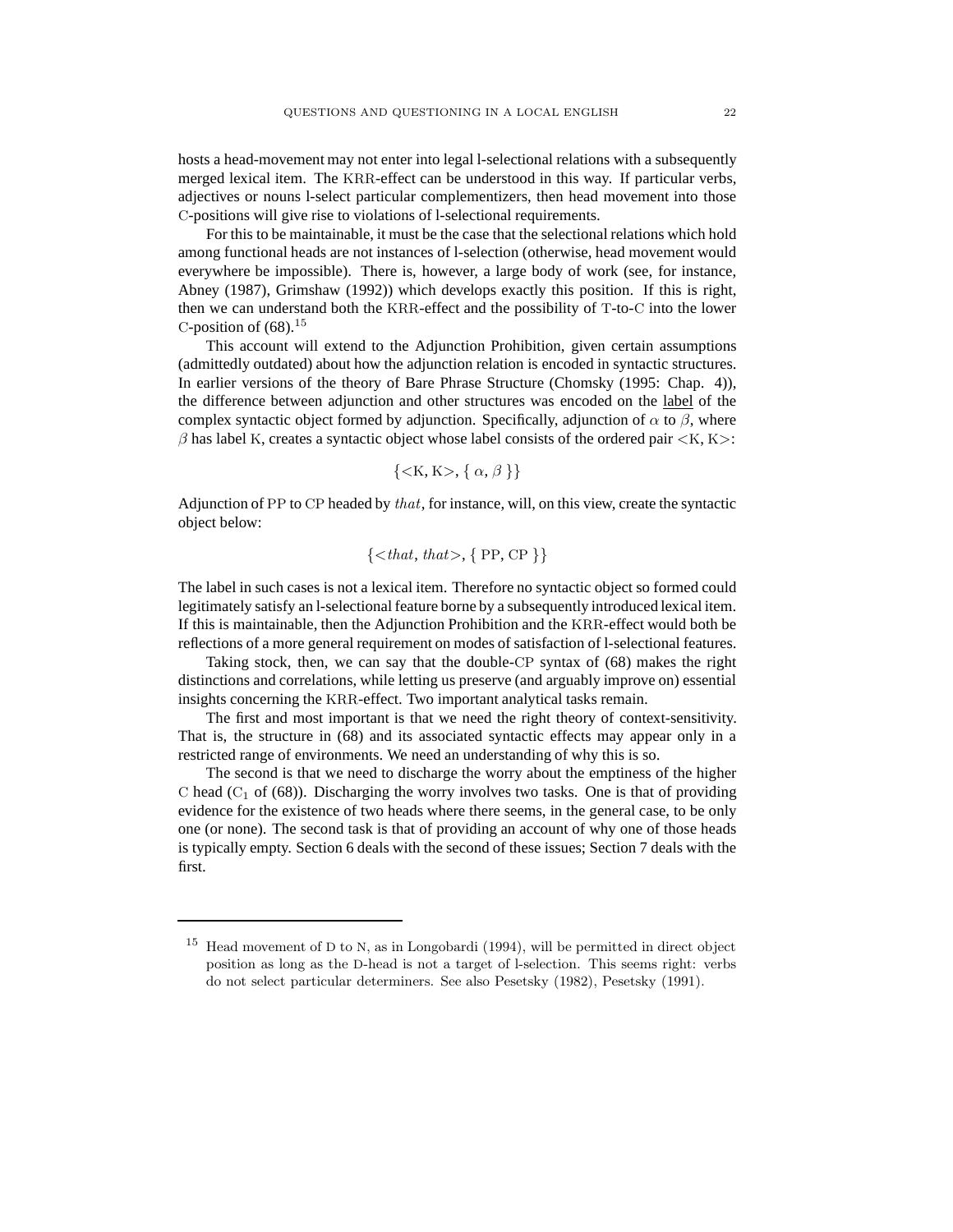#### 6. DOUBLE HEADED CLAUSES

In this section, I want to present some evidence that the structure in (68) is a reasonable one, and also to be a little more precise about the mechanisms that it implies.<sup>16</sup>

A central element of our proposals is that the lower CP of a double CP-structure becomes a legal adjunction-site in virtue of being selected by a functional rather than a lexical head. As pointed out to me by Richard Kayne, there is direct evidence that the double-CP structure does in fact serve this function. Examples such as (69) are extremely common in both written and spoken English:<sup>17</sup>

(69) a. But the simple analysis which suggests that because American investment takes place here that we should be a lapdog for their efforts in the war is one that I think is quite objectionable and quite offensive.

Irish Times, Friday February 7th 2003

b. He thinks that if you are in a bilingual classroom that you will not be encouraged to learn English.

[student essay (California)]

c. My fervent prayer is that for the sake of the president and the sake of this nation that this matter is resolved soon.

[AP wire report, Jan 29th 1999]

d. It is useful to know that once you have mastered the chosen dialect that you will be able to pick up a newspaper and read it.

[student essay (California)]

e. I don't think that he should contend that just because he makes a promise that it becomes a responsibility of the United States.

[Morning Edition, National Public Radio]

f. I found that when there were an equal number of men and women that the women tended to talk to the women.

[student essay (California)]

The basic shape of such examples is that in (70) with the analysis in (71):

<sup>16</sup> Interrogative structures which seem to have the structure in (68) as well as many of the distributional and interpretive properties we associate with (68) are well known from Spanish and have been well-studied (Rivero (1978), Rivero (1980), Plann (1982), Suñer (1991), Suñer (1993), Lahiri (2002: 263-284)).

<sup>&</sup>lt;sup>17</sup> The pattern seen in (69) seems to be fully productive in Galician, judging by the discussion in Iatridou and Kroch (1992: 16–17), which draws on observations made by Juan Uriagereka. Fontana (1993) observes that the same pattern was productive in literary Spanish up until the 16th century. See also Rizzi (1997: 330).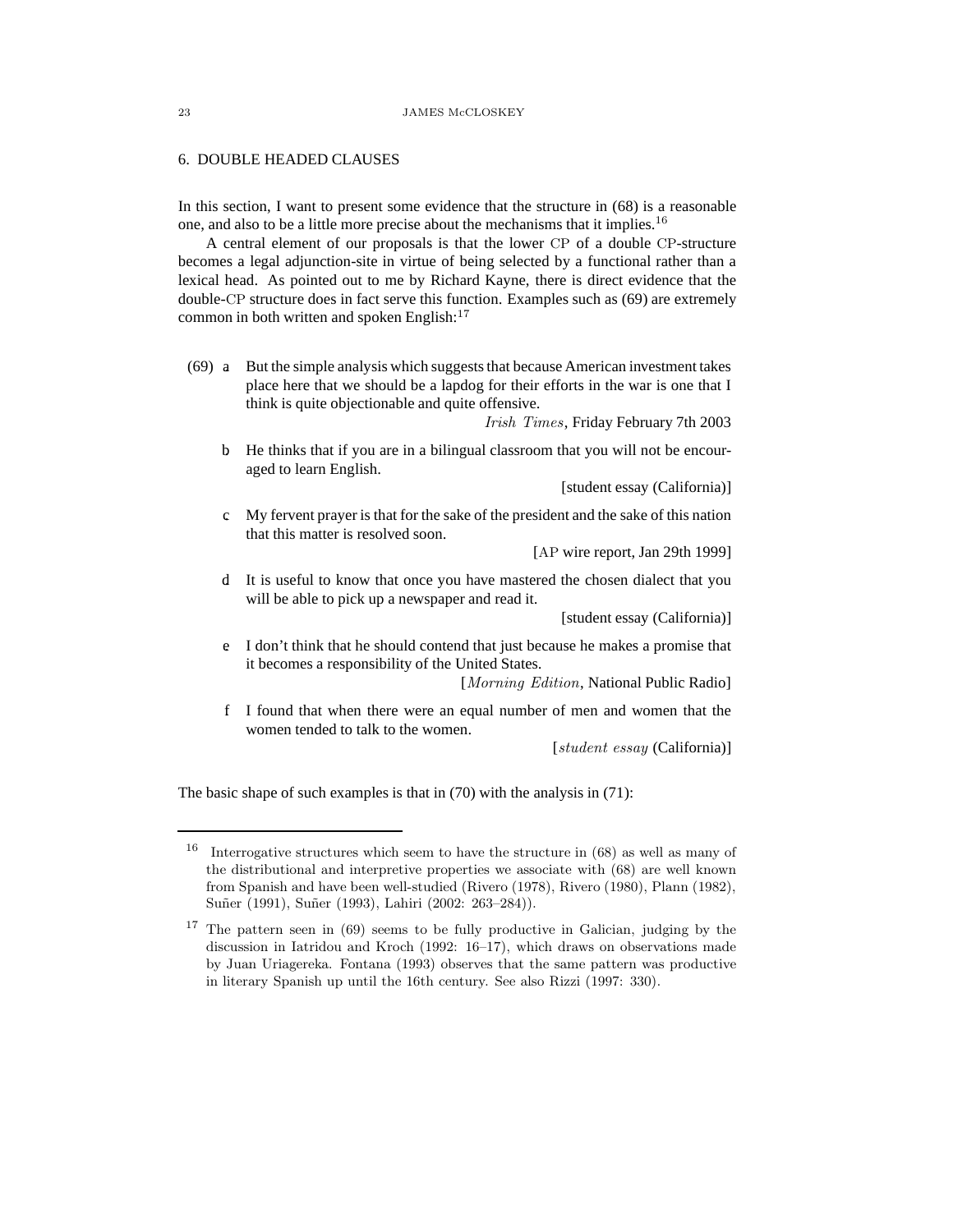



There is much that is mysterious about  $(69)$ . In the first place, the two instances of that may occur if and only if an adverbial intervenes between them. Secondly, that adverbial must be substantial (though not necessarily clausal, as shown by  $(69c)$ ).<sup>18</sup>

The crucial property of these structures for our immediate purposes, though, is that adjunction of the adverbial phrase is clearly made possible by the 'protecting' higher Cprojection, whose existence is unambiguously signalled by the presence of two instances of that. It is hard, in fact, to avoid the suspicion that that higher layer of structure is projected exactly so as to allow the lower adjunction (that is, to use a crude metaphor, the extra structure is projected as a way of 'getting around' the Adjunction Prohibition).

The net of correlations can be extended in one remaining important way. For Irish varieties at least, we also have interrogative examples such as (72), which are in an important sense exact interrogative counterparts to the declarative  $(69)$ :<sup>19</sup>

- (72) a. Patsy asked him if, when he was sent to college, was it for a clergyman or a solicitor.
	- b. John Fleetwood . . . asks if in the event that a member of Portmarnock Golf Club had a sex-change operation, would he/she still be eligible for membership?
	- c. John was asking me if, when the house was sold, would they move back to Derry.

Just as the examples of (69) exhibit two instances of the declarative complementizer that, separated by an adverbial phrase, so (72) exhibits two instances of the interrogative com-

<sup>18</sup> An initial reaction that many have to examples such as (69) is that they represent performance errors rather than aspects of the grammar. One reason for resisting this scepticism is that the structures in question are commonly found even in the most carefully monitored and closely-edited prose. Other considerations will come up below when the general problem of the licensing of double CP-structures is considered.

<sup>&</sup>lt;sup>19</sup> (72a) is from *Gort Broc—Scéalta agus Seanchas Ó Bhéarra*, Máirtín Verling, Coiscéim, Dublin, 1996, p. xxxix. It represents a contemporary rural West Cork variety. (72b) is from a letter to the editor, *Irish Times*, December 11th 2002. (72c) is due to Cathal Doherty. Thanks to Cathal Doherty, Maryrose Bourke and Angela Bourke for discussion of these facts. Similar facts seem to hold in New Zealand English and for many speakers of American English.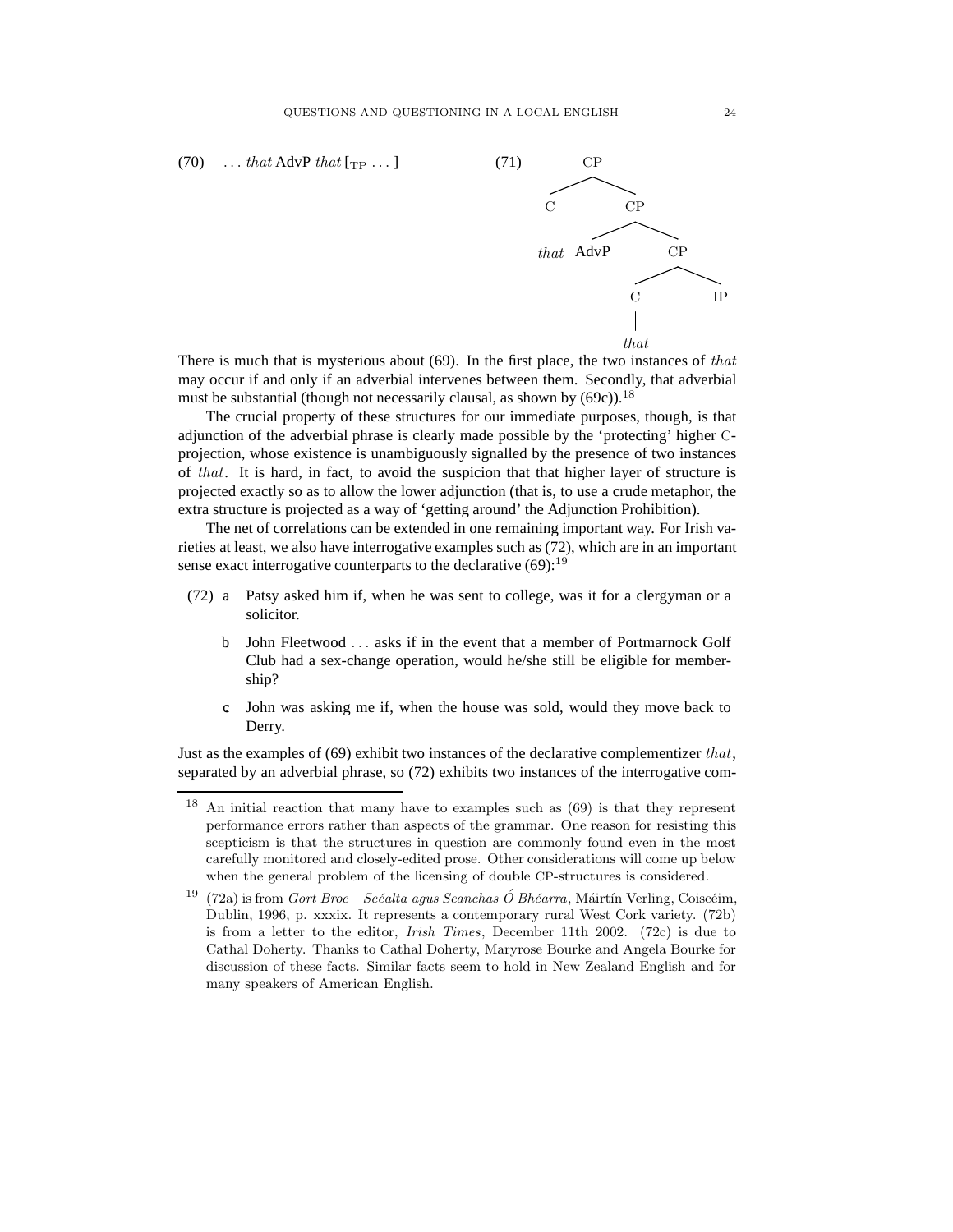plementizer separated by an adverbial phrase. The higher of the two is realized as  $if$ ; the lower of the two hosts raising of the inflectional head:



Beside the grammatically parallel examples (69) and (72) we have the paired ungrammaticalities of (74):

- (74) a. \*They claimed that that they wouldn't harm us.
	- b. \*I asked them if would they like a cup of tea.
	- c. \*I asked them if if they would like a cup of tea.

(impossible in all varieties, as far as I have been able to discover). Many important questions about (72) and (73) remain (some of which will be addressed in Section 7). Their very existence, however, provides support for two key elements of the proposals we have developed so far. Firstly, they provide direct evidence for the existence of double CPstructures in certain interrogative contexts (complements of the *wonder/ask/inquire* class specifically). Secondly, they provide evidence for the interpretation of adverbial adjunction possibilities suggested earlier (adjunction to the lower CP is possible, because it is not lexically selected).

But the pattern in (72) is also important because it lets us glimpse and therefore identify the higher head of the interrogative double CP structure  $(68)$ —it is *if*, an interrogative complementizer. But the lower head is also interrogative  $if$ . We know this because of the (relative) well-formedness of the examples in (65) from Section 4 above, some of which are repeated here as (75):

- (75) a. ?Ask your father when he gets home if he wants his dinner.
	- b. ?I was wondering next Christmas if he would come home.
	- c. ?Ask them when they were in Derry if they lived in Rosemount.

By the logic of our proposals, the adverbial clause here must be adjoined to the lower CP of (68) (to escape the effect of the Adjunction Prohibition), and the higher C must be null. It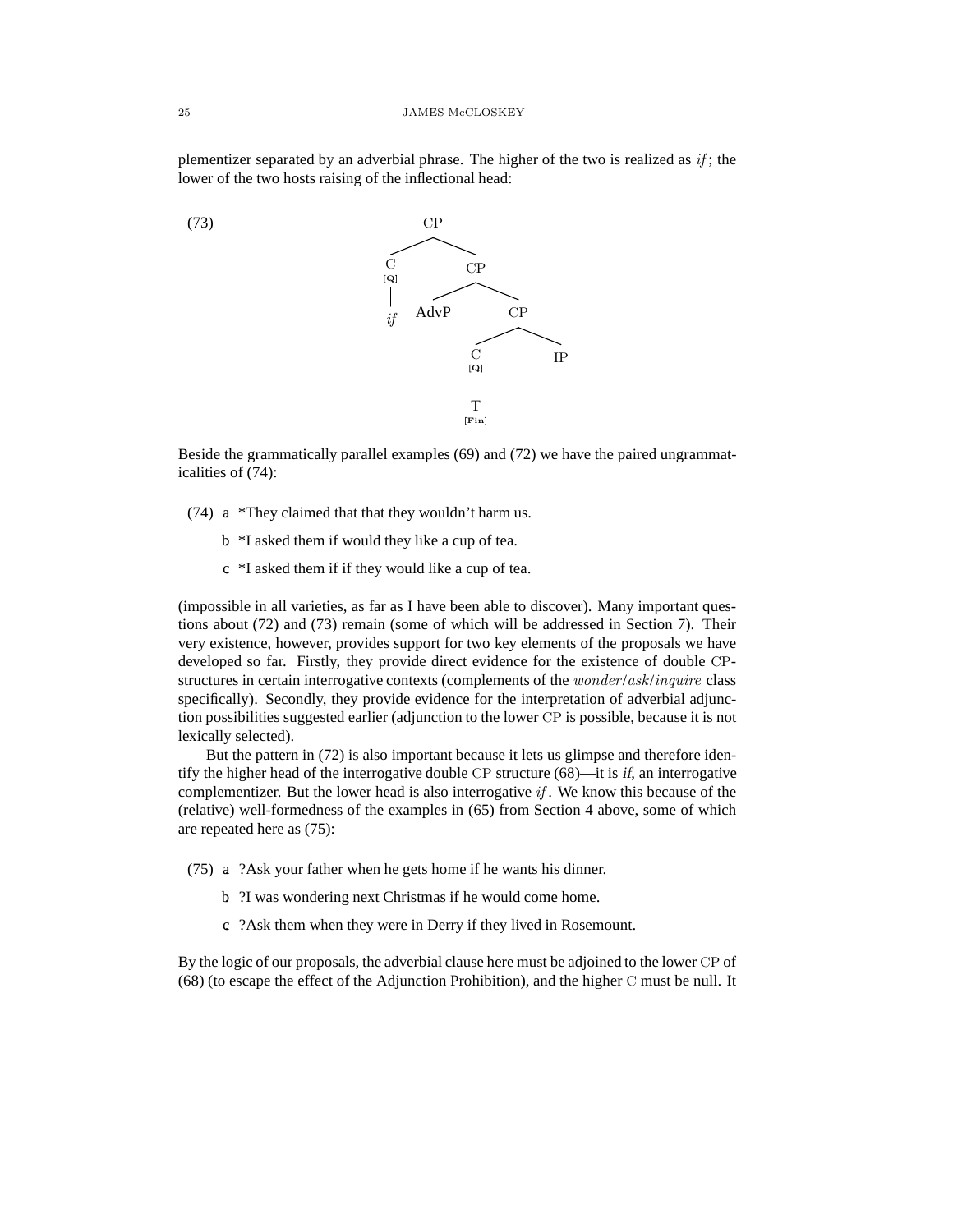follows that the lower C of (68) must also be  $if.^{20}$  If no material intervenes, then, between the higher and lower C we will have a sequence of two interrogative complementizers (as in (74)).

To construct an account of these observations, let us assume that the lexicon of English makes available two variants of the interrogative complementizer, one with and one without an uninterpretable T feature.

$$
(76)\quad \begin{array}{cc} C \\ [q] \end{array} \tag{77} \quad \begin{array}{cc} C \\ [q] \end{array}
$$

(76) is realized as if; (77) forces an application of raising of T, to ensure the elimination of its uninterpretable feature.

All interrogative-taking predicates 1-select  $\frac{C}{[Q]}$ . Because of the KRR, however, (77) may not appear in a position exposed to selection by a higher lexical head. T-to-C is therefore impossible in the complement of *discover*, since (for reasons which will be clarified in Section 7 below) that verb generally forbids the double CP interrogative structure in its complement position. (77) may however appear in the lower C-position of the complement of wonder (selected by the higher C, not by the verb) and T-to-C therefore may (and in fact must) target that lower position.

All varieties of English (as far as I know) require that a root interrogative complementizer must be (77). What makes 'standard' English special is that it in addition imposes a restriction that (77) may occur only in the root, a requirement which obscures almost all of the patterns that we have been concerned with here. $21$ 

This set of assumptions yields directly the pattern seen in (72). Some additional mechanism must ensure that, in conditions other than those of (72), one at least of the heads goes unpronounced. Let us assume, then, that interrogative C is deletable, but that the filter below constrains possible outcomes:

The Complementizer Haplology Filter

 $*\begin{array}{cc} \text{C} & \text{C} \ \text{[}\alpha\text{Q} \text{]} & \text{[}\alpha\text{C} \end{array}$ If both instances of  $C$  have phonological content.

which will forbid all of (74) but allow (69) as well as (72).

 $20$  I postpone until Section 8 the issue of why the examples in (75) are marginal, and why the cases in which inversion applies (i.e. (60) of Section 4 above) are not similarly marginal.

 $^{21}\,$  As pointed out by Héctor Campos and Raffaella Zanuttini, this assumption leaves unresolved the difficult question of why T-to-C apparently fails in subject WH-questions. If (77) occurs in every root question, and if subject WH-questions involve the CPlayer, then we expect T-to-C in such questions, counter to fact. The alternatives open seem to be: (i) claim that subject WH-questions do not involve the CP-layer (ii) claim that the restriction on (77) is that it may only occur (but need not occur) in the root C-position, or (iii) follow Pesetsky and Torrego (2001) in holding that the uninterpretable tense feature of (77) in such cases is satisfied by means other than head movement (i.e. in interaction with the nominative subject). I have nothing to add here to the debate on these questions.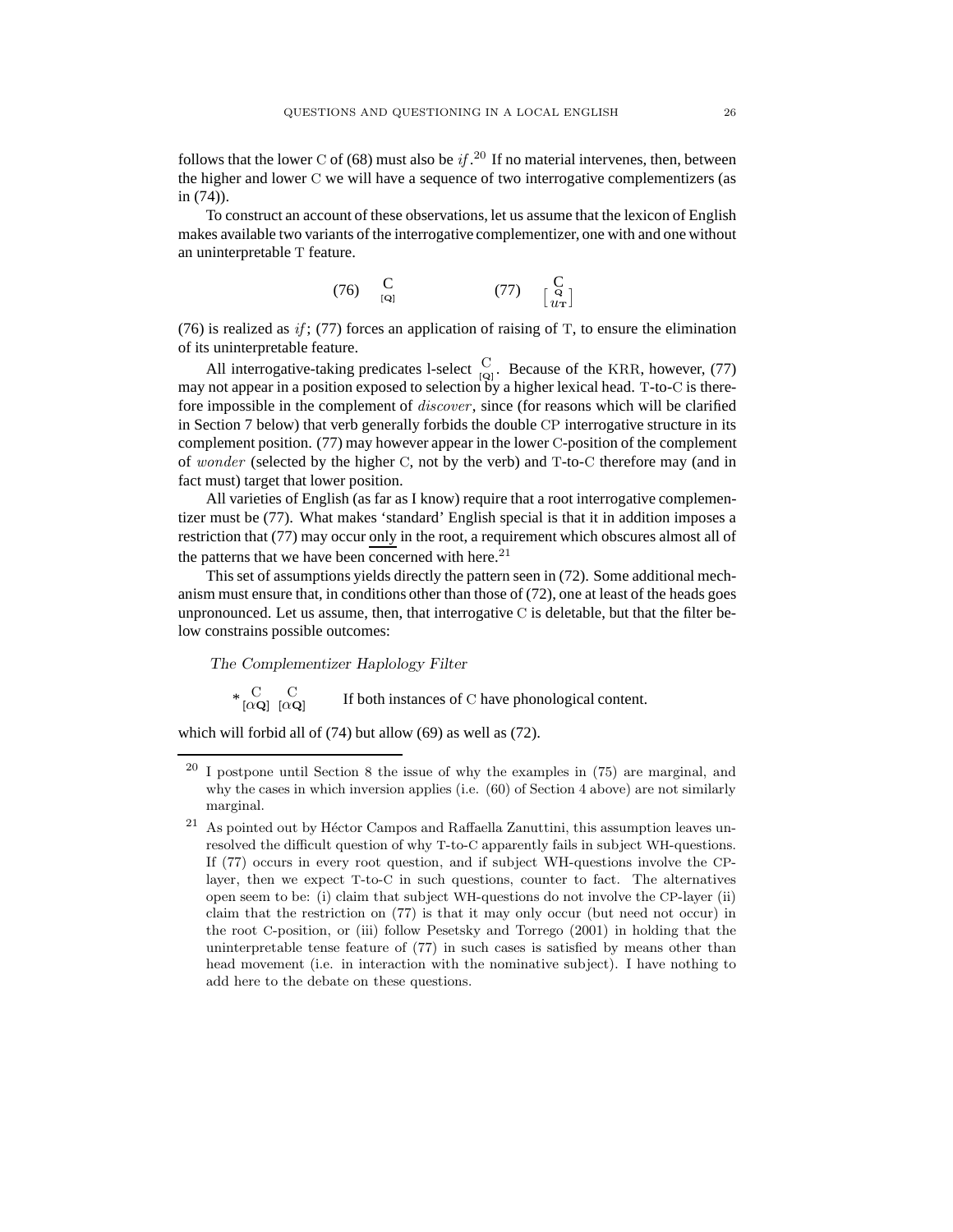I assume that recoverability requirements guarantee that a raised auxiliary will never delete, and further that such requirements also guarantee that both complementizers may not simultaneously delete. These are embarrassingly large promissory notes, but I am not in a position to make good on them here.

Summarizing to this point, however: it has been argued that the the CP-complements of wonder , ask and similar predicates must contain at least two distinct projections of the C-type—their presence indicated by facts concerning adjunction and head movement. Such structures must exist in all varieties of English (so that we can understand the adjunction facts). While the presence of the two heads and their associated projections is revealed clearly in the local and informal varieties studied here, it is obscured in more 'standard' varieties by the kinds of morphosyntactic factors dealt with in this section.

Of the analytical goals set out at the beginning of the paper, then, the principal one that remains is that of constructing an understanding of the context-sensitivity of the phenomena we have been concerned with. That task now reduces to the task of understanding why the double-CP syntax of (68) (with its associated syntactic effects) is restricted to its characteristic set of environments. To a first approximation, we must ensure that these structures may occur in the complement-position of *wonder*, ask, and *inquire*, but not in the complement position of *discover*, find out, or remember. We will have to, in addition, construct an understanding of how it is that the presence of negation or interrogation in the matrix clause can influence these distributional possibilities.

Trying to address these issues brings us into the most difficult territory we have had to explore so far.

## 7. SEMANTICS, PRAGMATICS AND SELECTION

As an important preliminary, We can observe that the crucial distributional patterns are not specific to English. In Italian, for instance, Clitic Left Dislocation may place a topic (resumed by a pronoun internal to the clause) to the left of an interrogative phrase, as in the examples in (78) (see especially Cresti (1995)):

- (78) a. Mi domando Mario chi l' ha visto. me I-ask who him has seen 'I wonder who has seen Mario.'
	- b. Mi domando Mario chi l' abbia visto me I-ask who him has [SUBJ] seen 'I wonder who has seen Mario.'

The verb governing this structure in  $(78)$  is (the Italian version of) wonder, the same verb which in English licenses both the unexpected adjunction pattern and the unexpected application of T-to-C in its complement. Changing the verb in question to one which forbids these two patterns in English produces corresponding ungrammaticality in Italian (data from Paolo Acquaviva, Luigi Burzio, Anna Cardinaletti, Giulia Centineo, Michela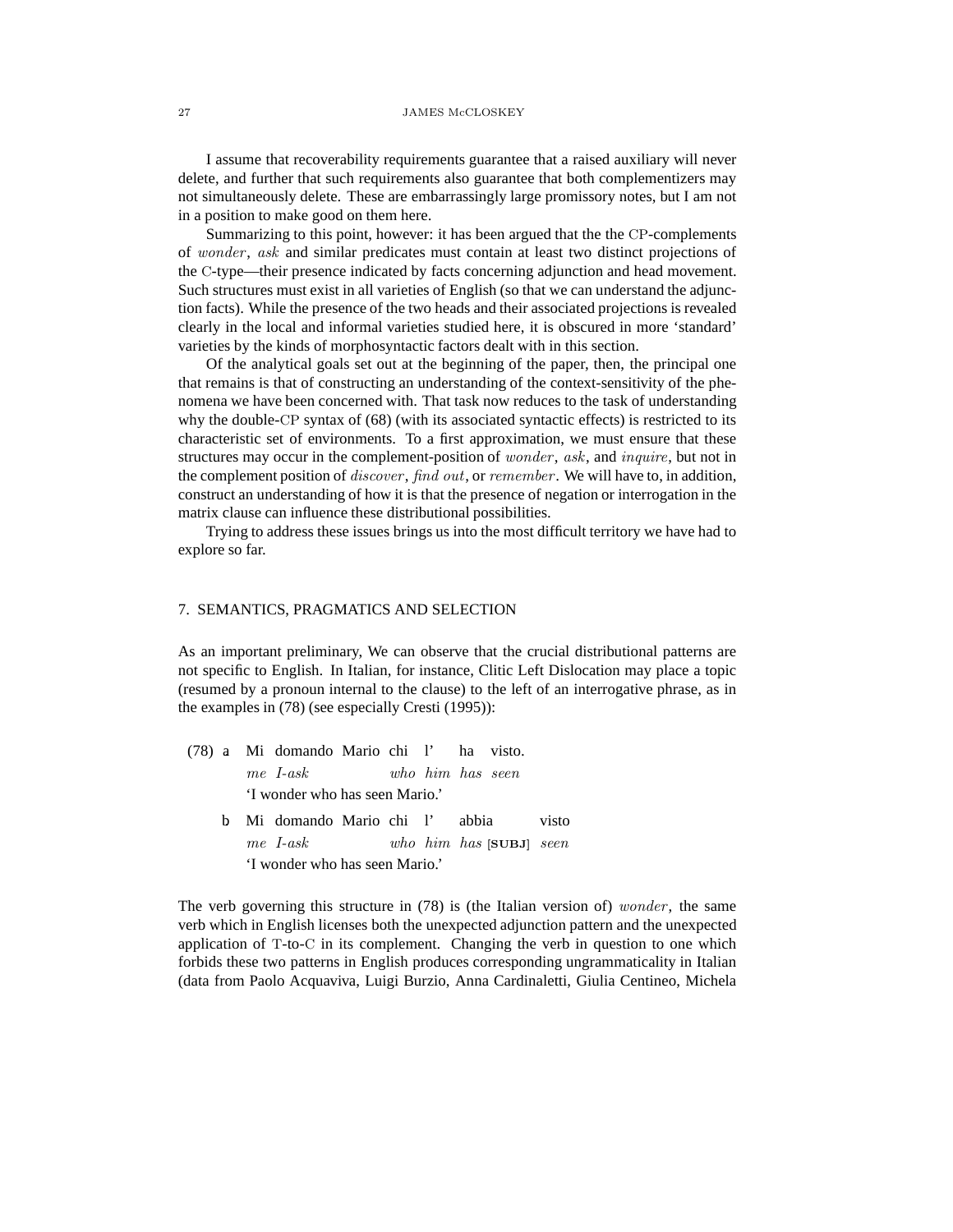Ippolito, Cecilia Poletto, and Luigi Rizzi, to all of whom I am very grateful):

- (79) a. \*Ricordo Mario chi l' ha visto. I-remember who him has seen 'I remember who saw Mario.'
	- b. \*Ti ho detto Mario chi l' ha visto. you I-have told who him has seen 'I told you who saw Mario.'
	- c. \*Ho scoperto Mario chi l' ha visto. I-have found-out who him has seen 'I found out who saw Mario.'

And the correlation is again closer, since, as reported by one of the consultants:

'but your examples with stabilito (establish), detto (say), scoperto (discover) sound degraded; they seem to become fine again if the main clause is a question, though:  $ti$  hanno detto, Mario, chi lo ha visto? Hai poi scoperto, Mario, chi lo ha visto?'

In addition, it seems that negating the matrix verb has a similar, but weaker, ameliorating effect:

- (80) a. \*Ricordo Mario chi l'ha visto.  $r$ emember
	- b. ?Non ricordo Mario chi l'ha visto.
- (81) a. Non so Mario chi l' abbia visto. NEG I-know who him have [SUBJ] seen 'I don't know who saw Mario.'
	- b. Non ricordo Mario chi l' abbia visto. NEG I-remember who him have [SUBJ] seen 'I don't remember who saw Mario.'

In such cases, we are dealing with movement of an argument from a clause-internal position rather than with merge of an adverbial phrase as in our discussion of English. The logical structure of the puzzle, however, is the same in the two cases: the Adjunction Prohibition correctly predicts the ungrammaticality of (79) if we assume (counter to fashion) that these cases too involve adjunction to CP. The puzzle—in Italian as in English—is to understand why certain governing predicates (and the influence of negation and interrogation in the matrix structure) can license structures in which the effects of the Adjunction Prohibition are amnestied. Given the analysis we have developed so far, we must assume that the complement of domandarsi is (at least) a double-CP structure, while the complement of ricordare is the simpler single CP structure. And, as in English, the subtler challenge is to allow for the effect of negation and questioning in the matrix.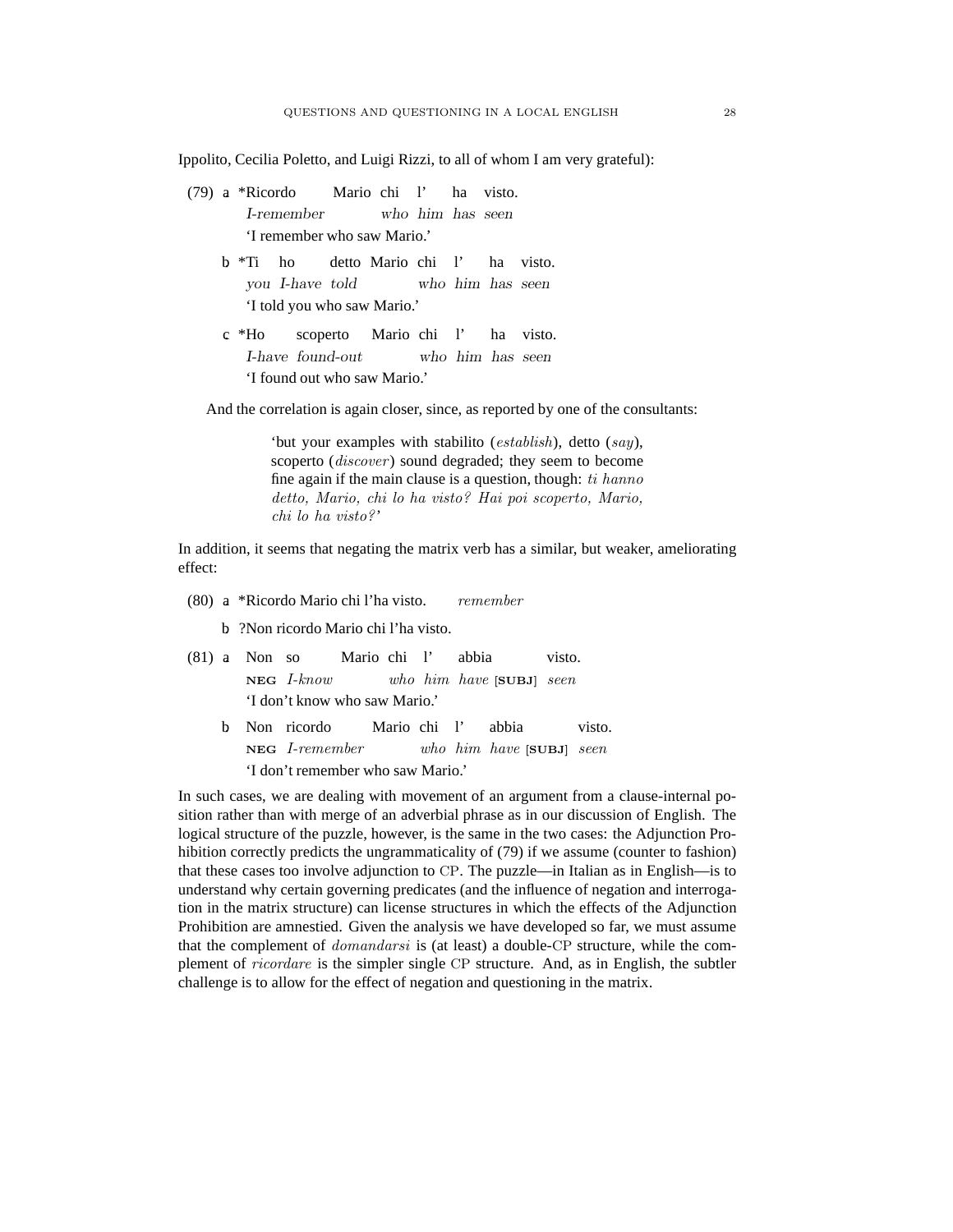It can hardly be an accident that the lexical partition documented here (in English and in Italian) corresponds exactly to a distinction that has been central in work on the formal semantics of questions. One of the core issues in that body of work has been what Ginzburg and Sag (2000: 65) call the 'Interrogative Uniformity Thesis'—the thesis that all syntactic constituents corresponding to the pre-theoretical category 'interrogative' have a uniform denotational type. Karttunen's influential 1977 discussion accepted the thesis, assigning to the complement of *wonder* and *ask* the same semantic type as that assigned to the complement of *know*, remember, tell and so on. Almost from the beginning however (see for instance Boër (1978)), scepticism was expressed about the thesis, in particular because it requires the postulation of numerous lexical doublets so that alternations like those in (82) will be allowed for:

- (82) a. They told me/discovered/knew/forgot who had been nominated.
	- b. They told me/discovered/knew/forgot that Susan had been nominated

The alternation illustrated in (82) seems systematic rather than idiosyncratic. Verbs like wonder and ask of course do not permit the option of (82b):

- (83) a. They wondered/asked who had been nominated.
	- b. \*They wondered/asked that Susan had been nominated.

Partly as a consequence, there is a conviction running through much of the relevant literature that the contrast between (82) and (83) reflects some fundamental difference between the two classes of verbs and the complement-types that they take. For this, and for other reasons (see especially Szabolcsi (1997)), a large body of work argues that the complement of wonder is semantically very different from the complement of discover (Groenendijk and Stokhof (1984b), Groenendijk and Stokhof (1984a), Groenendijk and Stokhof (1989), Groenendijk and Stokhof (1997), Munsat (1986), Berman (1991), Lahiri (1991), Ginzburg (1992), Suñer (1993), Szabolcsi (1997), Krifka (1999), Lahiri (2000), Ginzburg and Sag (2000), Krifka (2001), Lahiri (2002)).

No single terminological system has so far established itself in this discussion, but I will follow Ginzburg and Sag (2000) in distinguishing between the two classes by using 'Question Predicates' as a name for the class that includes wonder , ask, or inquire, and the term 'Resolutive Predicates' for verbs such as find out, discover, remember and so on.

The common thread running through the work cited above is that Question Predicates embed complements whose semantic type is the same as that of a root question, while Resolutive Predicates embed complements which are more akin to propositions (hence their occurrence with predicates which also select propositions). This central intuition has been worked out in a variety of different ways. In one influential strand (Groenendijk and Stokhof (1984b), Groenendijk and Stokhof (1984a), Groenendijk and Stokhof (1989)), complements to Resolutive Predicates are taken to be extensional (propositions which express true and complete answers to a question) while root questions and the complements of Question Predicates denote the corresponding intensions (functions from possible worlds to propositions, which divide the set of possible worlds into partitions defining the space of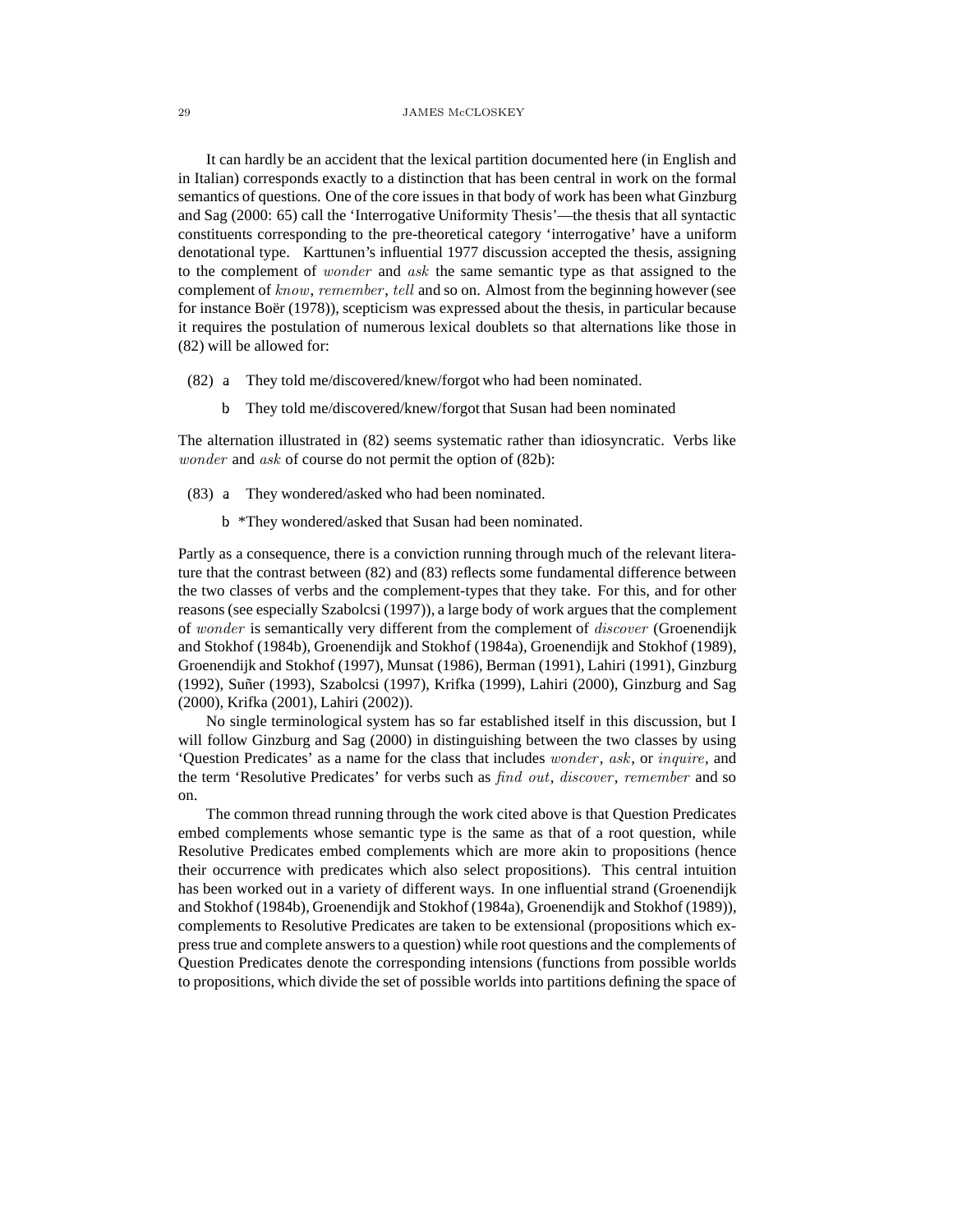possible answers to a given question). For Ginzburg and Sag (2000), working in the context of Situation Semantics, wonder selects a 'question,' while find out selects a 'fact'—a model-theoretic construct which constitutes an answer to the question expressed by the interrogative clause. An important subsidiary claim for them is that the  $that$ -complement of (82b) also denotes a fact, and they thus succeed in making a natural connection between the possibility of (82a) and the possibility of (82b).

For much of what I want to argue here, it does not matter which theory of interrogative types turns out to be right; what is important is that there be a difference between two types. At a later point in the discussion, I would like to follow down a particular one of these paths, but for immediate purposes, I will circumvent the issue by speaking of the semantic type assigned to the complement of *wonder* as the 'higher' interrogative type, and speaking of the type assigned to the complement of  $find\ out$  as the 'lower' interrogative type. The initial analytical strategy should then be fairly clear—we will say that Question Predicates select complements in the higher interrogative type and that Resolutive Predicates select complements in the lower interrogative type, and we will hold that the larger structure of (68) is the syntactic correlative of the higher interrogative type, and that the smaller, single CP-structure is the syntactic correlative of the lower interrogative type.

More must be said, of course, but we can make two observations even at this preliminary point. First, we can now redeem a promissory note issued at p. 6 above, where it was observed that embedded inversion routinely brings with it the intuition that the complement clause is in some sense a direct question. Since the complement of a Question Predicate and a root question are assigned to the same semantic type (the higher interrogative type), this intuition has a real basis in the analysis sketched so far.

Second: the debate on the Interrogative Uniformity Thesis has largely proceeded on the assumption that there is no syntactic difference between the two types of interrogative complement. The inability to detect syntactic differences between the two complementtypes has, in fact, been the source of some scepticism about whether the type-differentiation is real (see, for instance, Lahiri (2000) and especially Lahiri (2002: Chap. 6)). If our argumentation here is correct, the proposed difference in semantic type is mirrored closely by a difference in syntactic structure, and a source of scepticism about the type-differentiation is eliminated.

Pushing further, though, we can ask some additional questions. One of the conclusions we have been brought to on syntactic grounds is that the complement of a Question Predicate is 'larger' than the complement of a Resolutive Predicate, in a very particular sense the former include a layer of structure not present in the latter (this is the 'protective' layer of higher structure which crucially allows raising to the lower head and adjunction to the lower CP). Put another way, the syntax corresponding to the higher interrogative type properly contains the syntax of the lower interrogative type. One can ask why this should be so.

In thinking about this, I will follow the account of Krifka (1999), which develops a set of proposals that dovetail particularly well with the syntactic conclusions argued for here.

Krifka's theory of the higher interrogative type is that it is the type of question acts. Root questions, and the complements to verbs of the *wonder/ask/inquire* class, are taken to denote speech acts (question speech acts more specifically). It is proposed that the denotational semantics for speech acts is properly modeled by a semi-lattice—more limited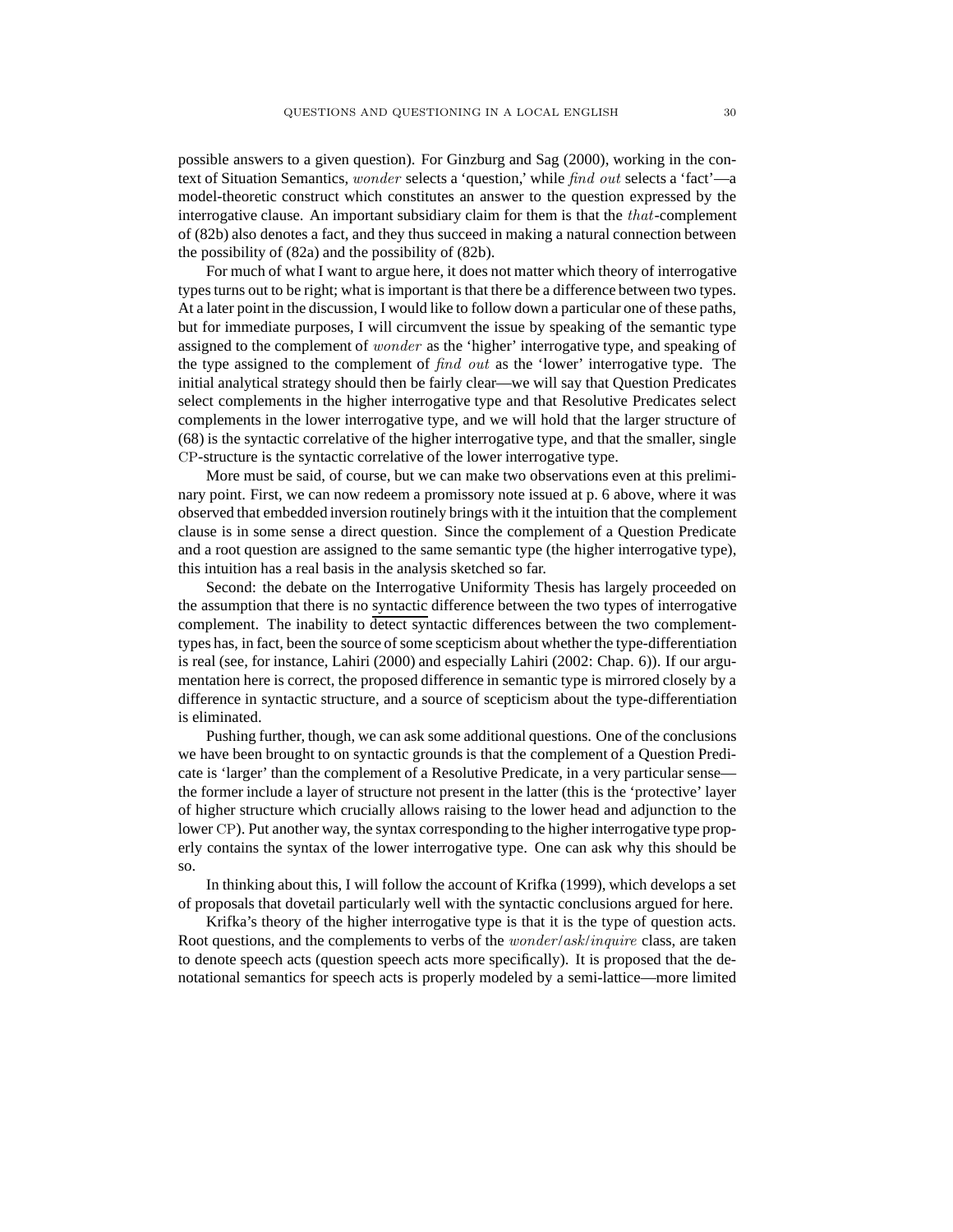than a full Boolean algebra in that the operation of conjunction is defined but the operations of disjunction and negation are not. This proposal yields an appropriate semantics for pair-list readings of multiple questions, as well as a solution to a puzzle which has bedevilled work on the formal semantics of questions since the beginning—the puzzle of why apparent wide-scope readings are available for universal quantifiers (but supposedly only for universal quantifiers) inside WH-questions:

## (84) Which dish did every student make?

Krifka's resolution of this puzzle is grounded in the observation that universal quantification (but not other kinds of quantification) can be understood in terms of the conjunction operation alone. In addition, the proposal also yields a good understanding of conjunctions of questions.

Resolutive Predicates, by contrast, do not select a question act (type a) but rather an interrogative sentence radical (which denotes a set of propositions (Hamblin (1976), Karttunen (1977)). From this difference is derived the well-known differences in quantificational behavior between the two classes of complement (Berman (1991), Lahiri (1991), Szabolcsi (1997), Lahiri (2002)). Interrogative radicals (the lower interrogative type) stand in a systematic relation to question acts (the higher interrogative type), in that there is an operator QUEST, which is a function taking sets of propositions and yielding a corresponding interrogative speech act. The application of this function to the denotation of an interrogative sentence radical (the denotation type for the complement of a Resolutive Predicate) yields an object (a speech act) which is of the right type to be the complement of a Question Predicate. That is, the semantics of the complement of wonder involves an extra compositional step (application of the QUEST operator) deriving it from the semantics of the complement of a verb such as discover .

The connection to the concerns of the present paper should by now be apparent. Our core syntactic proposal is that there exists a layer of syntactic structure in the complement of a Question Predicate which is absent in the interrogative complement of a Resolutive Predicate. The natural move to make at this point is to assume that that additional layer of phrase structure is the syntactic correlate of the extra compositional step proposed by Krifka, the step in which the QUEST operator is introduced and applied to the interrogative radical (realized by the lower CP). Put another way, the double CP-structure is the 'canonical structural realization' (in Grimshaw's sense) of the semantic type of speech acts, the projection of the higher CP rationalized since it is the locus of the introduction of the QUEST operator. Such a proposal links the syntactic effects which have been at the center of the present discussion with the semantic differences between the two classes of interrogative complement, and links both with the distributional differences that have been documented here throughout. In addition, the connection between those complement clauses in which inversion applies and direct questions is very directly made (both denote question acts).<sup>22</sup>

 $22$  It should be recognized, however, that Krifka (2001) revises the proposals in ways that are less clearly compatible with the syntactic framework developed in the present paper. In that later work, the complement of a Resolutive Predicate is also taken to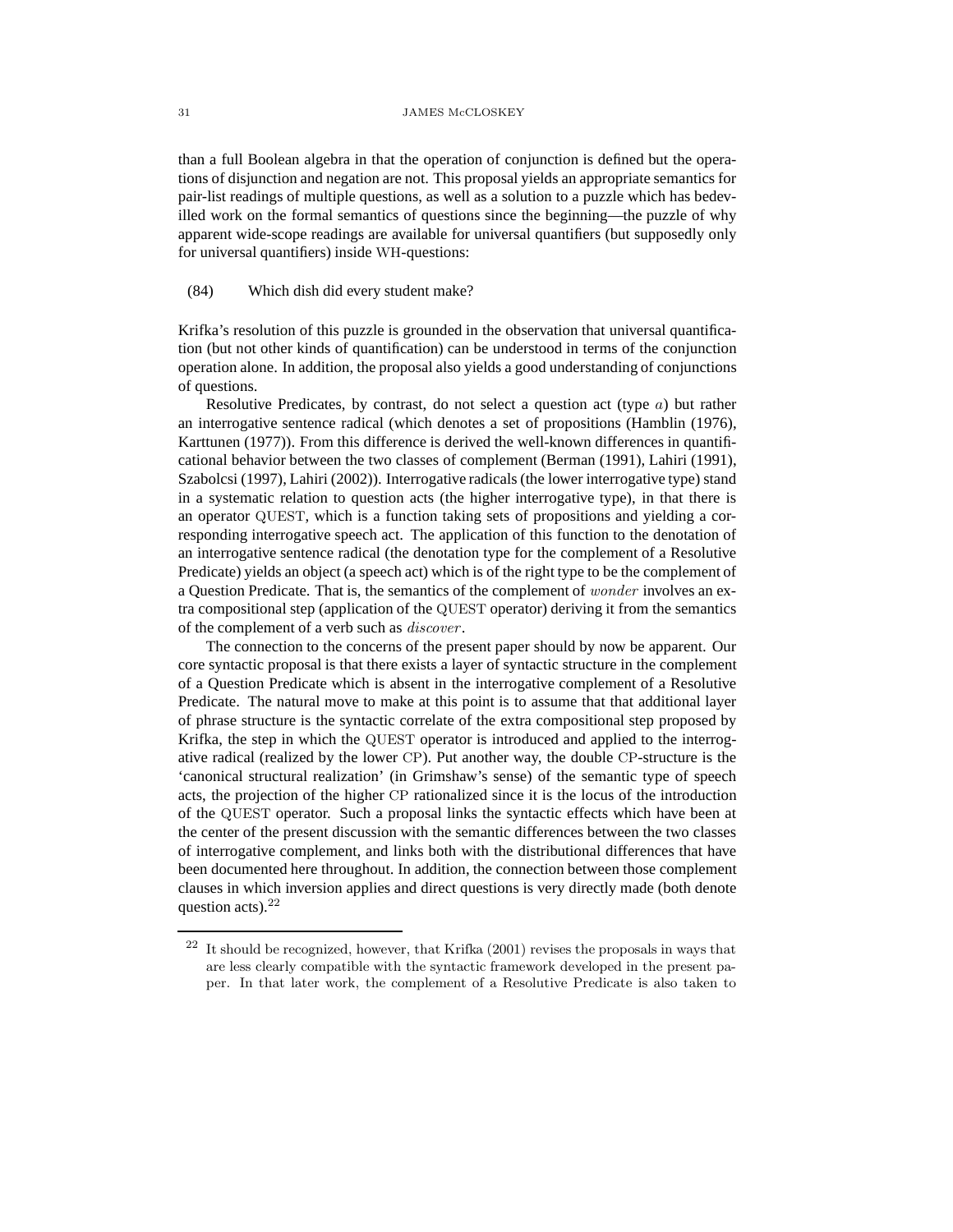It has been routine in descriptive work in syntax and in pragmatics to assume that illocutionary force indicators may be embedded—witness the line of work extending from Hooper and Thompson (1973) on embedded assertions, through discussions of embedded Verb Second in Germanic languages (dominated by the effort to make sense of the notion 'embedded assertoric force'), to recent work in the 'cartographic project' (Rizzi (1997), Rizzi (2004), Benincà (2004) among many others). In the proposal just sketched here, combining our syntactic conclusions with the semantic proposals of Krifka (1999), the higher C-projection of (68) is exactly an embedded illocutionary force indicator. In a different intellectual tradition, however (in the philosophy of language and in work in formal semantics informed by logic and philosophy of language) there is a well-established and widely-held view that there can be no such thing as an embedded illocutionary force indicator and that analyses which make appeal to such notions are incoherent. This is one of the

I have no serious response to offer in the face of this dilemma, but I would like to make two remarks. The first is that the observation here is a very delicate one. The second is that there is in fact independent reason to believe that a scope-extending operation of the type needed in (i) (one which would raise the embedded subject of a WH-complement to a matrix scope position) is needed. Although it has not been much discussed in the formal literature on reciprocals, it is very well-known that reciprocals in the position of the embedded subject of (i) can have antecedents in the matrix clause:

(ii) The linguists and the philosophers had no idea what each other were doing.

Examples like (ii) are extremely common in informal English. If the binding of reciprocals subsumes a covert scope-extending mechanism (as in Heim et al. (1991)), it must be possible for the embedded subject of a WH-complement to take matrix scope.

denote a speech act (an answer) and no predicate directly selects an interrogative radical. These proposals mesh less well with the syntactic proposals developed here, in that the correlation between syntactic category and semantic type is less harmonious. As far as I know, Krifka (2001) presents only one reason for abandoning the proposal of Krifka (1999). This has to do with examples like (i):

<sup>(</sup>i) Molly announced how many cakes three/most/several visitors had eaten.

The observation is that we seem to have to allow for wide scope for the subject of the WH-complement (i.e. for three/most/several visitors, Molly announced how many cakes they had eaten). This creates a dilemma for the earlier proposal, according to which the complement of a Resolutive Predicate denotes an interrogative radical (a set of propositions). If the subject takes wide scope only in the lower clause, that clause is not of the appropriate logical type (it denotes a set of propositions) for the quantificational structure to be interpretable. But the other obvious alternative (raising the embedded subject so that it take scope in the matrix clause) is also problematical, in that it will violate widely-accepted constraints on quantifier raising. To implement the idea, one must tolerate raising out of the subject-position of a WH-island. The response of Krifka (2001) is to re-think the nature of the 'lower' interrogative type (which, on this view, is not in fact lower at all) and maintain that it too corresponds to a speech act (an answer), and to argue that the denotational algrebra for this type is such that it will support the needed quantification.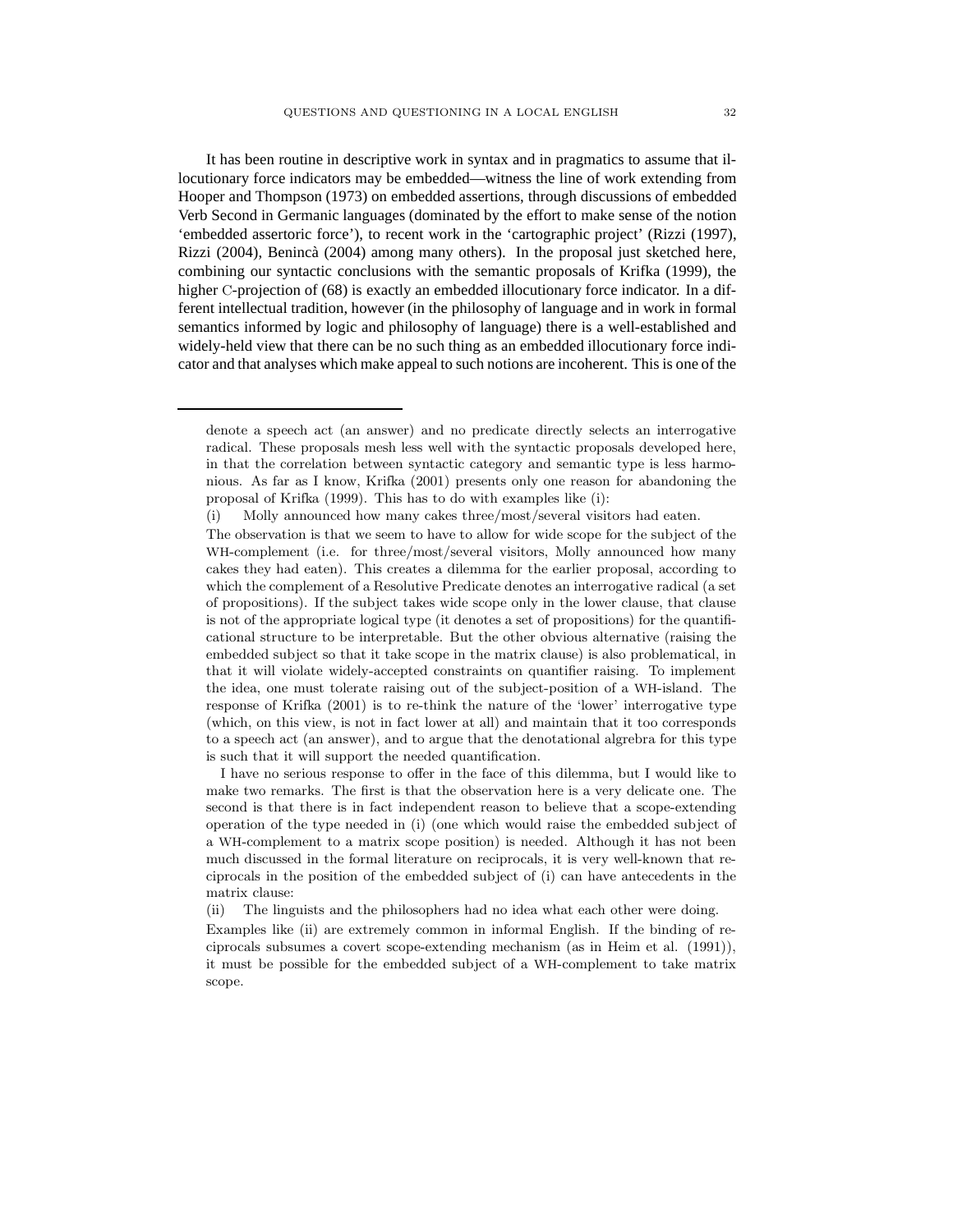reasons why Krifka's proposals about the semantics of questions have been controversial. The issues, then, are of fundamental importance. $^{23}$ 

Partly for that reason, I want to end by suggesting that Krifka's proposals may provide the basis for understanding the non-lexical effects on the distribution of the higher interrogative type that we have documented here for English and for Italian—the contribution of matrix negation and interrogation to the licensing of embedded questions.<sup>24</sup>

The starting point for the discussion is the kind of paradigm seen in (85):

- (85) a. \*I remember was Henry a Communist.
	- b. ?I don't remember was Henry a Communist.
	- c. Do you remember was Henry a Communist?

That is, predicates which normally reject inversion in their complements (Resolutive Predicates) are more tolerant of such complements when they are themselves negated or head an interrogative clause. In the framework developed here, this must mean that negated and questioned verbs will accept the double CP structure of (68), even when their non-negated or non-questioned counterparts will not. And it must follow in turn, then, that matrix verbs which will not normally tolerate the higher interrogative type in their complements will tolerate it when the matrix is negative or interrogative. This is so because the logic of our analysis implies that embedded inversion is always the surface sign of a complement of the higher interrogative type (a true question)—a consequence whose plausibility is enhanced by the observations we are dealing with here.

In the context of Krifka's idea that the higher interrogative type is a question act, a natural solution to this puzzle presents itself. $^{25}$ 

Speech acts can be viewed as having a particular kind of context change potential they induce transitions from one commitment-state to another, where commitments may be shared or not by participants in the conversation, and may be private or public (Gunlogson

<sup>23</sup> For a recent survey and for extensive discussion, see Green (2000), who argues that the traditional ban is too strong and that what is justified and required is a weaker condition which he calls Illocutionary Tolerance of Force Indicators (Green (2000: 441)). This principle holds that if a sentence S contains a substructure  $\psi$ , which in turn contains an illocutionary force indicator f, then  $\psi$  cannot constrain the variety of forces with which  $S$  (or its semantic value) may be put forth. This is consistent with Krifka's proposals, and with the syntactic extension of those proposals developed here. The force indicator is the higher C of (68), and  $\psi$  is the CP complement projected from it. But of course, the embedded force indicator has no effect whatever on the force with which the root structure is put forth (it can be used as an assertion, a question, an order, a threat, a promise, or whatever else).

 $24$  For negation, this discussion is at one level just a generalization of Groenendijk and Stockof's (1984b) decision to treat not-know as a question-embedding predicate of the same type as wonder.

 $25$  The discussion that follows has been deeply influenced, in ways that might not be fully obvious, by Gunlogson (2001) and by Groenendijk (1999), as well as by discussions with Bill Ladusaw and Sandy Chung.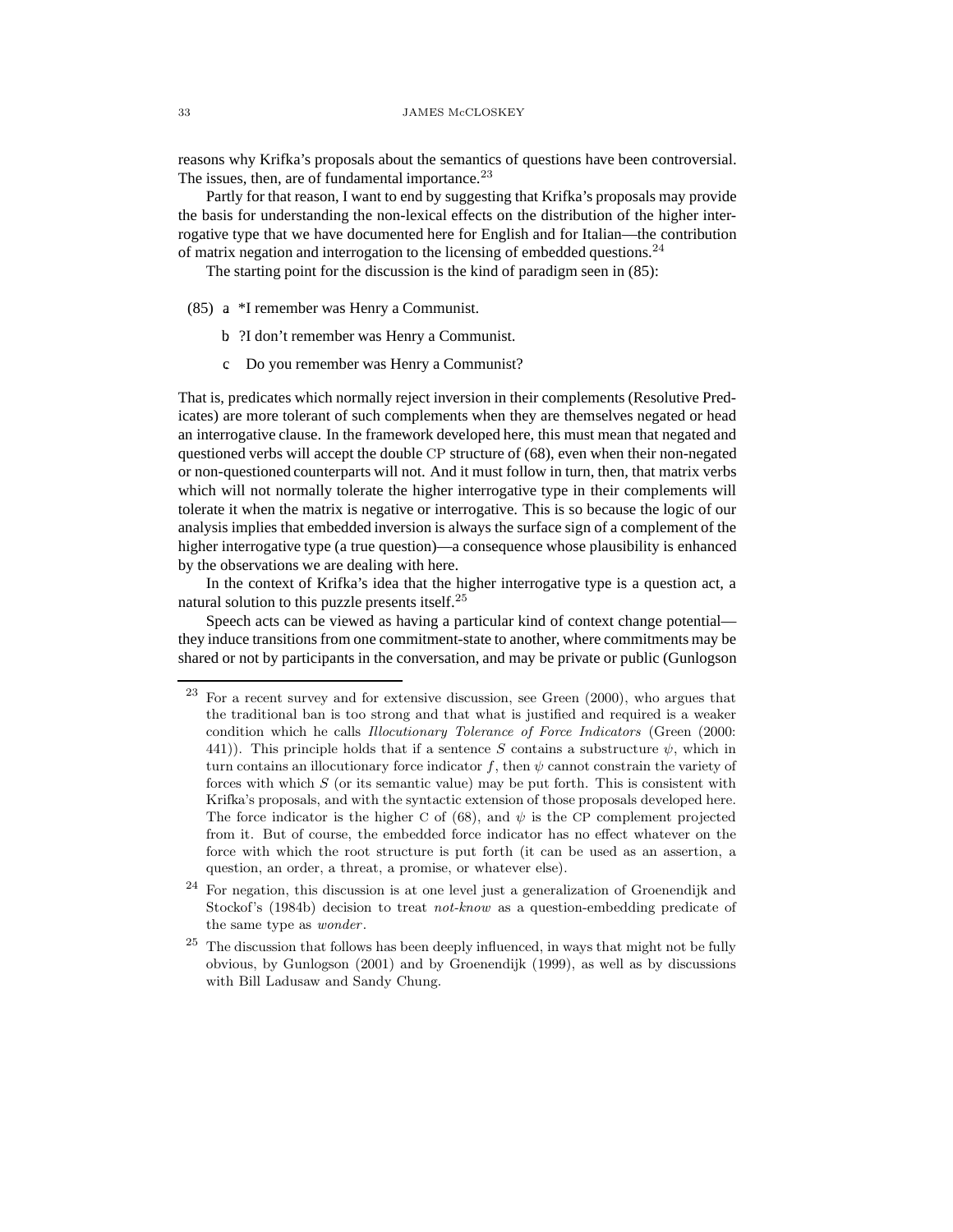(2001), Krifka (2001)). Each such act will be subject to a characteristic set of felicityconditions, defined, in part, on the basis of the commitments which hold at the point in the conversation at which it is made. For a question, one of the conditions that must be met is that the semantic content it puts forth must be at issue (un-resolved, or controversial) in the initial state of the transition. A direct question such as (86):

(86) Will Bush win the November election?

is felicitous only in the context of a commitment-state which does not include either the proposition that Bush will win the election or the proposition that he will not.

If we take seriously the idea that speech acts may be embedded as complements to certain predicates (that wonder , for instance, denotes a relation between an individual and a certain type of context change potential), then we will expect that the effect of their characteristic felicity conditions will be felt in the embedded context and not at the root. So in a case like (87):

(87) I wonder will Bush win the November election.

the complement to *wonder* will be felicitous only if the issue of Bush's electoral success is un-resolved for the referent of the experiencer argument of wonder at the present time. In the particular case of (87), because of the accident of identity of reference between the speaker and the experiencer argument of *wonder*, and because what is relevant is the commitment state at the present time (the time of speaking), the effect of uttering (87) (which is, strictly speaking, an assertion) is barely distinguishable from the effect of performing a question act (barely distinguishable, that is, from (86)). In the case of (88), however:

(88) I wondered would Bush win the November election.

the appropriateness of the complement will depend on the commitment-state of the speaker at some point in the past (not the commitment state at the time of the conversation), and the effect is clearly distinguishable from the asking of a direct question. And for (89):

(89) Mary wondered would Bush win the November election.

the calculation to be made is whether or not the issue of Bush's electoral success was resolved for Mary, at the time in the past which functions as reference-time. The commitmentstate of the speaker is crucial for calculating the felicity of the matrix assertion, but is irrelevant for judging the felicity of the embedded question (a term now understood literally).

Ginzburg and Sag (2000: 65, 111, 352–357) ) introduce the term *resolutive predicates* for the class of predicates which do not embed true questions, and their characterization of these predicates (tell, discover, remember and so on) is that they carry 'a presupposition that the embedded question is resolved' (p. 65, fn. 10).

Given that characterization, we understand why (85a) fails. The embedded inversion means that this is, in our terms, a double CP-structure. It follows (on the assumptions that we are currently exploring) that the complement must denote a question act, understood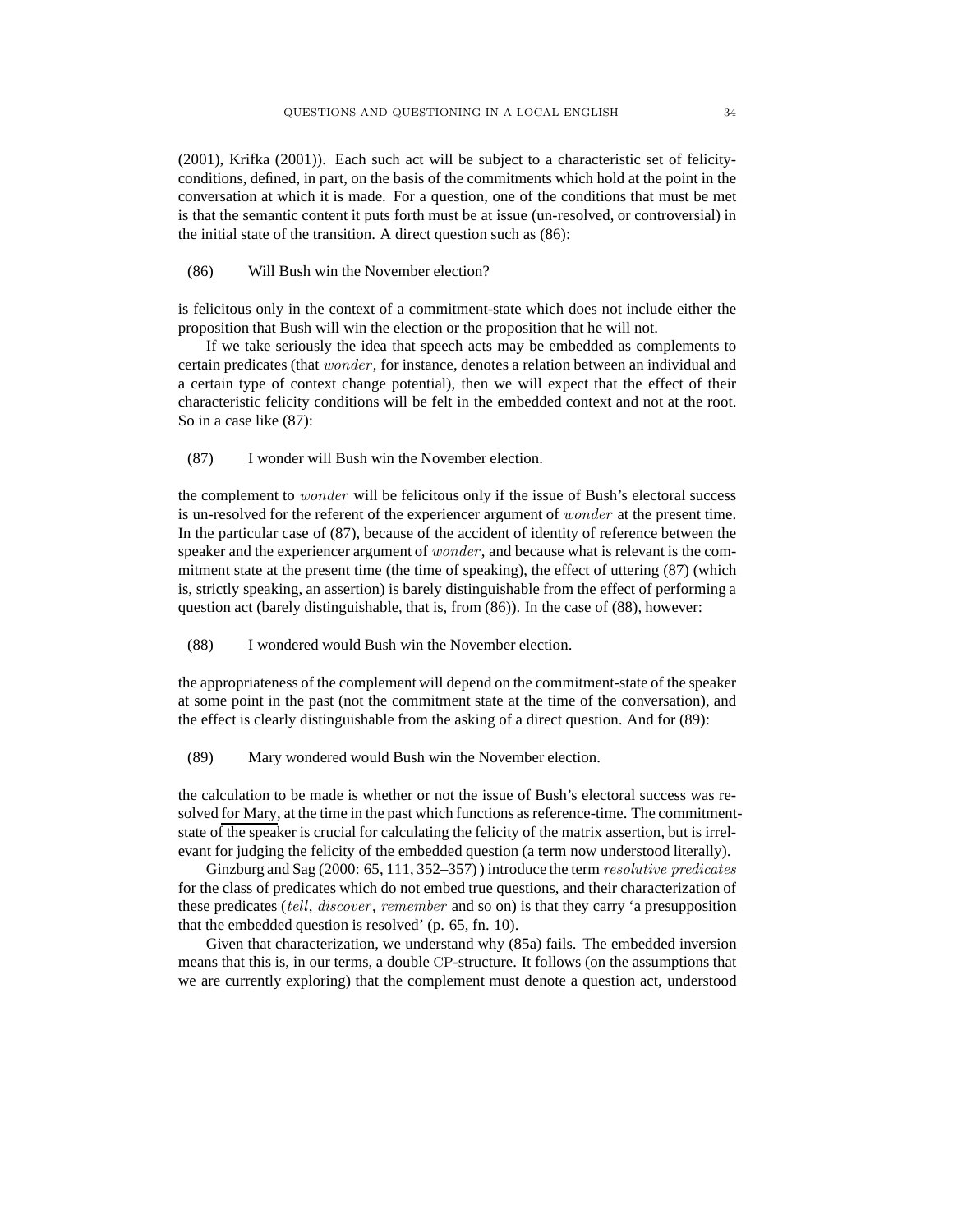as a certain kind of context change potential. The question act is appropriate in this context only if the issue it raises is unresolved for the individual denoted by the experiencer argument of the embedding verb (in this case, as it happens, the speaker). But lexical properties of the predicate entail that this condition cannot be met. A way of understanding this would be to hold that the syntactic and semantic computation proceeds to an outcome in a case like (85a), but that that outcome incorporates a contradiction. It simultaneously entails or presupposes that the issue defined by the embedded question is resolved for the experiencer (the rememberer) and entails or presupposes that it is not.

But we also understand why (85b) becomes possible. The effect of negation here is exactly to entail/assert that the issue defined by the complement is not resolved (for the referent of the experiencer argument). As a consequence, the question act is felicitous in its context.

We can also understand why (85c) is possible. (85c) is a direct question, which in its turn brings with it a felicity-condition—namely, that the issue it raises is not resolved (for the participants in the conversation). Assume that the addressee in (85c) is Sandy Chung. (85c) is then appropriately used only if it is an open issue at that point in the conversational game whether or not Sandy Chung remembers whether or not Henry was a communist. But if it is an open issue for Sandy Chung whether or not she remembers if Henry was a communist, the issue of whether or not Henry was a communist cannot be resolved for Sandy Chung (the individual referred to by the experiencer argument of *remember*). It follows in turn that the felicity condition on the embedded question is met and that (85c) should be possible.

The fact that the matrix subject of (85c) is second person plays a crucial role in the chain of inference just laid out. That is the accident which ensures that issues unresolved for the participants in the conversation are also unresolved for the referent of the experiencer argument of the embedding verb. In this way we understand an observation that has been made to me many times in the course of the years during which I have been presenting this material to audiences in various parts of the English-speaking world—namely that the person of the matrix subject is crucial in licensing the embedded inversion. There is an enormous contrast between (90) and (91):

- (90) a. Do you remember was he a communist?
	- b. Do you think will he be re-elected?
	- c. Do you know will be accept the offer?
- (91) a. \*Does Sally remember was he a communist?
	- b. \*Does Sally think will he be re-elected?
	- c. \*Does Sally know will he accept the offer?

The examples in (91) fail because the fact that it is an open issue for participants in the conversation what Sally remembers or thinks or knows implies nothing whatever about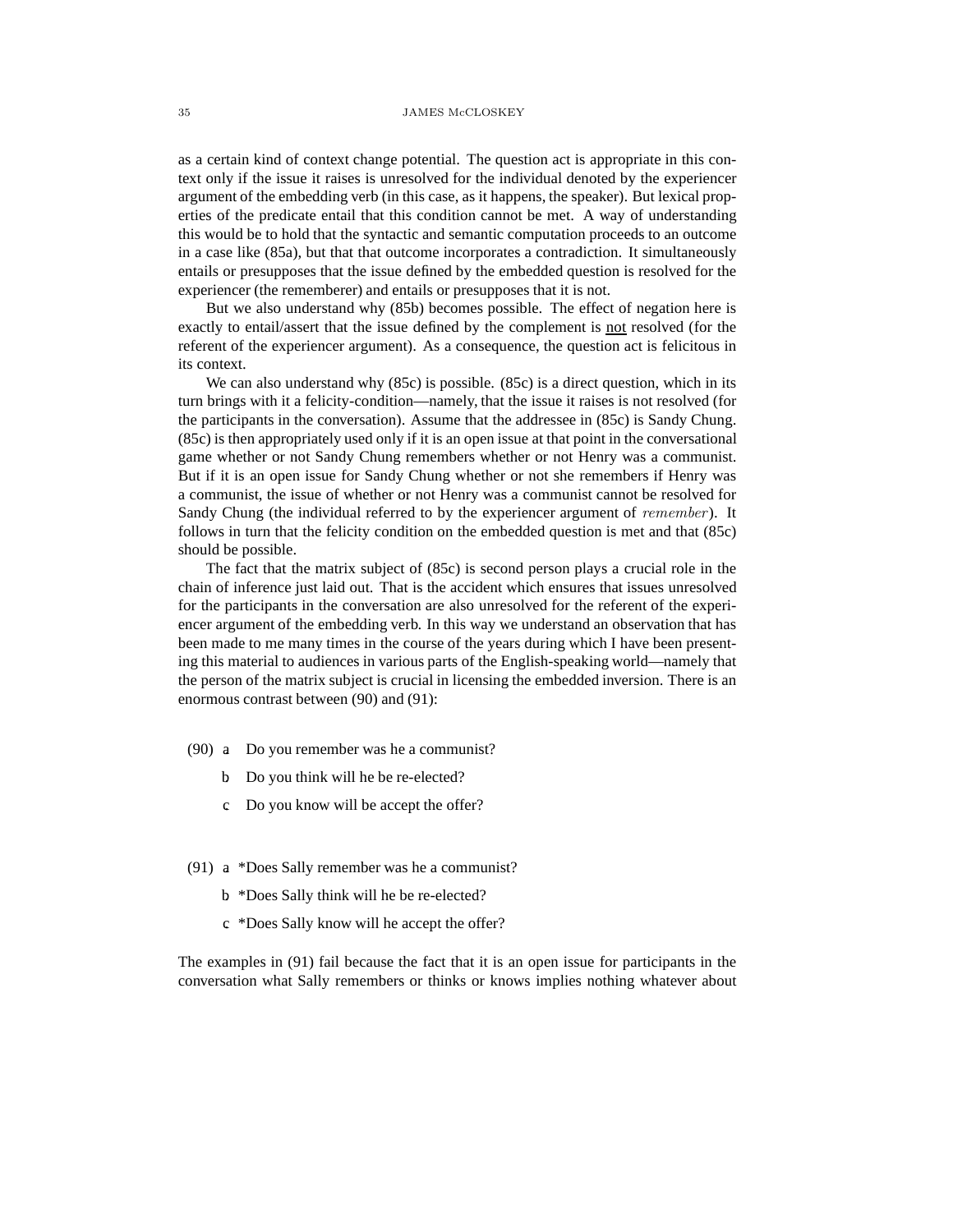what is an open issue for Sally. But it is this last circumstance which is crucial for licensing of the embedded inversion (via the mechanisms discussed earlier). <sup>26</sup>

Negation and questioning are not the only devices which can expand the licensing capabilities of Resolutive Predicates. Any of a number of devices which determine nonveridical contexts (in the sense of Giannakidou (1997)) have the same effect.

Consider the examples in (92), one noted in conversation, one from a literary text.

- (92) a. Everybody wants to know did I succeed in buying chocolate for Winifred.
	- b. Aunt Kate wants to know won't you carve the goose as usual. James Joyce: Dubliners, 223, The Lilliput Press, Dublin.
	- c. I was dying to find out was he circumcised

James Joyce: Ulysses, 615, Penguin Books.

In (92a), licensing of the higher interrogative type in the complement of  $known$  depends on the epistemic state of the individuals denoted by the experiencer argument of  $known$ , that state in turn evaluated with respect to the parameters defined in the matrix clause (realis and finite, therefore at the present time in the actual world).<sup>27</sup> Evaluated in this way, the issue raised by the embedded question is unresolved for the wanters and the knowers (the same individuals in this case because of the Control configuration). For those individuals, at the present time in the actual world, the issue raised in the question is unresolved. As a matter of historical fact, in the conversation of which (92a) was a part, the issue raised in the embedded question was completely resolved for both participants; but that is not a relevant consideration for licensing of the embedded question. What matters for that is the commitment state for the individuals referred to by the experiencer argument of  $known$ .

Unsurprisingly, the same effect can be achieved by use of an imperative:

- (93) Find out does he take sugar in his tea.
- $26$  There is, in fact, a similar effect for the negation cases. That is, (i) is more natural than (ii):
	- (i) I don't know will she get married again.
	- (ii) Fred doesn't know will she get married again.

This contrast in naturalness is reflected, I believe, in the fact that the majority of attested examples of this type that I have seen have first person subjects. The contrast between (i) and (ii) seems to depend on the following difference: in (i) the issue defined in the embedded question is unresolved both for the referent of the experiencer argument of know and for at least one of the participants in the conversation (the speaker). In (ii), by contrast, the issue is unresolved only in the embedded context. I do not understand why this should make a difference, but the effect is probably related to that of (87).

 $27$  Presumably, evaluation takes place with respect to parameters defined in the matrix clause because this is a context of Control and/or because want is a restructuring predicate. The licensing effect in question is otherwise more local:

(i) \*Do you think that Freddy knows what will he do?

As Bill Ladusaw points out, the interpretation in terms of restructuring is close to the observation that want-to-know is a near-synonym for wonder.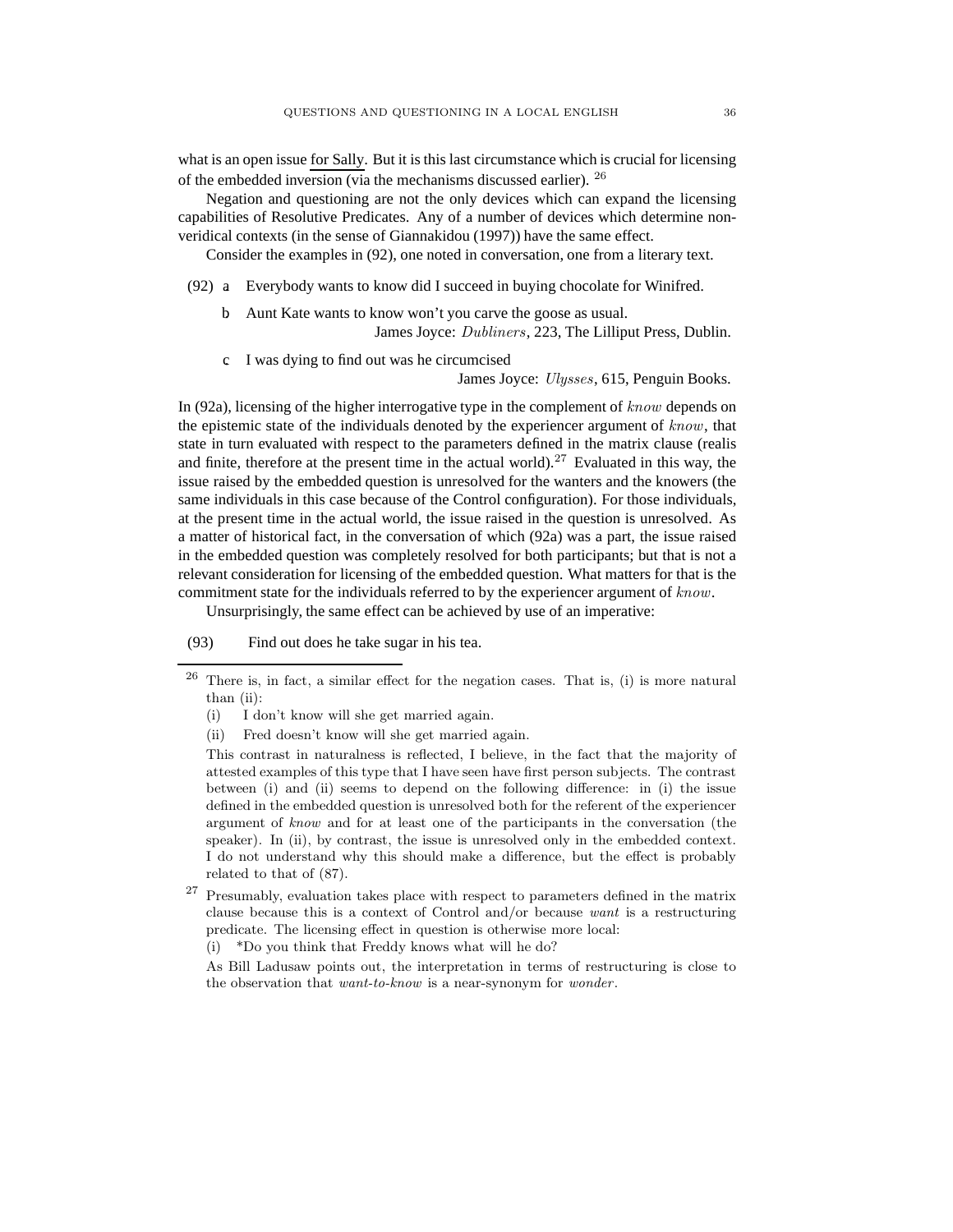For (93), what is relevant is whether or not the issue raised by the question is resolved or open for the addressee. Clearly it is open.<sup>28</sup>

Why are rising declaratives impossible (see (13) of Section 2 above and its associated promissory note), despite their apparent similarity to polar interrogatives? This fact too is understandable given the present proposals and those of Gunlogson (2001, 2002), where it is demonstrated that in their syntax and in their semantics, rising declaratives simply are what they appear to be—declarative CP's which have propositions as their denotation type. Their particularity (what is signalled by their distinctive intonation) is that they withhold commitment to the truth of their propositional content on the part of the speaker, but attribute such commitment to the addressee. The proposition introduced is thus rendered controversial (in a sense formally defined in her system), and the overall effect of uttering such a sentence is as a consequence very close to (but not identical to) that of introducing a question. On this view (developed, of course, without reference to the present set of puzzles), the impossibility of rising declaratives in the complement of any question-embedding verb (see  $(13)$ ) reflects an irreparable violation of selectional requirements.<sup>29</sup>

This is amateur semantics, and the discussion skates blithely over some formidably difficult issues. Many questions remain open, and the proposals may or may not survive incorporation into a serious formal framework. Nevertheless, the general approach holds out enough preliminary promise, it seems to me, at the explanatory and descriptive levels, that it is worth asking where we will be, theoretically, if it turns out to be roughly on the right track.

Where we end up, it seems, is with a version of the Interrogative Uniformity Thesis. That is, there is no deep divide between the Question Predicates and the Resolutive Predicates with respect to their selectional properties. Rather, there are two related semantic types systematically associated with interrogative clauses–a lower type and a higher type. Whatever the correct understanding of these types turns out to be, all interrogativeselecting predicates may, in principle, combine with complements of either type. Some of the resultant meanings are filtered out by a clash between felicity conditions associated with the higher type (true questions) and entailments (or presuppositions) associated with one subclass of embedding predicates (the Resolutive Predicates).

This general conclusion is close in spirit to that of Ginzburg and Sag (2000) and also to that of Lahiri (2002), both of whom argue for a uniform type-assignment for interrogative complements but also propose that there exists a repair-mechanism for the type-clash which

<sup>28</sup> An intriguingly similar set of observations and proposals can be found in work by Paul Portner and Raffaella Zanuttini on exclamatives (Zanuttini and Portner (2003)). Portner and Zanuttini observe that the felicity of an exclamative complement under a predicate like amazing is sensitive to many of the same factors considered here presence or absence of negation in the embedding context, presence or absence of interrogation in the embedding context. Their account is that the exclamative complement introduces an implicature that the semantic content they put forth is noteworthy in some way, an implicature which can be in harmony with, or at odds with, the effect of negating or questioning the matrix factive.

 $29$  Suggesting that Ginzburg and Sag (2000) are right in their claim that interrogativeembedding verbs never select propositions.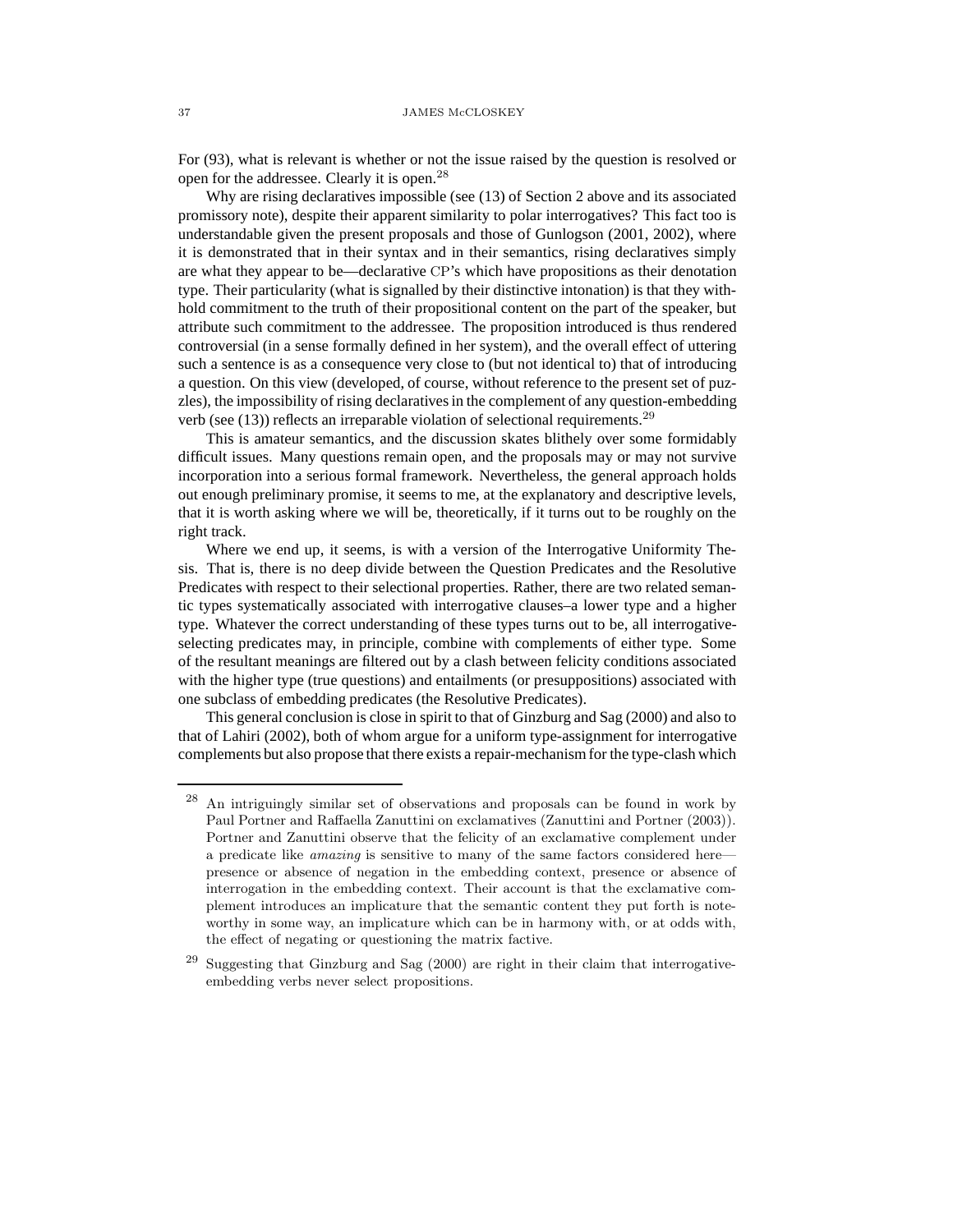results when a Resolutive Predicate finds an object of inappropriate type (a question) in its complement-position. Lahiri's idea is that the complement of know differs from the complement of *wonder* neither in syntactic category nor in semantic type. Rather, the CP complement of *wonder* is interpreted in situ but the CP-complement of know undergoes obligatory QR forced by a type mis-match between the complement and the verb with which it must combine. For Ginzburg and Sag (2000), the repair-mechanism is a kind of coercion which is stated as a constraint on the lexical entries of Resolutive Predicates.

If the suggestions made here are on the right track, though, there is no deep incompatibility between question-meanings and Resolutive Predicates, For the effects discussed here, at least, the necessary discriminatory work is done by ultimately pragmatic conditions on the use of true questions, and we do not want to hardwire into the lexical entry of a Resolutive Predicate a constraint which forbids it to combine with a complement of the higher interrogative type.

## 8. DECLARATIVE COMPLEMENTS

There is no reason to believe that the effects just considered should be exclusive to interrogative complements and question speech acts. Indeed, Krifka's (1999) analysis is explicitly designed to be a general theory of embedded speech acts and their relation to the 'sentence radicals' (sets of propositions in the case of questions, propositions in the case of assertions and orders) upon which they are based. Given the ideas developed earlier, then, it is natural for us to expect 'double CP' structures in declarative contexts also, with the associated syntactic effects, conveying embedded assertions rather than embedded questions.

These expectations are entirely in harmony with the numerous studies of 'embedded Verb Second' phenomena in a range of Germanic languages and of 'embedded root phenomena' more generally. It was in this context, as noted earlier, that the 'recursive CP' hypothesis first emerged. Further, an intuition that runs through this line of work (see especially Hooper and Thompson (1973), Wechsler (1991), Reis (1997), Gärtner (2000), Gärtner (2001), among many others) is that embedded Verb Second structures have assertoric force.

However these important issues are ultimately resolved (and the corresponding issues for interrogative clauses and question speech acts), we can with reasonable confidence adopt the idea that double CP-structures are attested in declarative contexts as well as in interrogative contexts, that they have 'assertoric protoforce' as their semantic content, or else that (as in Krifka's (1999) system) they directly denote assertoric speech acts.<sup>30</sup>

 $30$  It might be that the examples of  $(69)$  reflect this possibility directly—that is, that such structures are only possible as embedded assertions. If this is the correct interpretation, examples of the type in (69) should appear only in the restricted range of contexts allowed by (95) (see discussion below). Unfortunately, my investigation of this prediction yielded results which were too inconclusive to be worth presenting here.

The other view of these structures that one might take is that the higher layer of CP-structure exists only to facilitate the adjunction. By a requirement of 'economy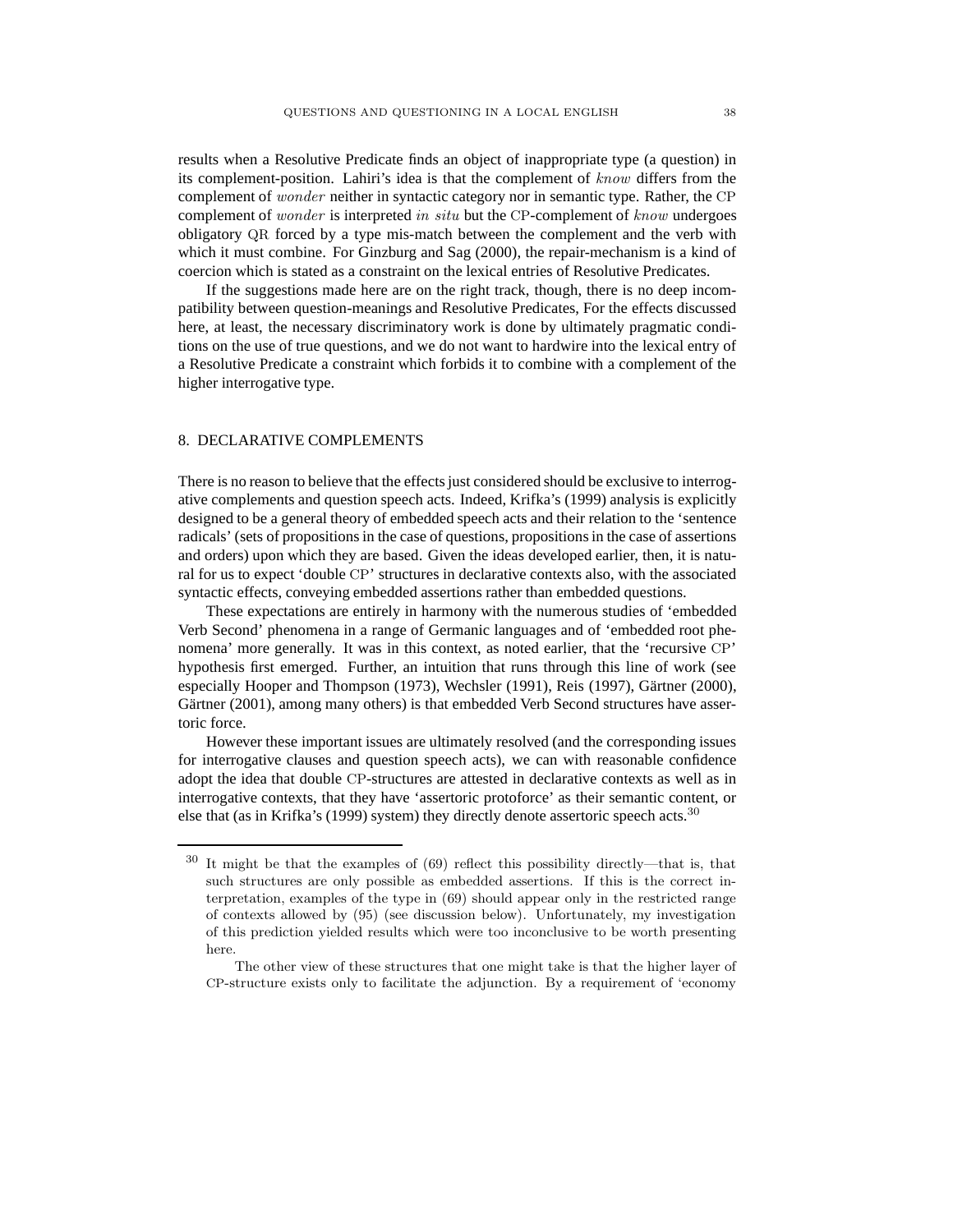This much granted, it becomes possible to clear up some loose ends and to indulge in some larger speculations.

We can, in the first place, redeem a promissory note made earlier and better understand the intermediate status of (22) and (23), repeated here as (94):

- $(94)$  a. \*It's probable in general (most of the time) that he understands what is going on.
	- b. \*He thought when he got home that he would cook dinner for the children.
	- c. \*She believed after she finished her thesis that she would move to Paris.
	- d. \*It seems while washing the dishes that he cut his thumb.

It was pointed out when this phenomenon was introduced that such examples are not uncompromisingly ungrammatical for all speakers. Given the idea that a certain class of verbs (the 'weak assertives' of Hooper and Thompson (1973), the 'bridge verbs' of Erteschik-Shir (1973) and much of the literature on embedded Verb Second phenomena) take, as one option, double CP-complements with assertoric force, we now expect examples such as (94) to be grammatical or ungrammatical depending on whether or not they are construed as having single CP or double CP structures (with the associated semantics). The judgment task is thus a rather subtle one, and the variation attested is as a consequence expected.

Furthermore, the distribution of such double CP-structures is known to be limited in a very mysterious way (Vikner (1991), Vikner (1995), Iatridou and Kroch (1992)). Iatridou and Kroch (1992) is especially useful as a survey and an integration of much of the relevant observations and literature. Their statement of the restriction is as in (95):

(95) Embedded verb second . . . is found only in clauses governed by an L-marking non-negative, non-irrealis bridge verb . . . Iatridou and Kroch (1992: 7)

It follows from (95) that the judgments about adverbial adjunction to CP should sharpen in contexts in which the double CP structure is ruled out by (95). This is clearly the case,

of representation', it is absent when there is no adjunction, because in this circumstance the higher layer would serve no grammatical function. (74a) is ungrammatical because it violates this economy requirement. Bury (2003) develops a set of proposals in which this intuition can be fleshed out in a particularly interesting way.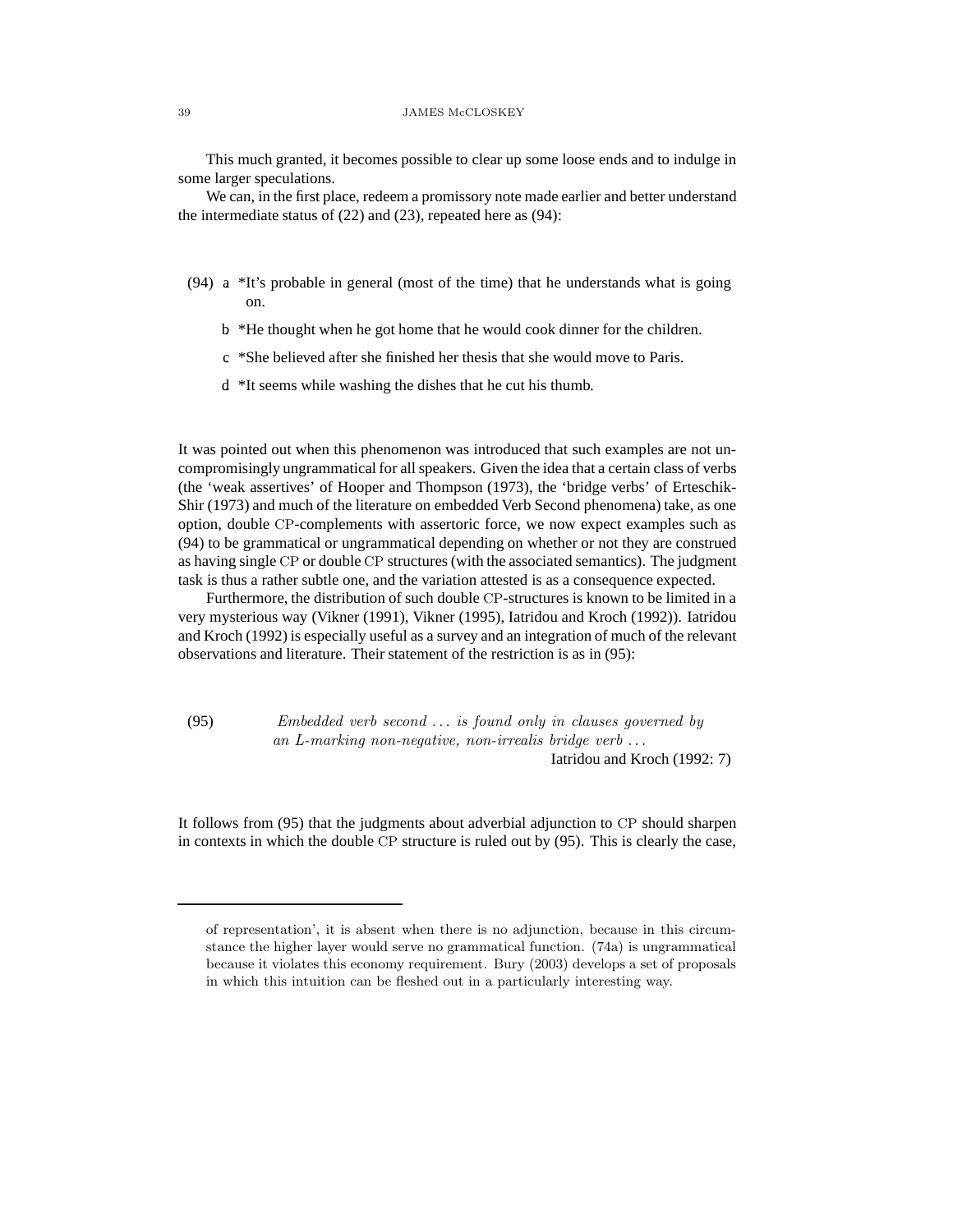as is shown in  $(96):^{31}$ 

- (96) a. That in the course of the day the weather would worsen was very clear.
	- b. \*In the course of the day that the weather would worsen was very clear.
	- c. That after graduating she would move to Paris was widely predicted.
	- d. \*After graduating that she would move to Paris was widely predicted.
	- e. They expressly denied that while coming home they had been delayed.
	- f. \*They expressly denied while coming home that they had been delayed.

Analogous considerations apply in the case of interrogatives. It was noted earlier (see (65), Section 4 and (75), Section 6) that examples such as (97) are marginal:

(97) ?Ask them when they were in Derry if they lived in Rosemount.

in a way that the corresponding examples in which inversion has applied in the complement clause are not (see (60)):

(98) Ask them when they were in Derry did they live in Rosemount.

This subtle effect we can now understand in the same terms as  $(95)$  (earlier  $(22)$ ,  $(23)$ ). In asking a consultant to provide a judgment on (97), the task we are asking them to perform is this: First decide if the complement is a true question. If it is, then a double CPstructure must be postulated. Given that, there is a structural ambiguity to resolve—(97) could reflect either a structure in which the adverbial is adjoined to the higher CP-layer (in which case,  $if$  could appear either in the higher or the lower head position) or else a structure in which the adverbial is attached to the lower CP layer, in which case  $if$  must appear in the lower C position. The latter parse should yield a judgment of acceptability; the former should yield a judgment of unacceptability. No wonder judgments are tentative.

(98), by contrast, involves one less level of uncertainty. The appearance of the fronted modal identifies that position unambigously as the lower C position (since raising to the higher C position is impossible by the KRR).

There are other phenomena for which these considerations are relevant. Alison Henry has documented a variety of English in which one finds T-to-C in the complement to a bridge verb, triggered by successive-cyclic movement of a WH-phrase (Henry (1995)):

- (99) a. They wouldn't say which candidate they thought should we hire.
	- b. I'm not sure which one I think should we buy.

 $31$  The distribution of interrogative double CP structures is also subject to this strange restriction, in that they may only appear in complement position:

<sup>(</sup>i) \*What did he think was never asked.

Compare (2b) above.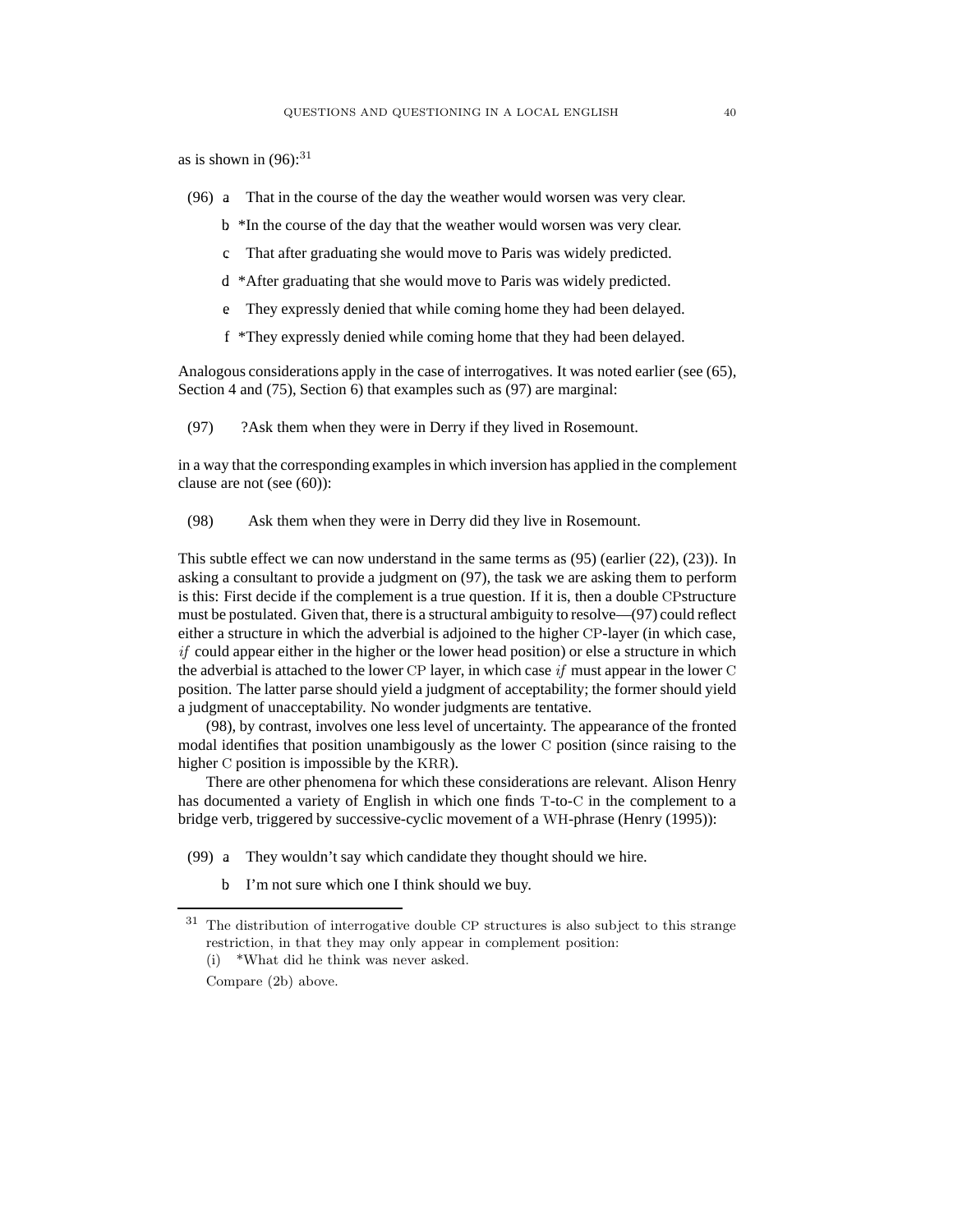If these structures also involve the licensing of 'assertoric' double CP-structures, and raising of T to the lower of the two C-positions, these observations also fall into line with theoretical expectation.<sup>32</sup>

> Department of Linguistics University of California, Santa Cruz Santa Cruz, California 95064

mcclosk@ucsc.edu http://people.ucsc.edu/˜mcclosk

 $32$  More specifically, what would characterize these dialects is the existence in the lexicon of C bearing an Operator feature (facilitating successive-cyclic movement) as well as the uninterpretable T-feature which forces T-to-C. More familiar varieties restrict the appearance of this lexical item to the root C-position.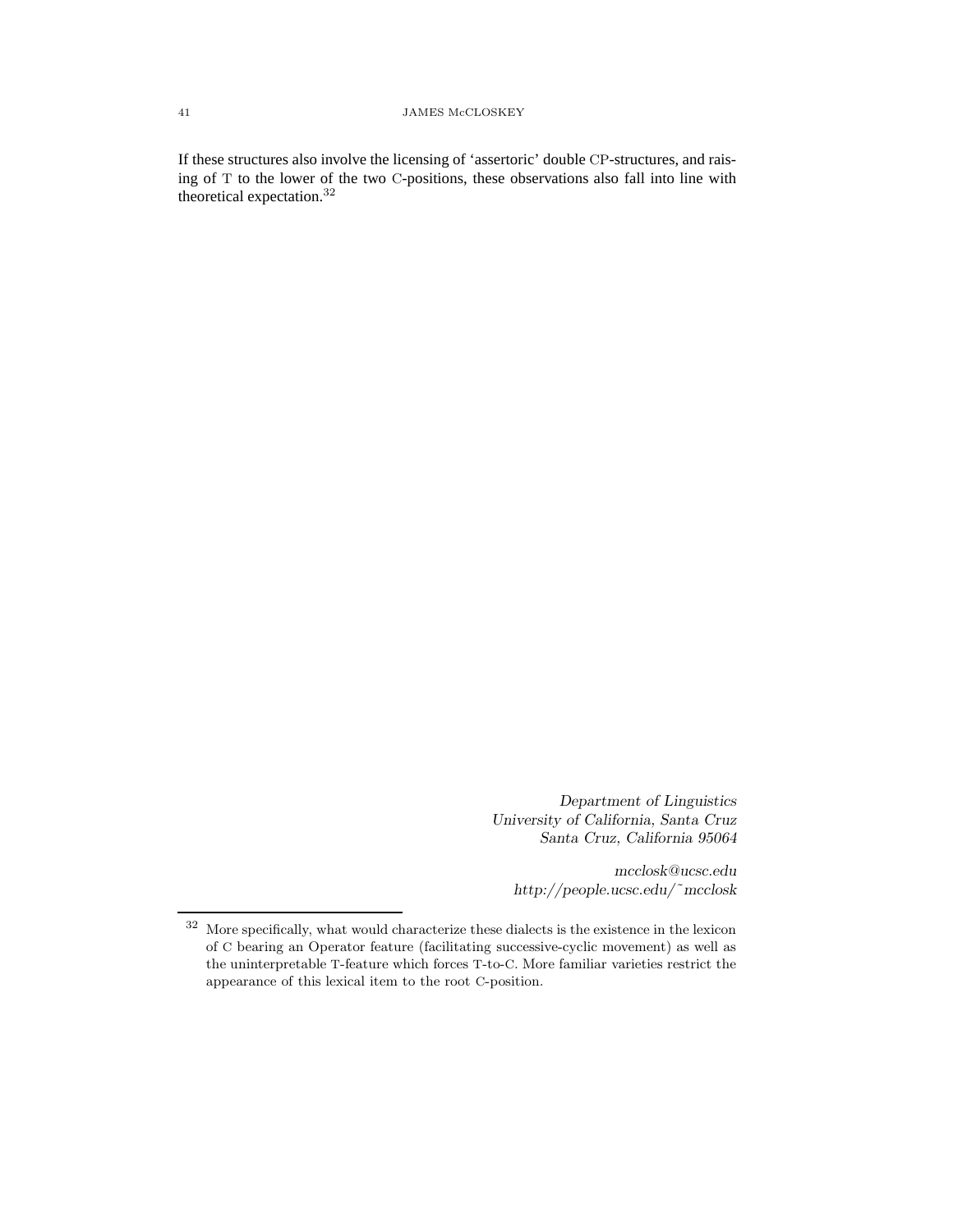#### REFERENCES

- Abney, Steven. 1987. The English noun phrase in its sentential aspect. Doctoral dissertation, MIT.
- Baker, Carl Lee. 1968. Indirect questions in English. Doctoral dissertation, University of Illinois, Urbana.
- Banfield, Ann. 1973. Grammar of quotation, free indirect style, and implications for a theory of narrative. Foundations of Language, 10:1–39.
- Bayer, Josef. 1995. Directionality and logical form. Dordrecht, the Netherlands, Kluwer Academic Publishers. Studies in Natural Language and Linguistic Theory, Vol. 34.
- Beal, Joan. 1993. The grammar of Tyneside and Northumbrian English. In Real English: The grammar of English dialects in the British Isles, ed. James Milroy and Lesley Milroy, 187–213. London and New York, Longman.
- Benincà, Paola. 2004. A detailed map of the left periphery in medieval romance. MS., University of Padua, Presented at GURT 2004, Georgetown University, March 26th 2004.
- Berman, Steven. 1991. On the semantics and logical form of wh-clauses. Doctoral dissertation, University of Massachusetts, Amherst.
- Besten, Hans den. 1983. On the interaction of root transformations and lexical deletive rules. In On the formal syntax of the west Germania, ed. Werner Abraham, 47–131. Amsterdam, the Netherlands, Benjamins.
- Biberaur, Theresa. 2001. How real is embedded V2? Evidence from Afrikaans variation and change. MS., Department of Linguistics, University of Cambridge, Presented at GLAC-7, Banff, Canada, April 21st–23rd 2001.
- Boër, Stephen. 1978. Towards a theory of indirect question clauses. Linguistics and Philosophy, 2:307–346.
- Bury, Dirk. 2003. Phrase structure and derived heads. Doctoral dissertation, University College London.
- Cardinaletti, Anna and Ian Roberts. 1991. Clause structure and X-second. MS., Universit`a di Venezia and Université de Genève.
- Chomsky, Noam. 1965. Aspects of the theory of syntax. Cambridge, MA, MIT Press.
- Chomsky, Noam. 1986. Barriers. Cambridge, MA, MIT Press.
- Chomsky, Noam. 1995. The minimalist program. Cambridge, MA, MIT Press.
- Cinque, Guglielmo. 1990. Types of  $\overline{A}$ -dependencies. Cambridge, MA, MIT Press.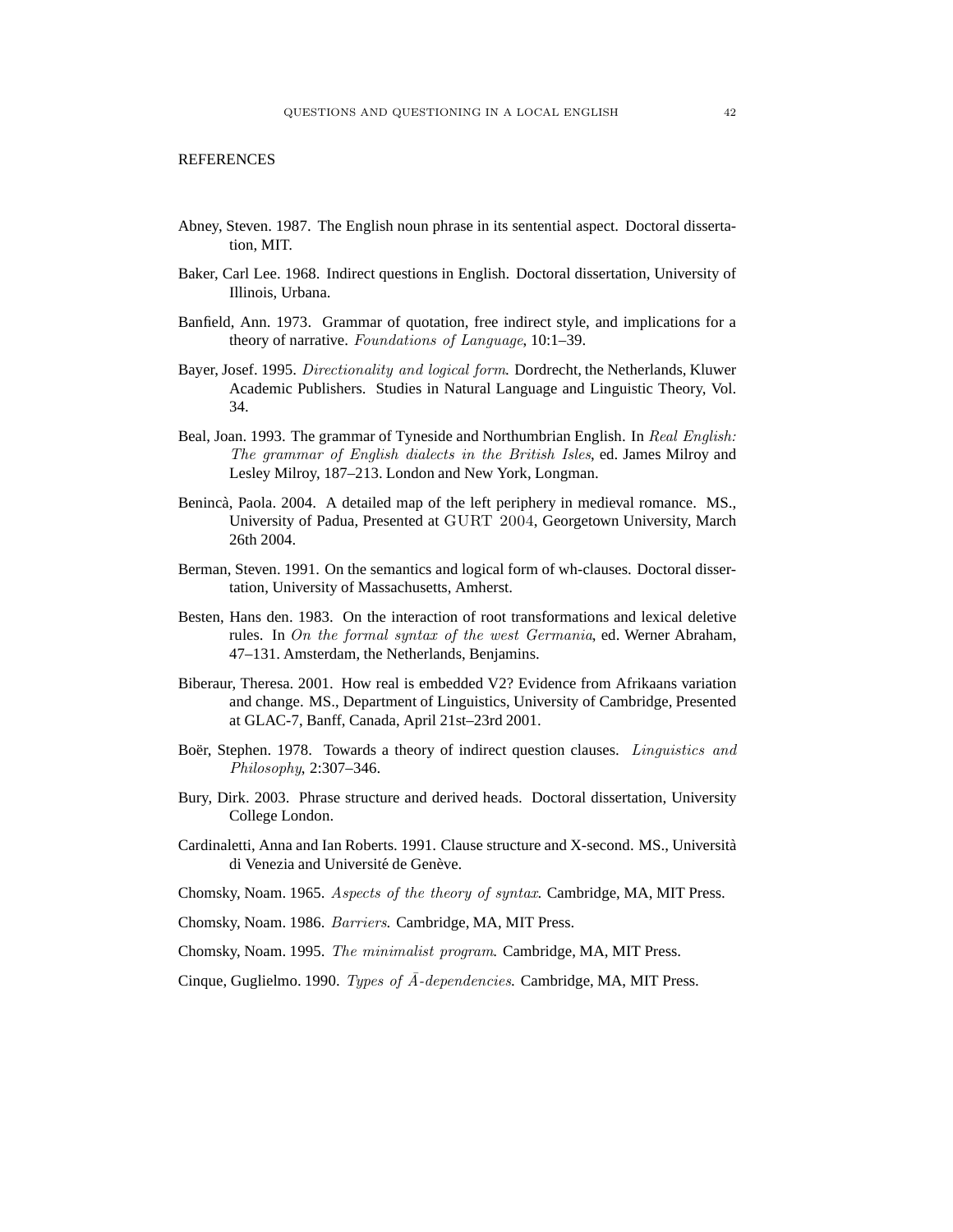- Cinque, Guglielmo. 1999. Adverbs and functional heads: a cross-linguistic perspective. Oxford and New York, Oxford University Press.
- Corrigan, Karen. 1997. The syntax of South Armagh English in its socio-historical perspective. Doctoral dissertation, University College Dublin.
- Craenenbroeck, Jeroen van. 2004. Ellipsis in Dutch dialects. Utrecht, the Netherlands, Netherlands Graduate School of Linguistics.
- Cresti, Diana. 1995. Extraction and reconstruction. Natural Language Semantics, 3:79– 122.
- Diesing, Molly. 1990. Verb movement and the subject position in Yiddish. Natural Language and Linguistic Theory, 8:41–79.
- Doherty, Cathal. 1993. Clauses without 'that': The case for bare sentential complementation in english. Doctoral dissertation, University of California, Santa Cruz.
- Edwards, Viv and B. Weltens. 1985. Research on non-standard dialects of British English: Progress and prospects (1). In Focus on: England and Wales, ed. W. Viereck, 97–139. Amsterdam, John Benjamins.
- Ernst, Thomas. 1999. Adjuncts, the universal base, and word order typology. In NELS 29, ed. Pius Tamanji, Masako Hirotani, and Nancy Hall, 209–223. Department of Linguistics, University of Massachusetts, Amherst, GLSA.
- Ernst, Thomas. 2001. The syntax of adjuncts. Cambridge and New York, Cambridge University Press. Cambridge Studies in Linguistics 96.
- Erteschik-Shir, Nomi. 1973. On the nature of island constraints. Doctoral dissertation, MIT.
- Filppula, Markku. 1999. The grammar of Irish English:Language in Hibernian style. London and New York, Routledge. Routledge Studies in Germanic Linguistics 5.
- Fontana, Josep. 1993. Phrase structure and the syntax of clitics in the history of Spanish. Doctoral dissertation, University of Pennsylvania.
- Gärtner, Hans-Martin. 2000. Are there V2 relative clauses in German? The Journal of Comparative Germanic Linguistics, 3(2):97–141.
- Gärtner, Hans-Martin. 2001. On the force of V2 declaratives. MS., ZAS; Jägerstrasse 10/11; D-10117 Berlin; Germany.
- Giannakidou, Anastasia. 1997. The landscape of polarity items. Doctoral dissertation, Rijksuniversiteit Groningen. Groningen Dissertations in Linguistics 18.
- Ginzburg, Jonathan. 1992. Questions, theories and facts: A semantics and pragmatics for interrogatives. Doctoral dissertation, Stanford University.
- Ginzburg, Jonathan and Ivan A. Sag. 2000. Interrogative investigations. Stanford, Calif., CSLI Publications.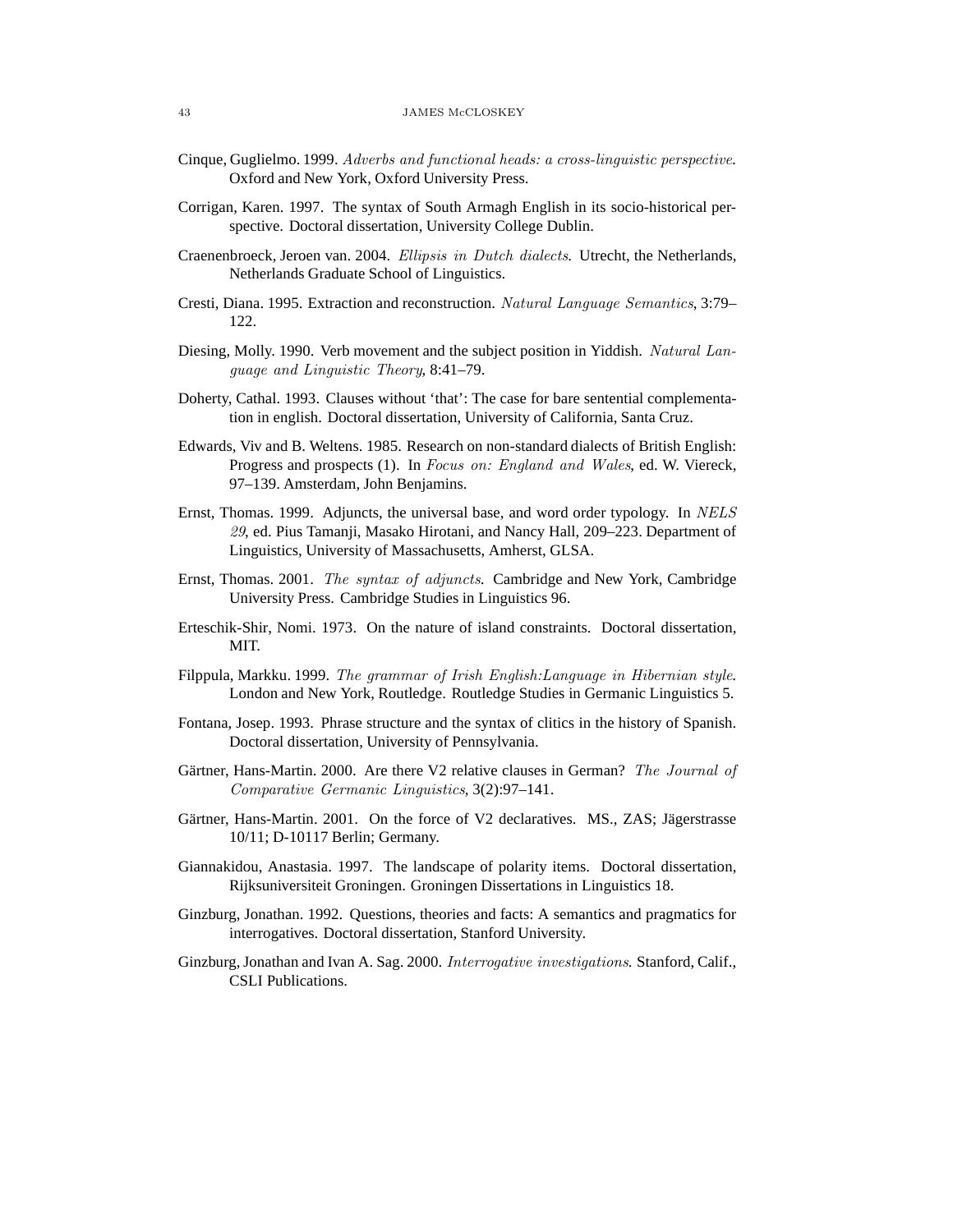- Green, Mitchell. 2000. Illocutionary force and semantic content. Linguistics and Philosophy, 23:435–473.
- Grimshaw, Jane. 1992. Extended projection. MS., Rutgers University.
- Grimshaw, Jane. 1997. Projection, heads and optimality. Linguistic Inquiry, 28:373–422.
- Groenendijk, Jeroen. 1999. The logic of interrogation, classical version. In SALT IX, ed. Tanya Mathews and Devon Strolovitch, 109–126. Department of Linguistics, Cornell University, CLC Publications.
- Groenendijk, Jeroen and Martin Stokhof. 1984a. Semantic analysis of wh-complements. Linguistics and Philosophy, 5:77–164.
- Groenendijk, Jeroen and Martin Stokhof. 1984b. Studies on the semantics of questions and the pragmatics of answers. University of Amsterdam: Akademisch Proefschrift.
- Groenendijk, Jeroen and Martin Stokhof. 1989. Type-shifting rules and the semantics of interrogatives. In Properties, types, and meanings. vol. 2: Semantic issues, ed. Gennaro Chierchia, Barbara Partee, and Raymond Turner, 21–68. Kluwer Academic Publishers. Reprinted in Paul Portner and Barbara H. Partee, eds., Formal Semantics, The Essential Readings, Blackwell Publishing 2002, pp 421–456.
- Groenendijk, Jeroen and M. Stokhof. 1997. Questions. In Handbook of logic and language, ed. Johan vanBenthem and Alice terMeulen, 1055–1124. Elsevier Science B.V. and MIT Press.
- Gunlogson, Christine. 2001. True to form. Doctoral dissertation, University of California, Santa Cruz.
- Gunlogson, Christine. 2002. Declarative questions. In SALT X11, ed. Brendan Jackson. Department of Linguistics, Cornell University, CLC Publications.
- Haan, G. de and F. Weerman. 1985. Finiteness and verb fronting in Frisian. In Verb second phenomena in Germanic languages, ed. Hubert Haider and Martin Prinzhorn. Dordrecht, the Netherlands, Foris Publications.
- Hamblin, C. L.. 1976. Questions in Montague English. In Montague grammar, ed. Barbara Partee, 247–259. New York and San Diego, Academic Press. Also in Foundations of Language 10: 41–53 (1973).
- Harris, John. 1993. The grammar of Irish English. In Real English: The grammar of English dialects in the British Isles, ed. James Milroy and Lesley Milroy, 139– 186. London and New York, Longman.
- Heim, Irene, Howard Lasnik, and Robert May. 1991. Reciprocity and plurality. Linguistic Inquiry, 22:63–101.
- Henry, Alison. 1995. Belfast English and Standard English: Dialect variation and parameter setting. Oxford and New York, Oxford University Press.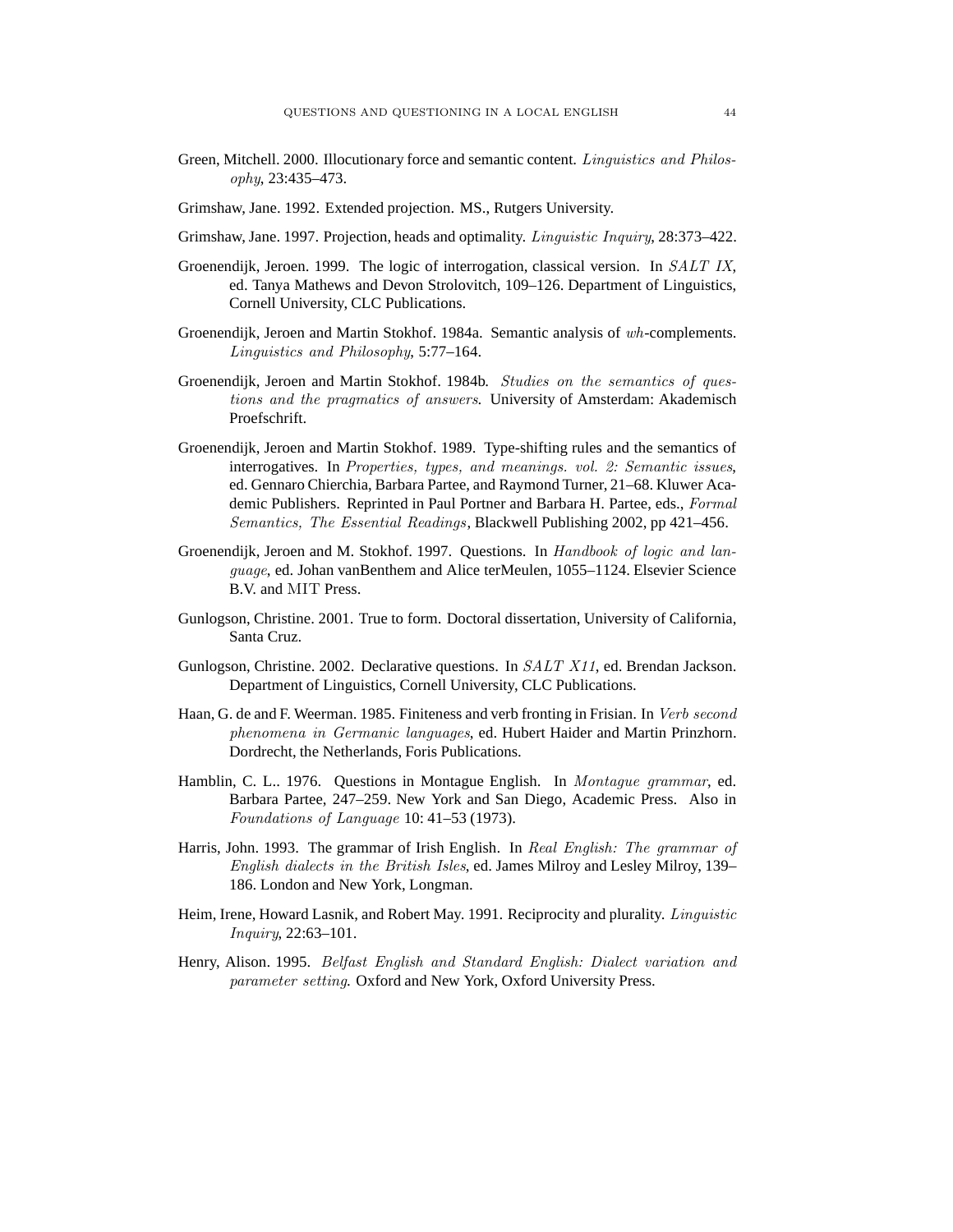- Hooper, Joan and Sandra A. Thompson. 1973. On the applicability of root transformations. Linguistic Inquiry, 4:465–497.
- Hornstein, Norbert. 1977. S and  $\bar{X}$  convention. *Linguistic Analysis*, 3:137–176.
- Huang, James. 1982. Logical relations in Chinese and the theory of grammar. Doctoral dissertation, MIT.
- Iatridou, Sabine and Anthony Kroch. 1992. The licensing of CP-recursion and its relevance to the Germanic verb second phenomenon. Working Papers in Scandinavian Syntax, 50:1–24.
- Jackendoff, Ray. 1972. Semantic interpretation in generative grammar. Cambridge, MA, MIT Press.
- Johnson, Kyle. 1991. On the  $v <$  adverb  $<$  np word order. MS., University of Massachusetts, Amherst, Paper presented to the The Seventh Workshop on Comparative Germanic Syntax, University of Stuttgart, November 22–24, 1991.
- Johnson, Kyle. 1992. Head movement, word order and inflection. MS., University of Massachusetts, Amherst.
- Karttunen, Lauri. 1977. Syntax and semantics of questions. Linguistics and Philosophy, 1:3–44.
- Kayne, Richard. 1982. Predicates and arguments, verbs and nouns. MS., Abstract of a paper presented to the 1982 GLOW conference, published in the GLOW Newsletter 8: 24.
- Kayne, Richard. 1983. Chains, categories external to S, and French Complex inversion. Natural Language and Linguistic Theory, 1:109–137.
- Krifka, Manfred. 1999. Quantifying into question acts. In SALT IX, ed. Tanya Matthews and Devon Strolovitch. Department of Linguistics, Cornell University, CLC Publications.
- Krifka, Manfred. 2001. Quantifying into question acts. Natural Language Semantics,  $9(1):1-40.$
- Lahiri, Utpal. 1991. Embedded interrogatives and predicates that embed them. Doctoral dissertation, MIT.
- Lahiri, Utpal. 2000. Lexical selection and quantificational variability in embedded interrogatives. Linguistics and Philosophy, 23:325–389.
- Lahiri, Utpal. 2002. Questions and answers in embedded contexts. Oxford and New York, Oxford University Press. Oxford Studies in Theoretical Linguistics 1.
- Lasnik, Howard and Mamoru Saito. 1992. Move  $\alpha$ : Conditions on its application and output. Cambridge, MA, MIT Press.
- Longobardi, Guiseppe. 1994. Reference and proper names. *Linguistic Inquiry*, 25(4):609–665.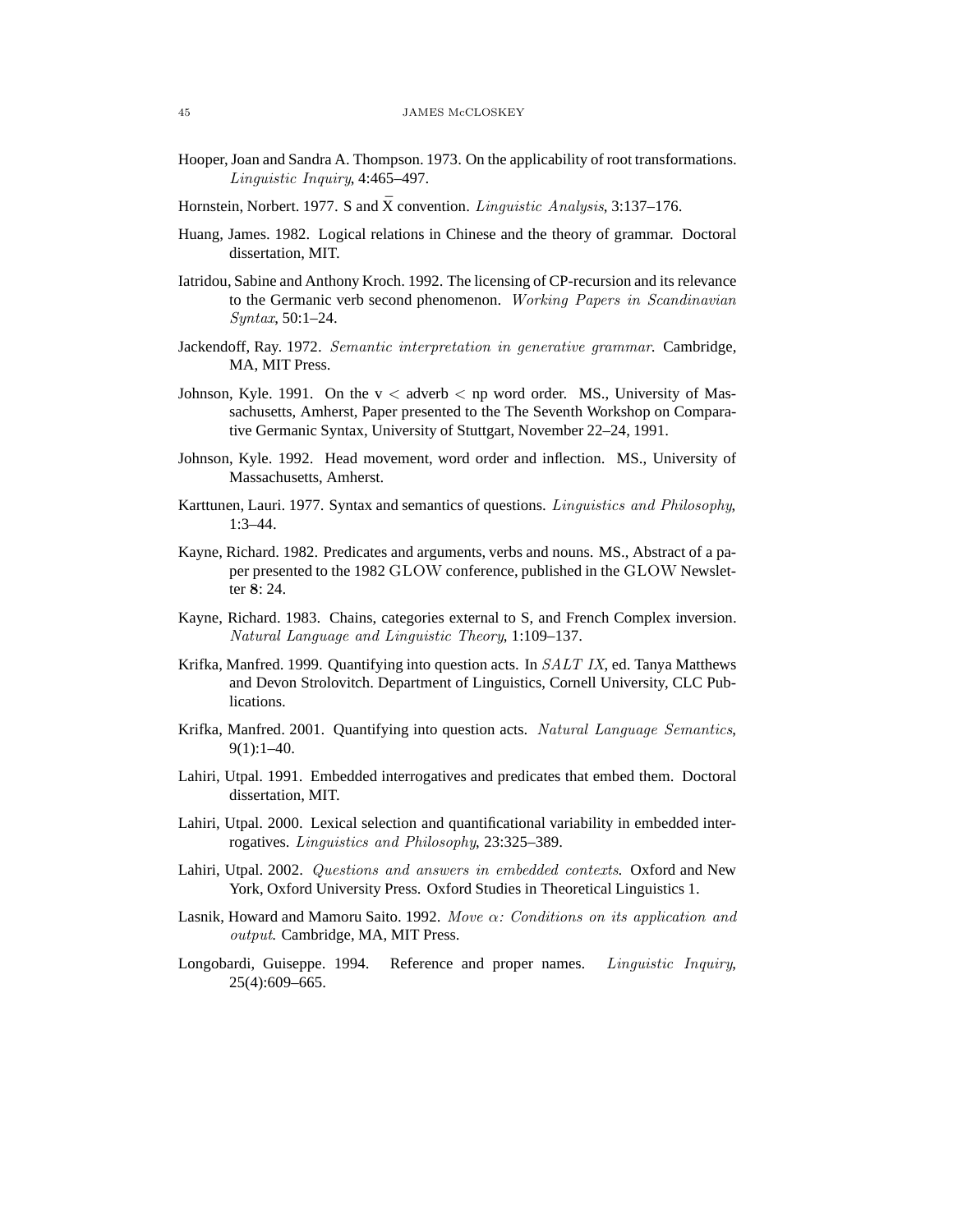- Matushansky, Ora. 2000. Movement of degree/degree of movement. Doctoral dissertation, MIT.
- McCloskey, James. 1991. Clause structure, ellipsis and proper government in Irish. Lingua, 85:259–302.
- McCloskey, James. 1992. Adjunction, selection, and embedded verb second. MS., University of California, Santa Cruz.
- Miller, Jim. 1993. The grammar of Scottish English. In Real English: The grammar of English dialects in the British Isles, ed. James Milroy and Lesley Milroy, 99–138. London and New York, Longman.
- Munsat, Stanley. 1986. WH-complementizers. Linguistics and Philosophy, 9:191–217.
- Pesetsky, David. 1982. Paths and categories. Doctoral dissertation, Massachusetts Institute of Technology.
- Pesetsky, David. 1991. Infinitives. MS., MIT.
- Pesetsky, David and Esther Torrego. 2001. T-to-C movement: Causes and consequences. In Ken hale: A life in language, ed. Michael Kenstowicz. Cambridge, Massachusetts, MIT Press.
- Plann, Susan. 1982. Indirect questions in Spanish. Linguistic Inquiry, 13:297–312.
- Potsdam, Eric. 1998. A syntax for adverbs. In WECOL 98, Proceedings of the Western Conference on Linguistics 1998, ed. Elly Van Gledern, Tempe, Arizona. Arizona State University.
- Pullum, Geoffrey K.. 1991. English nominal gerund phrases as noun phrases with verb phrase heads. Linguistics, 29:763–799.
- Reinhart, Tanya. 1983. Anaphora and semantic interpretation. Cambridge and New York, Cambridge University Press.
- Reis, Marga. 1997. Zum syntaktischen Status unselbständiger Verbzweit-Sätze. In Sprache im Fokkus, ed. C. Dürscheid, 121-144. Tübingen, Niemeyer.
- Reuland, Eric. 1983. Governing -ing. Linguistic Inquiry, 14:101–136.
- Rivero, Maria-Luisa. 1978. Topicalization and wh-movement in Spanish. Linguistic Inquiry, 11:363–393.
- Rivero, Maria-Luisa. 1980. On left-dislocation and topicalization in Spanish. Linguistic Inquiry, 11:363–393.
- Rizzi, Luigi. 1997. The fine structure of the left periphery. In Elements of grammar: Handbook of generative syntax, ed. Liliane Haegeman, 281–337. Dordrecht, the Netherlands, Kluwer Academic Publishers.
- Luigi Rizzi. 2004. The structure of CP and IP. Oxford and New York, Oxford University Press.